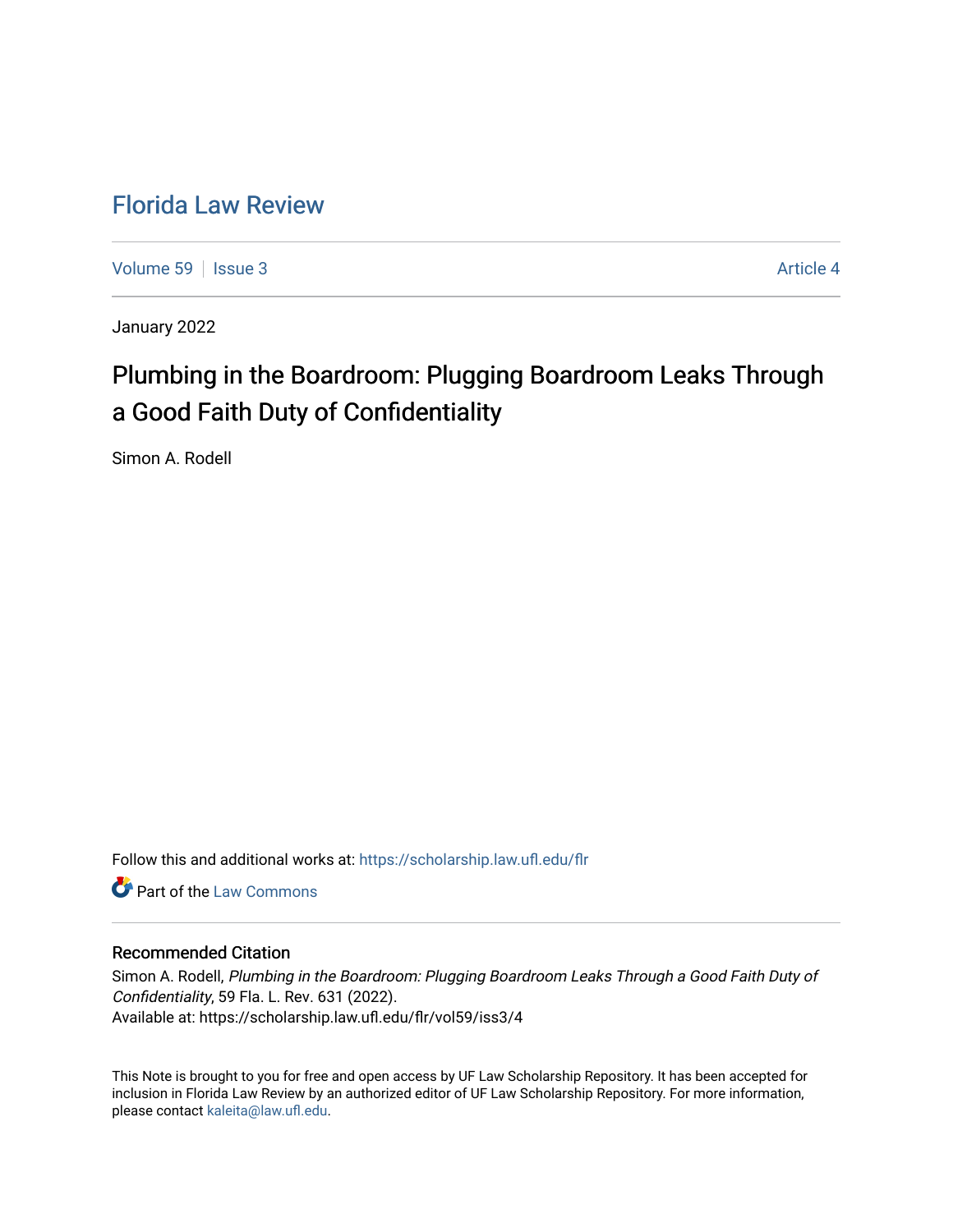# **NOTES**

# **PLUMBING IN** THE BOARDROOM: **PLUGGING** BOARDROOM **LEAKS** THROUGH **A GOOD** FAITH **DUTY** OF **CONFIDENTIALITY**

### *Simon A. Rodell\* \*\**

|                   | INTRODUCTION: BOARDROOM DRAMA AT                                                                                                                                                                                                                                                                                                                                                      |
|-------------------|---------------------------------------------------------------------------------------------------------------------------------------------------------------------------------------------------------------------------------------------------------------------------------------------------------------------------------------------------------------------------------------|
|                   |                                                                                                                                                                                                                                                                                                                                                                                       |
| Π.                | RECENT CHANGES IN THE CORPORATE CLIMATE  635                                                                                                                                                                                                                                                                                                                                          |
| Ш.                | <b>DIRECTOR FIDUCIARY DUTIES PURSUANT TO</b>                                                                                                                                                                                                                                                                                                                                          |
|                   |                                                                                                                                                                                                                                                                                                                                                                                       |
|                   | A. The Duty of Care $\ldots \ldots \ldots \ldots \ldots \ldots \ldots \ldots \ldots \ldots \ldots$ 638                                                                                                                                                                                                                                                                                |
|                   | B. The Duty of Loyalty $\ldots \ldots \ldots \ldots \ldots \ldots \ldots \ldots \ldots \ldots \ldots$ 640                                                                                                                                                                                                                                                                             |
|                   | C. The Evolving Duty of Good Faith $\ldots \ldots \ldots \ldots \ldots \ldots$ 642                                                                                                                                                                                                                                                                                                    |
| ${\bf W}_{\cdot}$ | DIRECTOR LEAKS AND THE DUTY OF GOOD FAITH  645<br>A. Director Leaks Manipulate Board Actions  646<br>B. Director Leaks Violate Federal Securities Laws  651<br>1. Corporate Duty to Respond to Market Rumors  653<br>2. Tipper Liability Pursuant to Section 10(b)<br>of the Securities Exchange Act and Rule $10b-5$ 655<br>C. Director Leaks Violate General Agency Principles  657 |
| $\mathbf{V}$      | IMPLICATIONS OF A GENERAL DUTY OF CONFIDENTIALITY 658<br>A. Positive Effects of a General Duty of Confidentiality  659<br>B. Potential Consequences of a General Duty                                                                                                                                                                                                                 |
|                   |                                                                                                                                                                                                                                                                                                                                                                                       |

<sup>\*</sup> J.D. expected, 2008, University of Florida Levin College of Law; M.B.A. expected, 2008, University of Florida Warrington College of Business Administration. I would like to thank Professors Stuart Cohn and Walter Weyrauch for reading drafts of this Note and providing me with invaluable feedback and suggestions. Thank you also to Cary Davis for piquing my interest in the topic. Finally, thank you to Jessica Mueller for your love and support, and for making me laugh every day. For my parents, Tim and Marjorie Rodell, whose support never waivers.

<sup>\*\*</sup> *Editor's Note:* This Note won the Gertrude Brick Prize for the best Note in Fall 2006.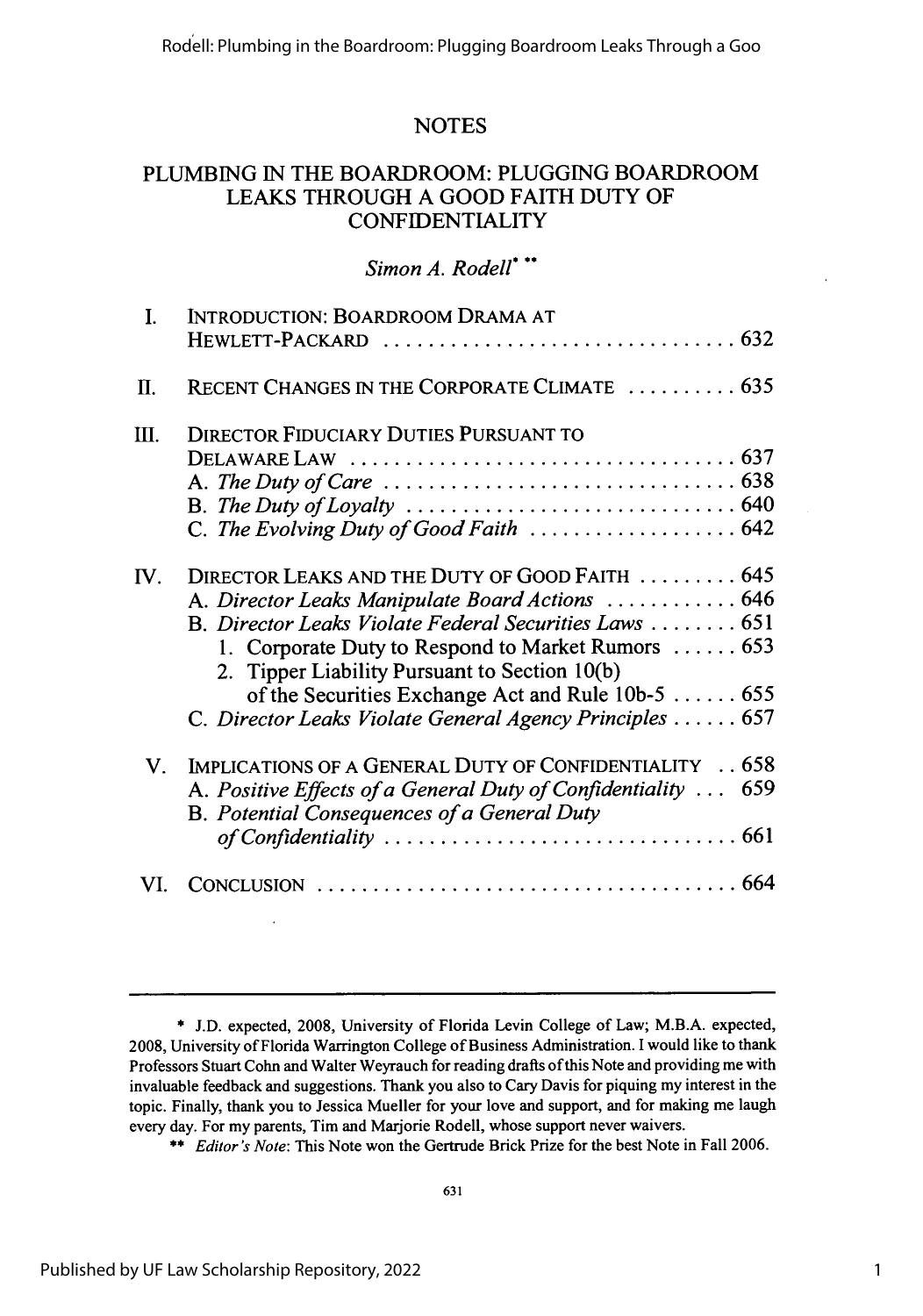#### *FLORIDA LA W REVIEW*

### I. INTRODUCTION: BOARDROOM DRAMA **AT** HEWLETT-PACKARD

On January 24, **2005,** the *Wall Street Journal* published a front-page article detailing confidential boardroom discussions at Hewlett-Packard's (H-P) annual board meeting.' The article described, in explicit detail, discussions about granting three named senior executives more authority over day-to-day operations of the company despite objections **by** Carly Fiorina, H-P's then-chairwoman and chief executive.2 After the *Wall Street Journal* article caused rumors of management reorganization, the board fired Ms. Fiorina in February **2005.'** In May **2005,** newly appointed chairwoman Patricia Dunn launched an investigation to determine who leaked information from H-P's January **2005** board meeting.4 This investigation failed to identify the source of the leak.<sup>5</sup>

In January **2006,** *C-NET* published an article detailing long-term strategy discussions from the  $\hat{H}$ -P board's annual retreat.<sup>6</sup> Although the article revealed mostly positive information,7 Dunn remained concerned about director leaks to the press.' Dunn hired outside investigators who tailed suspected leakers and used pretexting<sup>9</sup> to obtain private phone

- *2. Id.* According to the article, Fiorina initially resisted the moves but later acquiesced. *Id.*
- *3. See* Pui-Wing Tam, *H-P's Board Ousts Fiorina as CEO,* WALL ST. J., Feb. 10, 2005, at Al.
	- 4. Patricia Dunn, Opinion, *The H-P Investigation,* WALL ST. J., Oct. 11, 2006, at A14. *5. Id.*

**6.** David **A.** Kaplan, *Suspicions andSpies in Silicon Valley,* NEWSWEEK, Sept. 18,2006, at 40, *available at* 2006 WLNR 15902182; Dawn Kawamoto & Tom Krazit, HP *Outlines Long-Term Strategy,* CNETNEWS.COM, Jan. 23,2006, http://news.com.com/HP+outlines+long-term+strategy/ 2100-1014 3-6029519.html.

7. Justin Fox, *Board Games: Leaks, Spies, and Governance,* FORTUNE, Oct. 2,2006, at 23, *available at* 2006 WLNR 16198424 (noting that the January 2006 leak was "neither embarrassing nor very revealing").

*8. See* Patricia Dunn, *supra* note 4.

9. Pretexting is a spying technique for obtaining phone records, credit card records, and other personal information about an individual or company. *See* Pui-Wing Tam, *I Spy--A Reporter's Story: How H-P Kept Tabs on Mefor a Year,* WALL ST. J., Oct. 19, 2006, at **Al.** In the H-P case, investigators impersonated Mrs. Tam (a *Wall Street Journal* reporter covering H-P) in calls to her phone carrier. *Id.* The investigators used the last four digits of her social security number to obtain her phone records. *Id.* Corporate snooping is hardly limited to H-P. *See* Michael Orey, *Corporate Snoops,* Bus. WK., Oct. 9, 2006, at 47, *available at* 2006 WLNR 17243485 ("Several prominent Hollywood bigwigs and attorneys used the services of... [a] private investigator... indicted... in February for illegal wiretapping. And Oracle Corp. acknowledged in 2000 that it hired detectives who had attempted to obtain the trash of a think tank that defended the aggressive business practices of its archrival, Microsoft Corp."); *see also* Chistopher Conkey, *FTC Tries to Fight Phone Pretexting but Has Few Weapons,* WALL ST. J., Oct. 13, 2006, at **BI** (outlining the Federal Trade Commission's struggle to fight pretexting without federal laws

<sup>1.</sup> Pui-Wing Tam, *Hewlett-Packard Board Considers a Reorganization-Management Moves Stem from Performance Concerns; Helping Fiorina 'Succeed,'* WALL **ST.** J., Jan. 24,2005, at **Al.**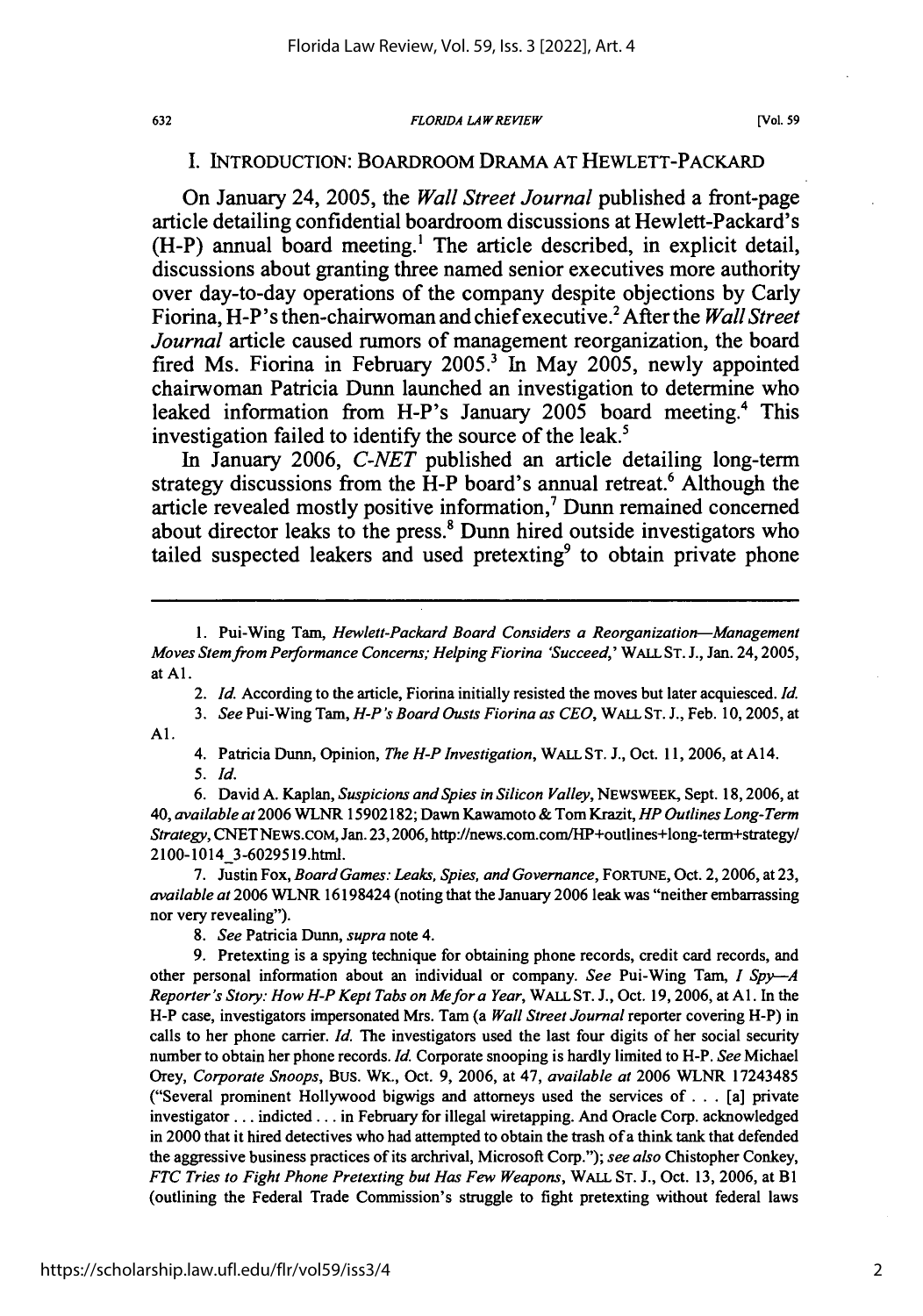#### *PLUMBING IN THE BOARDROOM*

633

records of directors and of newspaper reporters covering H-P.<sup>10</sup> Dunn clearly believed the leaks were damaging the corporation, no matter their content. $^{11}$ 

Before accepting a position on the board, H-P directors sign agreements stating that they will not grant unauthorized interviews,<sup>12</sup> but many directors are not bound by confidentiality agreements.<sup>13</sup>

specifically banning the practice). Despite media criticism and the dubious legality of pretexting and other investigative tactics, the private investigation industry remains strong. *See id.* (stating that the "diffuse, opaque nature of the often unregulated information-trafficking industry" limits regulators' capabilities, and that customers continue to demand private records). However, the indictment of Patricia Dunn and others involved in the H-P pretexting scandal may chill demand for private investigators. *See* Peter Waldman & Don Clark, *California Charges Dunn, 4 Others In H-P Scandal,* WALL ST. **J.,** Oct. 5, 2006, at **Al.** The charges against Dunn were eventually dropped. *See* Peter Waldman & Christopher Lawton, *H-P Case Fizzles in State Court,* **WALL ST.** J., Mar. 15, 2007, at A3; Editorial, *Dunn & Lockyer,* WALL ST. J., Mar. 15, 2007, at A16 (congratulating "California Judge Ray Cunningham for showing both mercy and wisdom by dropping all charges against Patricia Dunn"). The House of Representatives also held hearings to discuss the legality of pretexting. *See generally U.S. Rep. Edward Whitfield (R-KY) Holds a Hearing on the Hewlett-*Packard Pretexting Scandal: Hearing Before the Subcomm. on Oversight and Investigations of the *H. Comm. on Energy and Commerce,* 109th Cong. (2006) [hereinafter *House Hearing].*

10. *See* Kaplan, *supra* note 6, at 40.

11. Patricia Dunn disclosed her personal views in a letter to the *Wall Street Journal. See* Patricia Dunn, *supra* note 4. She stated:

The most sensitive aspects of a company's business come before its board: strategy, executive succession, acquisitions, new product development. This is exactly the type of information a company's competitors and those who trade in its stock would love to have before that information is properly disseminated. This is exactly why it is so essential that directors respect the confidentiality of the discussions and decisions that occur in the boardroom.

*Id.; see also House Hearing, supra* note 9, at 31-32 (opening statement of Patricia Dunn, Ex-Chairman of the Board of Hewlett-Packard, Inc.). Dunn is not alone in her stance. In a recent *New York Times* article, George J. Terwilliger III, a former attorney general and current corporate defense lawyer in Washington D.C., stated, "The boardroom is supposed to be a place where the people who have a fiduciary duty to manage the company can discuss things amongst themselves, including performance issues with the management of the company, in the utmost of confidence that there will not be public disclosure and maneuvering." Julie Creswell, *A Board in Need of an Emily Post,* N.Y. TIMES, Sept. 7, 2006, at C1, *available at* 2006 WLNR 15481039.

12. Patricia Dunn, *supra* note 4. "At H-P, all directors, officers and employees are bound by the same Standards of Business Conduct, to which they attest compliance annually, including a section which says, 'You may not grant interviews or provide comments to the press without prior approval from H-P Corporate Communications . . . . " *Id.* 

13. Corporate leaks provide one reason for the increased use of corporate snoops. According to a Merrill Lynch survey, more than half of fifty executives surveyed stated that leaks of confidential or proprietary information were their primary "information-security concern." Phred Dvorak & Vauhini Vara, *At Many Companies, Hunt for Leakers Expands Arsenal of Monitoring Tactics,* WALL **ST.** J., Sept. 11, 2006, at B 1. Though more infrequent than employee leaks, director leaks are still a problem at many companies. *Id.*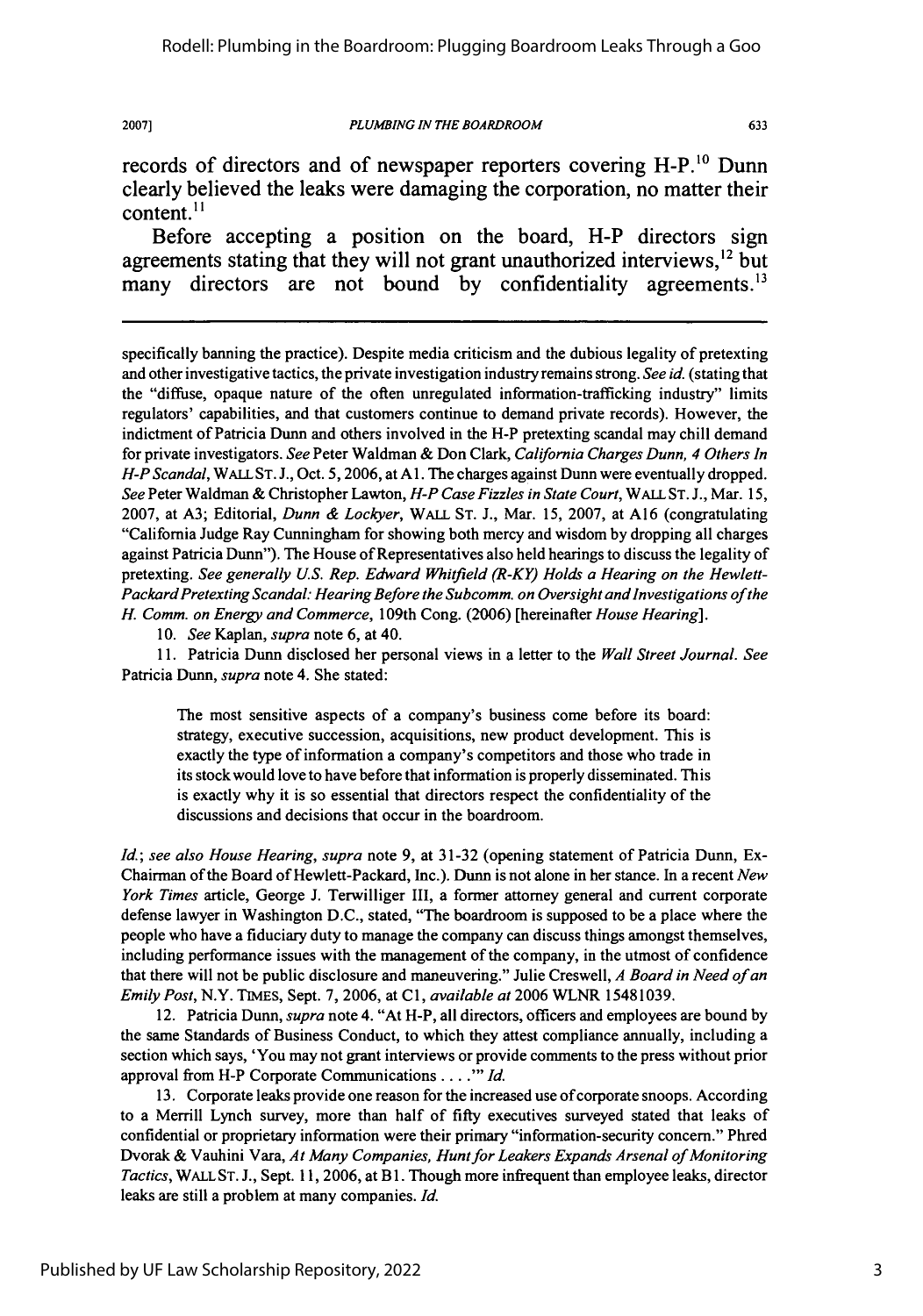*FLORIDA LAW REVIEW*

Accordingly, the H-P leaker, later identified as George Keyworth,  $^{14}$  might have violated his contractual duties to H-P **by** granting personal interviews to reporters.<sup>15</sup> But is Keyworth liable to H-P shareholders for breaching his state-law fiduciary duties to the company?<sup>16</sup> Surprisingly, the answer appears to be no; directors currently do not owe their corporations a general fiduciary duty of confidentiality. $17$ 

Part **11** of this Note describes recent changes to the legal landscape in corporate governance. Part **Il** outlines a director's fiduciary duties under current Delaware law. Part **IV** describes how a general duty of confidentiality would fit squarely within a director's duty of good faith. Finally, Part V analyzes the implications of recognizing a general duty of confidentiality before concluding that such a duty would benefit shareholders, directors, and investors.

[B]oardroom leaks can be a symptom of larger problems. "The leaks are because someone feels disempowered" on the board **....** You can make a rule 'You can't leak to the press.' But if you don't have a constructive process for people to feel heard and then commit to decisions, then you've left the door wide open" for problems.

*Id.* (quoting Dell Larcen, a management consultant).

14. George Anders & Alan Murray, Boardroom *Duel: Behind H-P Chairman 's Fall, Clash with a Powerful Director,* WALL *ST.* J., Oct. 9, 2006, at **Al.**

*15. See* Patricia Dunn, *supra* note 4.

16. H-P's use of pretexting in its leak investigations led to both criminal and civil charges against H-P and H-P executives involved in the investigations. *See* supra note 9. H-P paid \$14.5 million to settle a California civil complaint stemming from the company's use of pretexting in its investigations. *See* Christopher Lawton, *H-P Settles Civil Charges in 'Pretexting' Scandal, WALL* ST. **J.,** Dec. 8, 2006, at A3. The pretexting issue is outside the scope of this Note, which focuses on directors' duty of confidentiality.

17. Research revealed no caselaw outside the insider-trading realm addressing whether a director who reveals corporate confidences fails to act in good faith. *Compare* COMMrrTEE ON CORPORATE LAWS, AM. BAR Ass'N, CORPORATE DIRECTOR'S GUIDEBOOK 18-19 (4th ed. 2004) *[hereinafter* DIRECTOR'S GUIDEBOOK] ("A director should keep confidential all matters involving the corporation that have not been disclosed to the general public."), *with* Viet D. Dinh, *Dunn and Dusted,* WALL ST. J., Sept. 26, 2006, at A14 ("[T]here is no general duty of confidentiality for directors, only a duty of loyalty to act in the best interests of the corporation and its shareholders."). Despite its recommendation, the *Director's Guidebook* explicitly states that "[i]ts description of director conduct is not intended as legal advice or a suggestion that different conduct will result in violation of the law or potential personal liability." DIRECTOR'S GUIDEBOOK, *supra,* at 2. Accordingly, the Director's *Guidebook* is best understood as an outline of "best practices" as opposed to minimum practices to avoid liability. It should also be noted that Mr. Dinh represents Tom Perkins, another H-P director and close friend of George Keyworth. *See* Anders & Murray, *supra* note 14 ("When the leak issue came to a head, Mr. Perkins tried to play down the matter and protect his friend, Mr. Keyworth, who was fingered as the leaker.").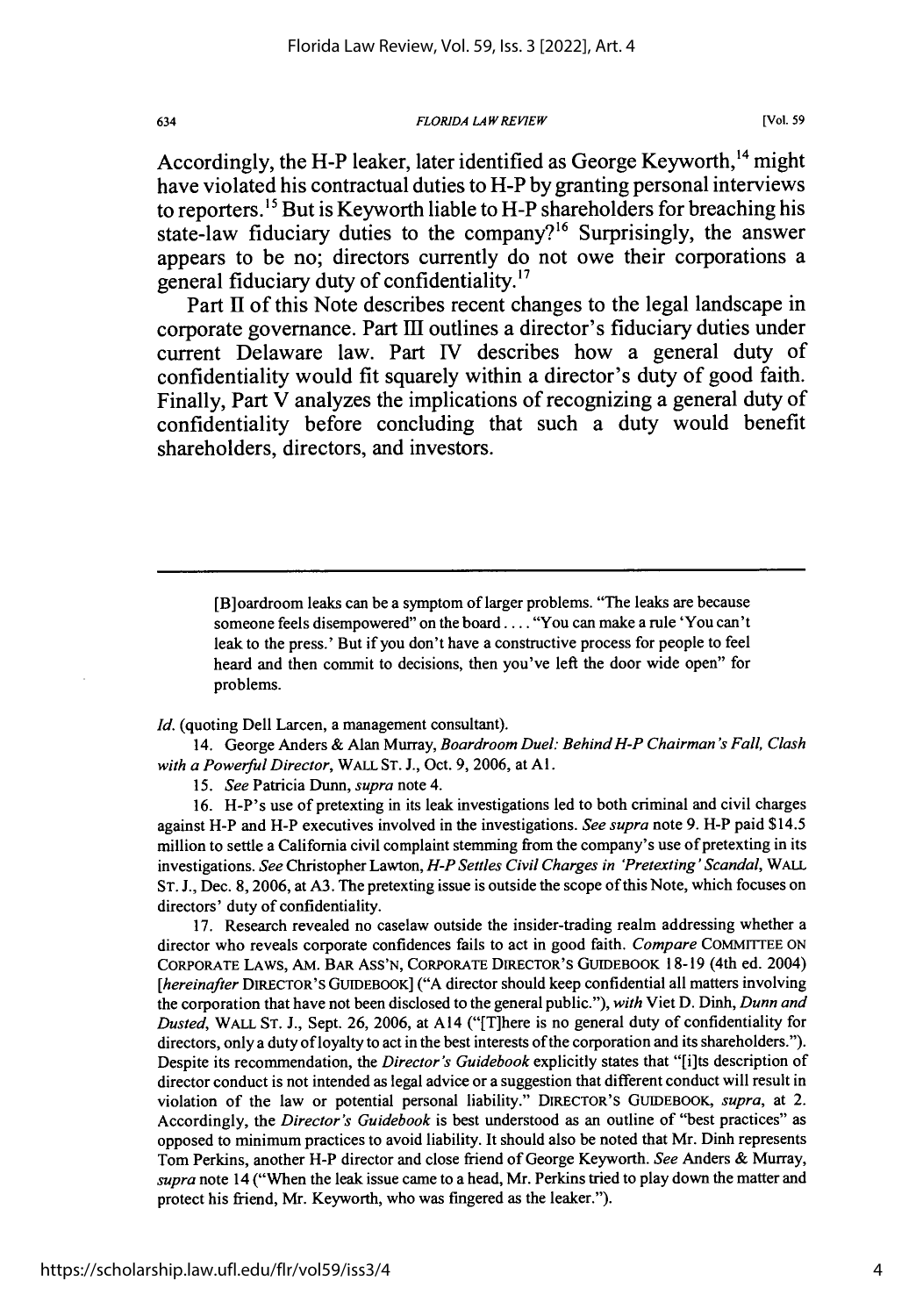#### *PLUMBING IN THE BOARDROOM*

635

### **11.** RECENT CHANGES IN THE CORPORATE CLIMATE

Recent corporate scandals have greatly influenced the field of corporate governance. Increased media attention since the corporate scandals at Enron, Tyco, and WorldCom"8 has caused courts to express less deference toward directors' business judgment<sup>19</sup> and to hold directors accountable to higher standards of conduct.<sup>20</sup> As a trendsetter in corporate law, the Delaware judiciary has heightened standards for director conduct through the developing duty of good faith.<sup>21</sup>

In the past, the business judgment rule<sup>22</sup> and director shield statutes<sup>23</sup> effectively eliminated director liability for all but the most egregious conduct.24 **In** support of director shield statutes, commentators argue that the risk of liability prevents otherwise willing candidates from accepting directorships.<sup>25</sup> The recent corporate scandals have brought corporate

20. *See* Tara L. Dunn, *The Developing Theory of Good Faith in Director Conduct: Are Delaware Courts Ready to Force Corporate Directors to Go Out-of-Pocket After Disney IV?, 83* DENY. U. L. REV. 531, 536 (2005) (describing how Delaware courts are increasing the standards required of directors by providing "specific instructions to help plaintiffs overcome procedural obstacles and substantive explanations of what a breach of good faith might look like").

21. This Note focuses on Delaware state law because the Delaware judiciary is a trendsetter in corporate law and because H-P is incorporated in Delaware. *See* Hewlett-Packard Co., Annual Report (Form 10-K), at 1 (Dec. 22, 2006). Many commentators have written about the Delaware courts' increased recognition of the duty of good faith. *See generally* Tara L. Dunn, *supra* note 20 (discussing how the duty of good faith exposes corporate directors to personal liability); Melvin A. Eisenberg, *The Duty of GoodFaith in Corporate Law,* 31 DEL. J. CORP. L. 1 (2006) (outlining the development of the duty of good faith in Delaware law); Thomas Rivers, Note, *How to Be Good: The Emphasis on Corporate Directors' Good Faith in the Post-Enron Era,* 58 VAND. L. REV. 631 (2005) (describing good faith as another procedural device courts can use to hold directors personally liable); Hillary A. Sale, *Delaware's Good Faith,* 89 CORNELL L. REV. 456 (2004) (distinguishing between the duty of good faith and the duties of care and loyalty).

24. See generally Stuart R. Cohn, *Demise of the Director's Duty of Care: Judicial Avoidance of Standards and Sanctions Through the Business Judgment Rule,* 62 TEx. L. REV. 591 (1983) (asserting, shortly before the Delaware Supreme Court's 1985 decision in *Smith v. Van Gorkom,* that courts' overly broad interpretations of the business judgment rule had rendered the fiduciary duty of care meaningless); *see also infra* notes 30-31.

25. *See R.* Franklin Balotti & Mark *J.* Gentile, *Elimination or Limitation ofDirector Liability for Delaware Corporations,* 12 DEL. J. CORP. L. 5, 8 (1987); Nanette Byrnes & Jane Sasseen, *Board*

*<sup>18.</sup> See* CG Hintmann, Comment, *You Gotta Have Faith: Good Faith in the Context of Directorial Fiduciary Duties and the Future Impact on Corporate Culture,* 49 ST. Louis U. L.J. 571, 571 (2005) ("Everyone remembers the highly publicized financial scandals involving WorldCom, Qwest, Global Crossing, Tyco, and Enron, which ultimately cost shareholders \$460 billion.").

<sup>19.</sup> *See generally* Sean J. Griffith, *Good Faith Business Judgment: A Theory of Rhetoric in Corporate Law Jurisprudence,* 55 DuKE L.J. **1, 7-8** (2005) (describing how the corporate scandals of the early 2000s have forced courts to express less deference toward a director's business judgment).

<sup>22.</sup> *See infra* note 37.

<sup>23.</sup> *See infra* note 46 and accompanying text.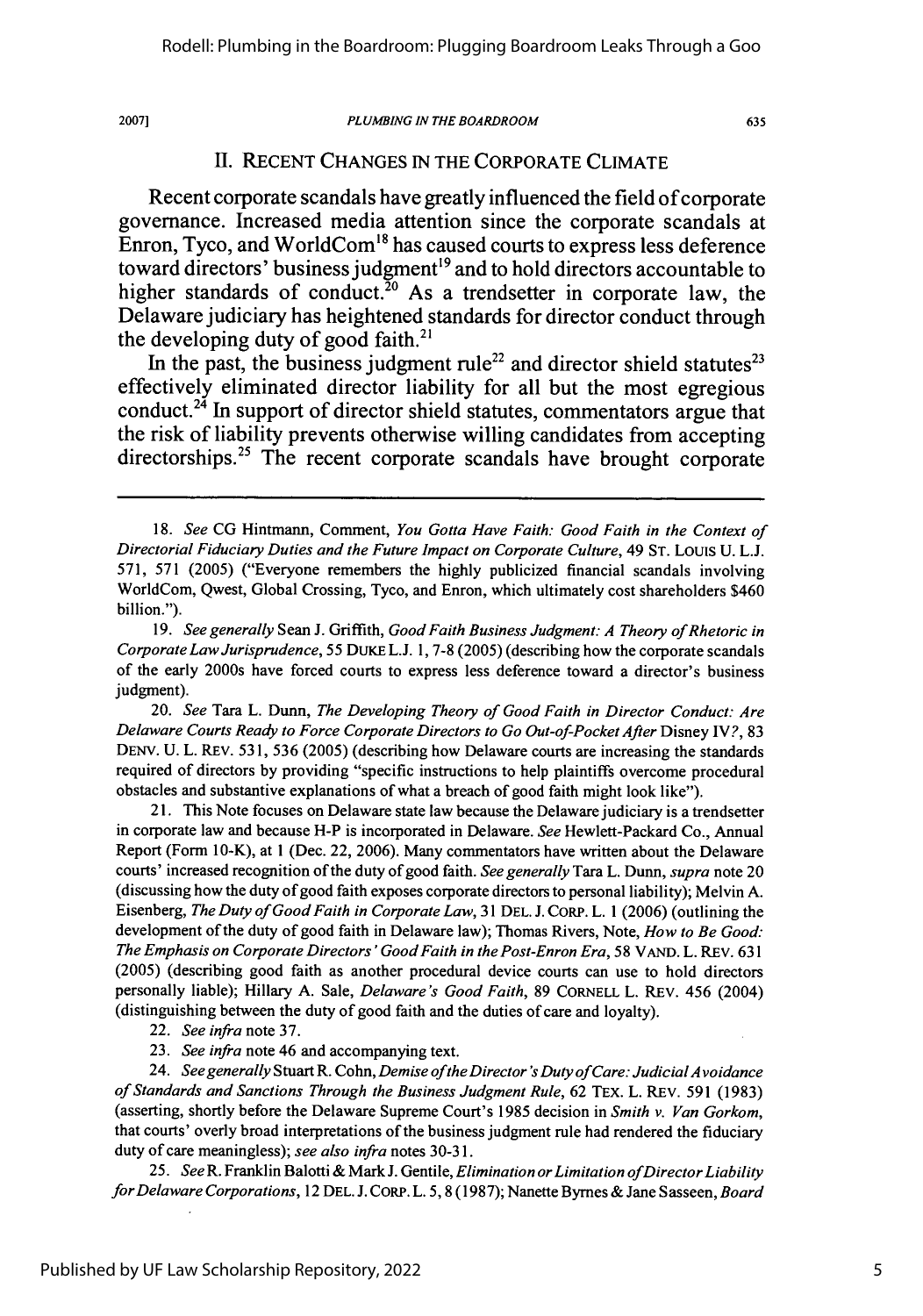*FLORIDA LAW REVIEW*

governance to the forefront, however, and the states have increased their supervision of director conduct.<sup>26</sup> In addition, the federal government has begun intruding more into the field of corporate governance with the passage of both the Sarbanes-Oxley Act of  $2002^{27}$  and Regulation Fair Disclosure.<sup>28</sup>

Further, judges are increasingly scrutinizing director decisions and showing a higher propensity to impose personal liability on directors who breach their fiduciary duties.<sup>29</sup> The willingness of directors at Enron and WorldCom to pay out-of-pocket class action settlements of **\$13** million and \$25 million, respectively,<sup>30</sup> exemplifies the current trend toward increased scrutiny of directors since the recent wave of corporate scandals. This shift directly contrasts with courts' previous reluctance to impose

27. Sarbanes-Oxley Act of 2002, Pub. L. No. 107-204, 116 Stat. 745 (codified in scattered sections of 11, 15, 18, 28, and 29 U.S.C.).

28. Regulation FD, 17 C.F.R. §§ 243.100-243.103 (2006). The Sarbanes-OxleyAct of 2002 and Regulation FD represent two instances of federal intrusion into areas of law typically reserved to the states. *See generally* Roberta S. Karmel, *Realizing the Dream of William 0. Douglas-The Securities and Exchange Commission Takes Charge of Corporate Governance,* 30 DEL. J. CORP. L. 79 (2005) (analyzing the increased role of federal law in corporate governance after the Sarbanes-Oxley Act of 2002); *infra* note 156.

29. *See* Smith v. Van Gorkom, 488 A.2d 858, 874 (Del. 1985) (holding directors personally liable for gross negligence in approving a merger); *In re* Caremark Int'l Inc. Derivative Litig., 698 A.2d 959, 970 (Del. Ch. 1996) (stating that directors must assure reporting and information systems exist to provide sufficient information to reach informed judgments). *See generally* Tara L. Dunn, *supra* note 20 (arguing that institutional plaintiffs have enough power and sophistication to use the duty of good faith to circumvent director liability shields and force directors to pay damages out-ofpocket). *But see generally* Griffith, *supra* note 19 (arguing that the appearance of the duty of good faith since the recent corporate scandals is part of an oscillating pattern of judicial oversight in direct response to public pressure and media attention).

30. *See* Bernard Black et. al., *Outside DirectorLiability,* 58 STAN. L. REv. 1055, 1118 (2006). Despite these large settlements against Enron and WorldCom directors, some commentators argue that outside directors still face relatively low exposure to out-of-pocket liability as long as they have appropriate insurance policies and standard indemnification agreements with the corporation. *Id.* at 1137-39. For an alternative view, see Tara L. Dunn, *supra* note 20, at 533-34 (arguing that directors face a "very real possibility of personal liability" due to the Sarbanes-Oxley Act of 2002, increasingly aggressive and sophisticated institutional investors, and more refinedjudicial standards for director conduct pursuant to the duty of good faith).

636

*of Hard Knocks,* Bus. WK., Jan. 22,2007, at 36,38, *available at* 2007 WLNR 1239482 (noting that "[a]ctivist shareholders, tougher rules, and anger over CEO pay have put directors on the hot seat," and that "[m]any board candidates no longer find the job attractive"). *But see* Lisa M. Fairfax, *Spare the Rod, Spoil the Director? Revitalizing Directors 'Fiduciary Duty Through LegalLiability,* 42 Hous. L. REv. 393,449-55 (2005) (asserting that no proof exists that increased director liability will lead to "wholesale desertion of corporate directorships").

<sup>26.</sup> Tara L. Dunn, *supra* note 20, at 541 (describing how the Delaware courts have incrementally increased standards for director conduct while working within the constraints of precedent and stare decisis).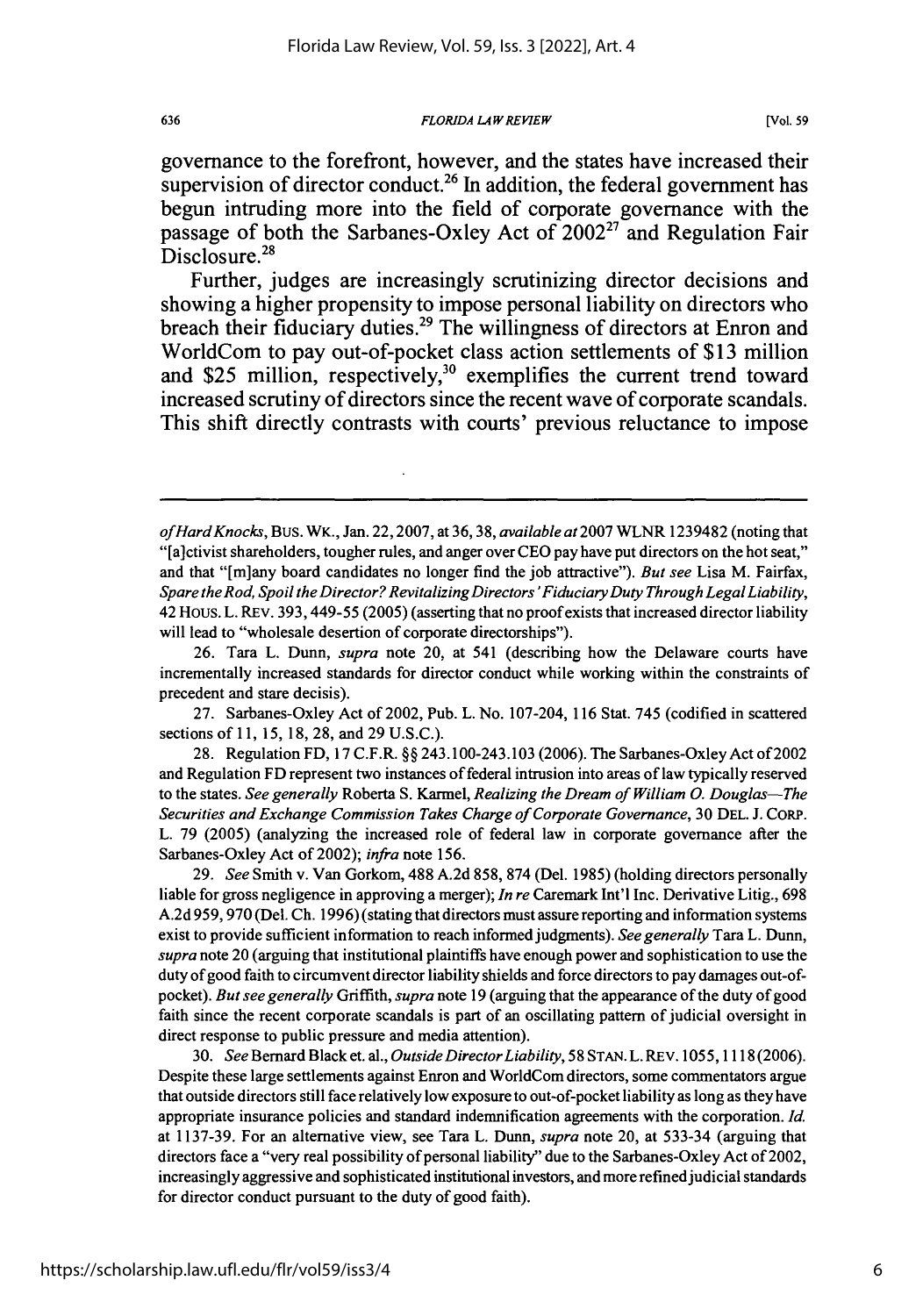#### *PLUMBING IN THE BOARDROOM*

637

personal liability on directors.3'

Since Enron and WorldCom, the corporate legal landscape has changed dramatically. Media coverage and public outrage have changed social norms and expectations for director behavior. As courts respond to the media attention given to the recent corporate scandals, the duty of good faith has evolved as an appropriate way to proscribe culpable director conduct otherwise permitted by the traditional duties of care and loyalty.<sup>32</sup> **By** emphasizing the duty of good faith, courts allow shareholder-plaintiffs to avoid director exculpatory and indemnification provisions.<sup>33</sup> therefore increasing the likelihood that directors will be held personally liable for breaches of their fiduciary duties.

### **11.** DIRECTOR FIDUCIARY DUTIES PURSUANT TO DELAWARE LAW

Pursuant to Delaware law, "the business and affairs of a Delaware corporation are managed **by** or under its board of directors."34 In performing his managerial duties, a director is "charged with an unyielding fiduciary duty to the corporation and its shareholders."<sup>35</sup> When shareholders attempt to challenge director conduct in a derivative action, a court "presumes that 'in making a business decision the directors of a corporation act[] on an informed basis, in good faith, and in the honest belief that the action taken [i]s in the best interests of the company. $136$ 

32. *See infra* Part III.C.

33. *See infra* notes 77-80 and accompanying text.

34. *Van Gorkom,* 488 A.2d at 872; *see also* **DEL. CODE** ANN. tit. 8, § 141(a) (2006); **FLA. STAT.** § 607.0801(2) (2006). The statute states,

The business and affairs of every corporation organized under this chapter shall be managed by or under the direction of a board of directors, except as may be otherwise provided in this chapter or in its certificate of incorporation. If any such provision is made in the certificate of incorporation, the powers and duties conferred or imposed upon the board of directors by this chapter shall be exercised or performed to such extent and by such person or persons as shall be provided in the certificate of incorporation.

Id.

35. *Van Gorkom,* 488 A.2d at 872.

36. Brehm v. Eisner *(In re* Walt Disney Co. Derivative Litig.), 906 A.2d 27, 52 (Del. 2006) (quoting Aronson v. Lewis, 473 A.2d 805, 812 (Del. 1984)).

<sup>31.</sup> *See* Black et al., *supra* note 30, at 1067 (stating that *Van Gorkom* was the only case in which a court forced outside directors to pay out-of-pocket damages to shareholder-plaintiffs); Cohn, *supra* note 24, at 638 (noting that the business judgment rule had become an insurmountable barrier to imposing liability on culpable directors); Fairfax, *supra* note 25, at 411 (noting that *Van Gorkom* is "the exception that proves the rule" that directors face little risk of out-of-pocket liability).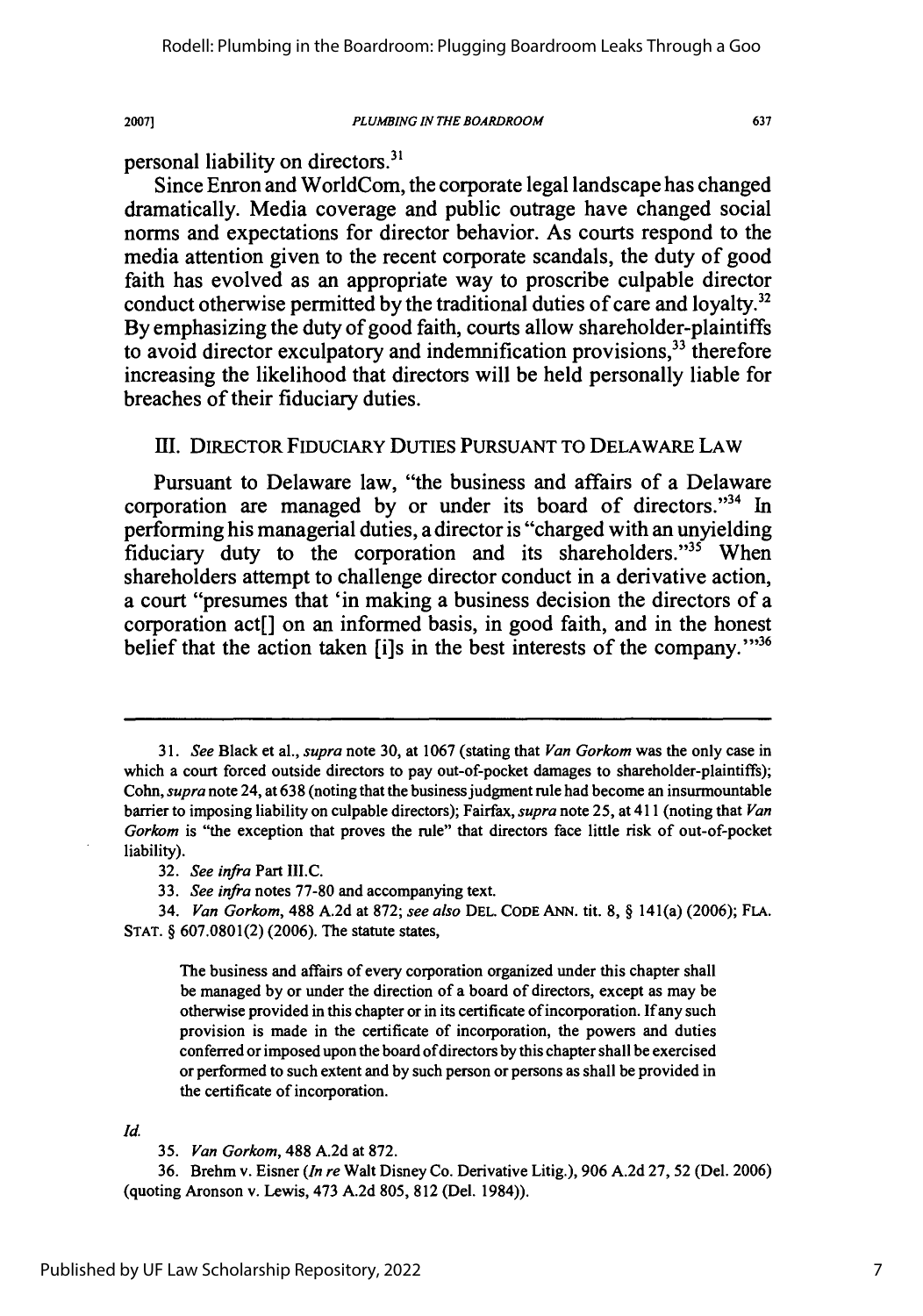*FLORIDA LAW REVIEW*

**[Vol. 59**

This presumption, known as the business judgment rule,  $37$  can be rebutted if a plaintiff shows that a director breached any of his fiduciary duties of loyalty, care, or good faith.<sup>38</sup> If a plaintiff proves that a director breached a fiduciary duty, the breaching director must either prove that the challenged act or transaction is entirely fair to the corporation and its shareholders or pay damages caused **by** the breach.39 The remainder of Part **III** outlines the three duties that a director owes to his corporation and its shareholders: loyalty, care, and good faith. $40$ 

# *A. The Duty of Care*

The duty of care requires a director to act in a manner he reasonably believes to be in the best interests of the corporation.<sup>41</sup> When evaluating

38. *Disney,* 906 A.2d at 52. Commentators and judges dispute whether the duty of good faith is a separate fiduciary duty or is included within the duties of loyalty and care. *See* Eisenberg, *supra* note 21, at 10-15 (outlining the conflict between the Delaware Supreme Court's "triadic" view of director fiduciary duties and the "dyadic" view expressed by Vice Chancellor Strine of the Delaware Court of Chancery); see also, MODEL Bus. CORP. ACT § 8.31 (2004) (defining standards of liability for improper director conduct). In *Stone v. Ritter,* 911 A.2d 362 (Del. 2006), the Delaware Supreme Court adopted the dyadic view, stating that "the requirement to act in good faith 'is a subsidiary element,' i.e., a condition, 'of the fundamental duty of loyalty."' *Id.* at **370** (quoting *Guttman v. Huang,* 823 A.2d 492, 506 n.34 (Del. Ch. 2003)).

39. *Disney,* 906 A.2d at 52. *But see* Cohn, *supra* note 24, at 594-95 ("So common is the disposition of cases by reference to the business judgment rule that a casual observer could readily conclude that the obligation of care and the defensive presumption of the business judgment rule are mirror images of a unitary standard. It is doubtful whether there still exists a sanction for lack of care, unadulterated by self-enrichment or other opprobrious behavior." (footnote omitted)).

40. In *Stone,* the Delaware Supreme Court noted that "although good faith may be described colloquially as part of a 'triad' of fiduciary duties that includes the duties of care and loyalty, **...** [o]nly the latter two duties, where violated, may directly result in liability, whereas a failure to act in good faith may do so, but indirectly." *Stone,* 911 A.2d at 370. This Note refers to the duty of good faith in this "colloquial" sense.

41. This Note is principally concerned with the duty of good faith. For detailed analyses of the duty of care, see Henry Ridgely Horsey, *The Duty of Care Component of the Delaware Business Judgment Rule,* 19 DEL. J. CORP. L. 971 (1994) (outlining former Delaware Supreme Court Justice Horsey's views concerning the interplay between the duty of care and the business judgment rule);

<sup>37.</sup> Under the business judgment rule, a court presumes that directors who are not financially interested in a transaction act on an informed basis and reasonably believe that their actions are in the best interests of the corporation. *See Aronson,* 473 A.2d at 812; *In re* Walt Disney Co. Derivative Litig., 825 A.2d 275, 286 (Del. Ch. 2003); *see also* MODEL Bus. CORP. ACT § 8.30 (2004) (defining "Standards of Conduct for Directors"); A.L.I., PRINCIPLES OF CORPORATE GOVERNANCE § 4.01 (c) (2005). Courts justify this deference to director judgment by asserting that shareholders voluntarily invest in risky businesses for profit and that "after-the-fact litigation is a most imperfect device to evaluate corporate business decisions." Joy v. North, 692 F.2d 880, 885- 86 (2d Cir. 1982). For an analysis of the business judgment rule as applied to corporate officers, see Lyman P.Q. Johnson, *Corporate Officers and the Business Judgment Rule,* **60** Bus. LAW. 439 (2005) (arguing that the business judgment rule "does not and should not be extended to corporate officers in the same broad manner in which it is applied to directors").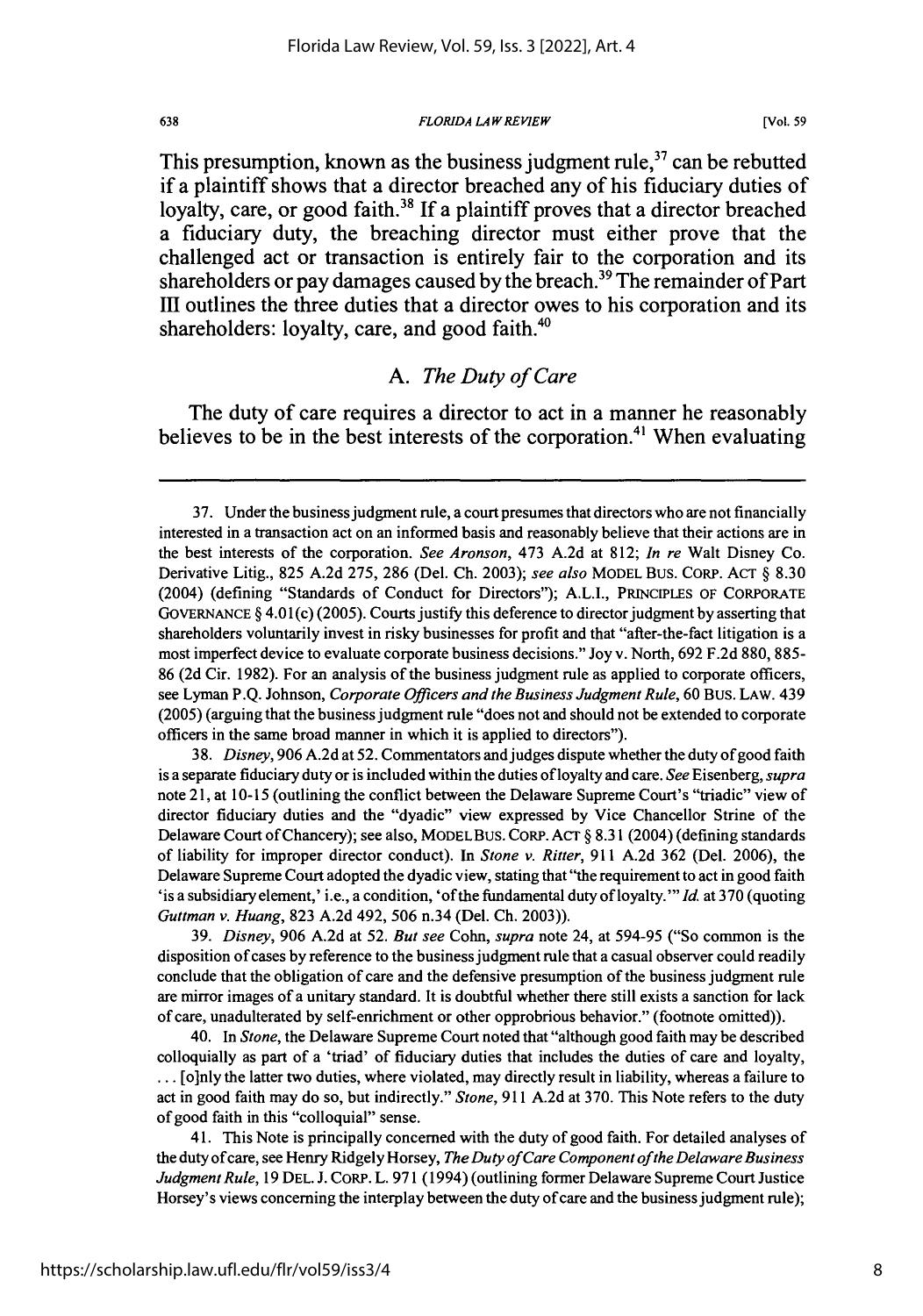#### *PLUMBING IN THE BOARDROOM*

639

duty of care claims, courts generally focus on the process directors use to reach corporate decisions.<sup>42</sup> Thus, duty of care claims typically concern a director's obligations to monitor corporate actions<sup>43</sup> and to act only after reasonable investigation and consideration.<sup>44</sup> Although the duty of care imposes hefty obligations, directors generally face liability only if they act in a grossly negligent manner.<sup>45</sup> Additionally, directors enjoy substantial statutory protection from liability for breaches of the duty of care. Director shield<sup>46</sup> and indemnification<sup>47</sup> statutes allow a corporation to limit or eliminate director personal liability for breaches of the duty of care. As a result, courts almost never impose liability for these types of breaches.<sup>48</sup>

44. Smith v. Van Gorkom, 488 A.2d 858,893 (Del. 1985) (holding directors personally liable for failing "to inform themselves of all information reasonably available to them and relevant to their decision to recommend" a merger).

*45. See id.* at 881 (concluding that directors' gross negligence in approving a merger breached their duty of care).

46. *See, e.g.,* DEL. CODE ANN. tit. 8, § 102(b)(7) (2006); FLA. STAT. § 607.0831 (2006). Pursuant to Delaware's statute, the certificate of incorporation of a corporation may contain the following:

[a] provision eliminating or limiting the personal liability of a director to the corporation or its stockholders for monetary damages for breach of fiduciary duty as a director, provided that such provision shall not eliminate or limit the liability of a director: (i) For any breach of the director's duty of loyalty to the corporation or its stockholders; (ii) for acts or omissions not in good faith or which involve intentional misconduct or a knowing violation of law; (iii) [for any unlawful dividend payment or stock purchase]; or (iv) for any transaction from which the director derived an improper personal benefit.

tit. 8, § 102(b)(7). For cases outlining the protections of Delaware's exculpation statute, see Emerald Partners v. Berlin, 726 A.2d 1215, 1223-24 (Del. 1999); Arnold v. Soc'y for Sav. Bancorp, Inc., 650 A.2d 1270, 1286-89 (Del. 1994). For the American Law Institute's version of the exculpatory statute, see A.L.I., *supra* note 37, § 7.19.

47. *See* DEL. CODE ANN. tit. 8, § 145 (2006); FLA. STAT. § 607.0850 (2006); *see also* MODEL Bus. CORP. ACT § 8.51 (2004).

48. *See supra* notes 30-31 and accompanying text.

Lyman Johnson, *Rethinking Judicial Review of Director Care,* 24 DEL. J. CORP. L. 787 (1999) (critiquing judicial standards of review in duty-of-care cases).

<sup>42.</sup> *See* JAMES D. Cox & THOMAS LEE HAZEN, CORPORATION 203-04 (2d **Ed.** 2003).

<sup>43.</sup> *In re* Caremark Int'l Inc. Derivative Litig., 698 A.2d 959, 970 (Del. **Ch.** 1996) **("1** am of the view that a director's obligation includes a duty to attempt in good faith to assure that a corporate information and reporting system, which the board concludes is adequate, exists, and that failure to do so under some circumstances may... render a director liable for losses caused by noncompliance with applicable legal standards."). *But see* Rosenblatt v. Getty Oil Co., 493 A.2d 929, 943 (Del. 1985) (noting that directors "cannot be expected to manage the day-to-day activities of a company").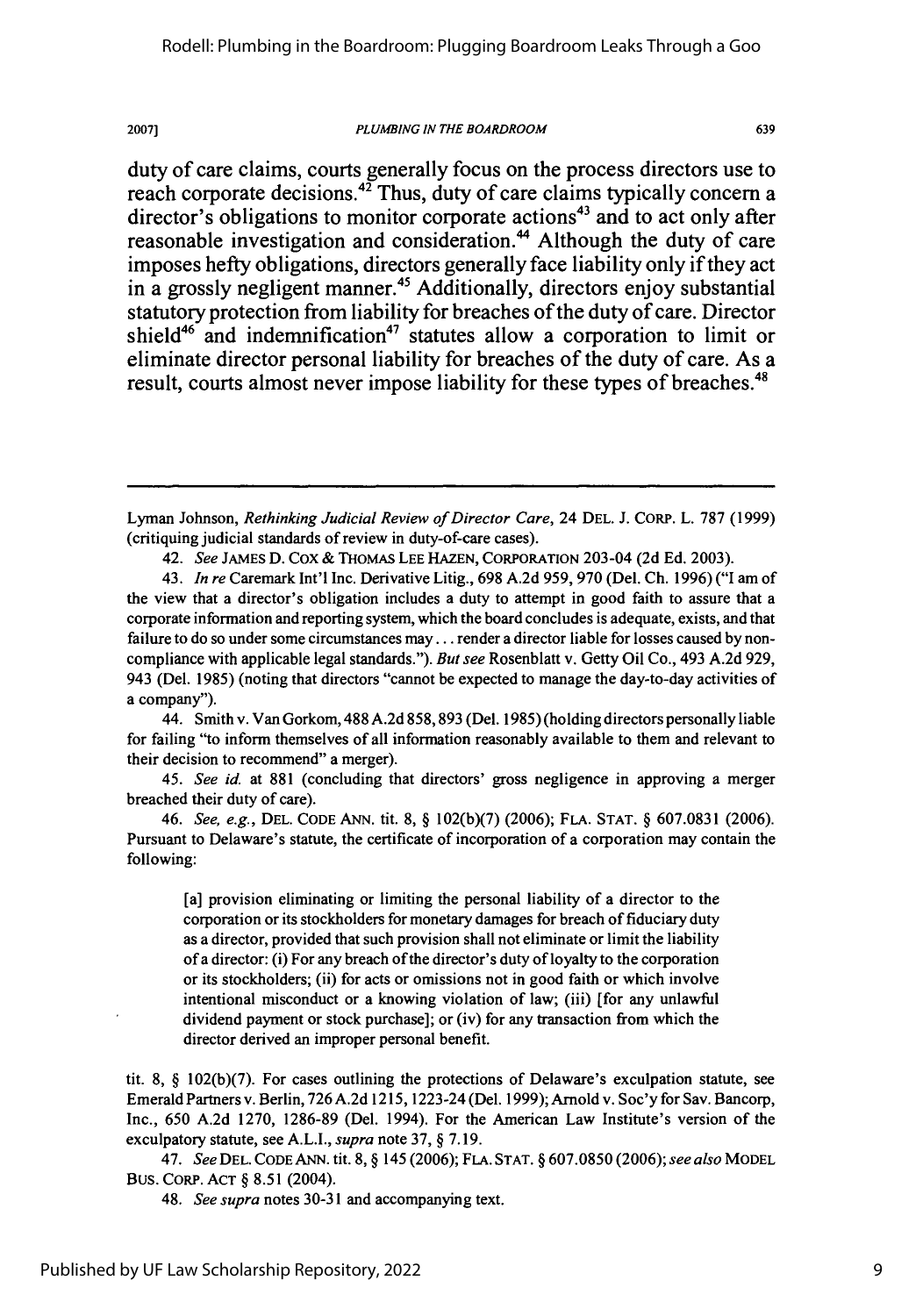#### *FLORIDA LAW REVIEW*

# *B. The Duty of Loyalty*

In contrast to the duty of care, which focuses on a director's decisionmaking process, the duty of loyalty generally focuses on a director's motives.<sup>49</sup> The duty of loyalty requires a director to prioritize corporate interests ahead of the director's personal interests.<sup>50</sup> "Simply put, a director should not use the director's corporate position for personal profit or gain or for other personal or non-corporate advantage."<sup>51</sup> Thus, a loyalty concern typically arises when a director either has a financial conflict of interest with the corporation<sup>52</sup> or usurps a corporate opportunity.<sup>53</sup>

The Delaware Supreme Court expanded the scope of the duty of loyalty, however, in its recent decision in *Stone v. Ritter.*<sup>54</sup> Amid the Delaware courts' recent focus on the duty of good faith (discussed more

51. DIRECTOR'S GUIDEBOOK, *supra* note 17, at 14.

52. *See* Eisenberg, *supra* note 21, at 27-28 ("A manager is interested, for purposes of the duty of loyalty, when he, an associate, or a family member has a financial interest in the transaction or the conduct."). Thus, director conflict-of-interest issues generally arise when a director acts on both sides of a transaction or fails to disclose a direct or indirect financial interest in a corporate transaction. Perlegos v. Atmel Corp., Nos. Civ. A. 2320-N, Civ. A. 2321-N 2007 WL 475453, at **\*16** (Del. Ch. Feb. 8, 2007) ("The facts differ from case to case, but the question of directors' loyalty almost universally centers on whether they were interested or laced the independence relative to the matter before them."); DIRECTOR'S GUIDEBOOK, *supra* note 17, at 15; *see also* Nagy v. Bistricer, 770 A.2d 43, 47 (Del. Ch. 2000) (holding directors liable for failing to inform a minority shareholder that the directors served on both sides of a merger agreement).

53. The corporate opportunity doctrine originated with the Delaware Supreme Court's decision in *Guth v. Loft,* 5 A.2d 503 (Del. 1939). The court stated,

Corporate officers and directors are not permitted to use their position of trust and confidence to further their private interests. While technically not trustees, they stand in a fiduciary relation to the corporation and its stockholders. A public policy, existing through the years, and derived from a profound knowledge of human characteristics and motives, has established a rule that demands of a corporate officer or director, peremptorily and inexorably, the most scrupulous observance of his duty, not only affirmatively to protect the interests of the corporation committed to his charge, but also to refrain from doing anything that would work injury to the corporation, or to deprive it of profit or advantage which his skill and ability might properly bring to it, or to enable it to make in the reasonable and lawful exercise of its powers. The rule that requires an undivided and unselfish loyalty to the corporation demands that there shall be no conflict between duty and self-interest.

#### *Id.* at 510.

54. 911 A.2d 362 (Del. 2006).

<sup>49.</sup> *See* Cox & HAZEN, *supra* note 42, at 204.

<sup>50.</sup> DIRECTOR'S GUIDEBOOK, *supra* note **17,** at 14. This Note principally concerns the good faith aspect of the duty of loyalty. For further analysis of the general duty of loyalty, see Lyman Johnson, *After Enron: Remembering Loyalty Discourse in Corporate Law,* 28 DEL. J. CORP. L. 27 (2003) (describing changes in the duty of loyalty since the scandal at Enron).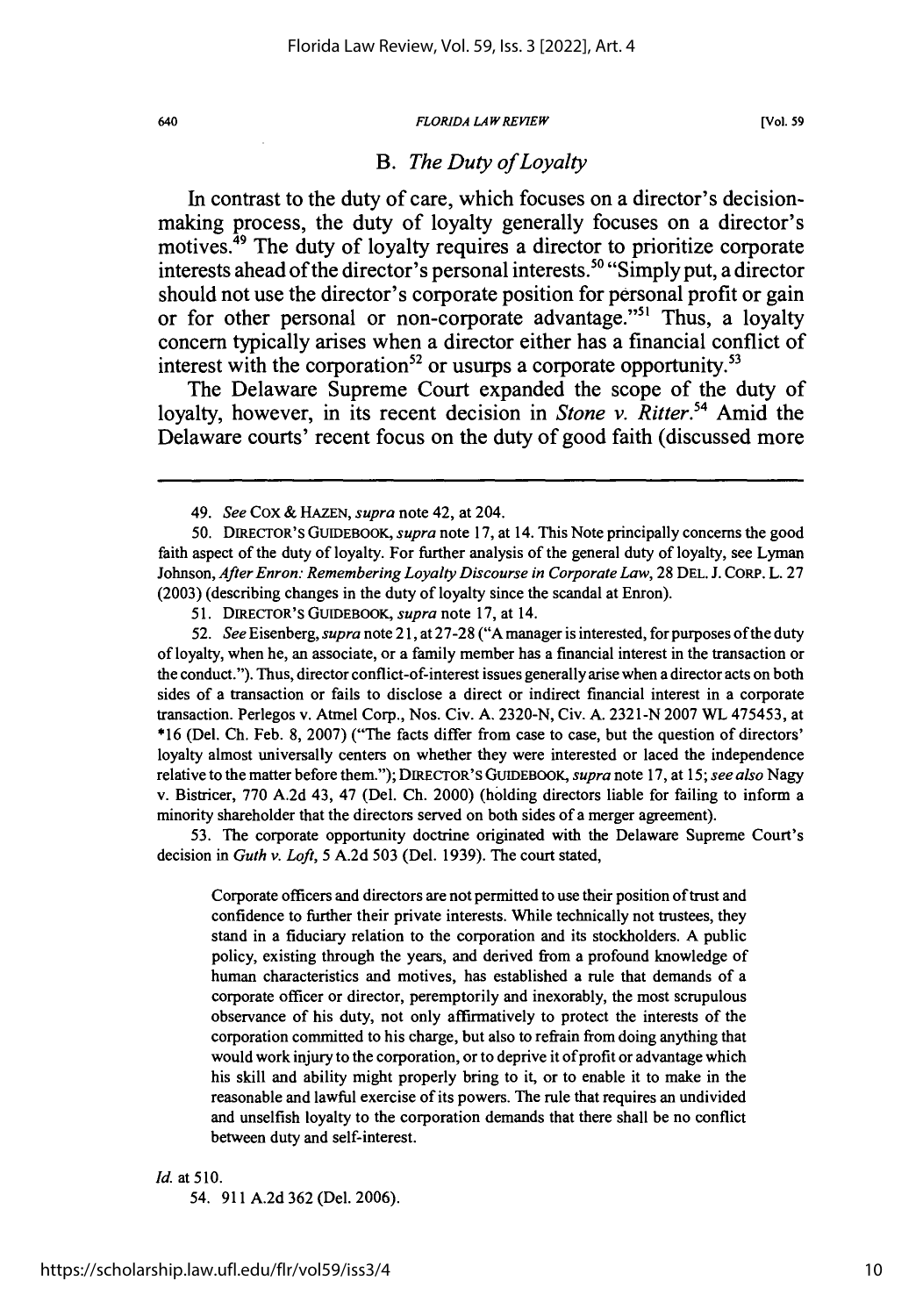#### *PLUMBING IN THE BOARDROOM*

641

fully below), courts and scholars disagreed whether the duty of good faith was a separate fiduciary duty or simply an element of the duty of loyalty.<sup>55</sup> *In Stone,* the Delaware Supreme Court resolved this conflict **by** holding that the duty of good faith was a "subsidiary element" of the duty of loyalty.<sup>56</sup>

When a loyalty concern arises, a court will evaluate the act or transaction under the "entire fairness" standard.57 Under this standard, the transaction must be substantively fair and must affirmatively benefit the corporation.58 **If** a court deems the questioned transaction fair to the corporation, the transaction is valid and the director has not breached his duty of loyalty.<sup>59</sup>

57. Cinerama, Inc. v. Technicolor, Inc., 663 A.2d 1156, 1168 (Del. 1995). The fairness standard is extremely fact-specific. *See* Marciano v. Nakash, 535 A.2d 400, 405-06 (Del. 1987) (analyzing detailed facts surrounding loans made by directors to the corporation). Relevant factors a court might consider include the following:

(i) whether the terms of the proposed transaction are at least as favorable to the corporation as might be available from other persons or entities, (ii) whether the proposed transaction is reasonably likely to further the corporation's business activities and (iii) whether the process by which the decision is approved or ratified is fair.

DIRECTOR'S GUIDEBOOK, *supra* note 17, at 16.

58. *See* Johnson, *supra* note 50, at 41.

59. *Id.* In the past, transactions involving interested directors were voidable upon proof of a director conflict of interest. *See Marciano,* 535 A.2d at 403. Under current law, however, an interested-director transaction is voidable only if the transaction is unfair to the corporation. *See id.* at 404. Ordinarily, an interested director must prove that the transaction is fair to the corporation. *Id.* Section 144 of the Delaware General Corporation Law, however, shifts the burden of proof to the plaintiff to prove the unfairness of a transaction if the transaction is approved by a majority of disinterested directors or shareholders. Cinerama, Inc. v. Technicolor, Inc., 663 A.2d 1134, 1154 (Del. Ch. 1994), *aff'd,* 663 A.2d 1156 (Del. 1995); *see also* DEL. CODE ANN. tit. 8, § 144 (2006); FLA. STAT. § 607.0832 (2006). Section 144 operates only as a "burden switch"; courts will still analyze the intrinsic fairness of a transaction even if the transaction has been approved by disinterested directors or shareholders. *See Marciano,* 535 A.2d at 404-05.

<sup>55.</sup> *Compare* Eisenberg, *supra* note 21, at 27-31 (distinguishing the duty of good faith from the traditional duties of care and loyalty), *and* Sale, *supra* note 21, at 464 (arguing that the courts have "laid the groundwork" for a freestanding duty of good faith), *with* Guttman v. Huang, 823 A.2d 492, 506 n.34 (Del. Ch. 2003) ("A director cannot act loyally towards the corporation unless she acts in the good faith belief that her actions are in the corporation's best interest."), *and Nagy* v. Bistricer, 770 A.2d 43, 49 n.2 (Del. Ch. 2000) ("By definition, a director cannot simultaneously act in bad faith and loyally towards the corporation and its stockholders.").

<sup>56.</sup> *Stone,* 911 A.2d at 370 (noting that one doctrinal consequence of its formulation of the obligation to act in good faith was that "the fiduciary duty of loyalty is not limited to cases involving a financial or other cognizable fiduciary conflict of interest. [The duty of loyalty] also encompasses cases where the fiduciary fails to act in good faith.").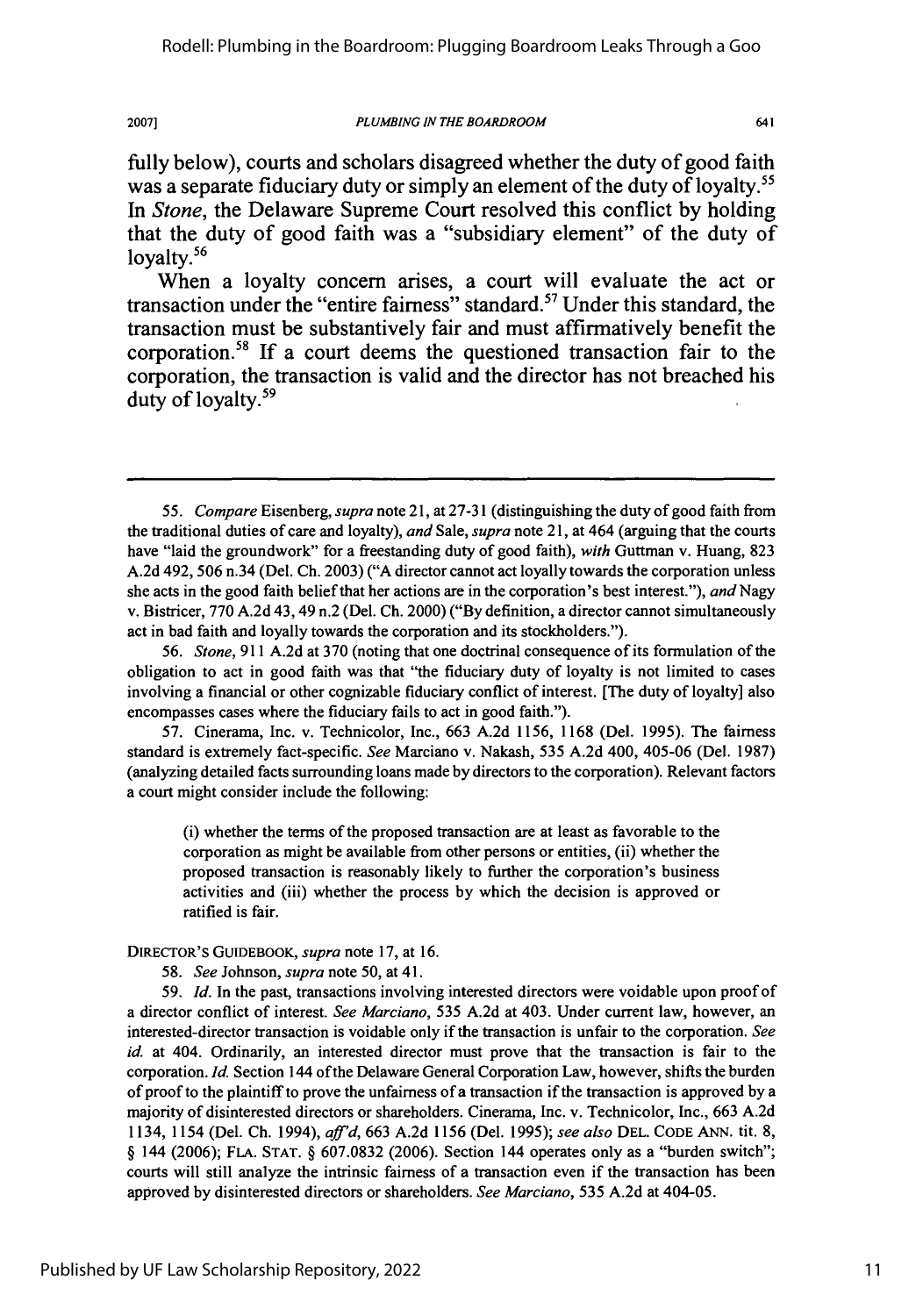#### *FLORIDA LAW REVIEW*

# *C. The Evolving Duty of Good Faith*

As a matter of statutory law, most states require directors to discharge their duties in good faith.<sup>60</sup> In Delaware, the duty of good faith is not an independent fiduciary duty, but a necessary condition to a director's compliance with his fiduciary duty of loyalty.<sup>61</sup>However, the duty of good faith was typically disregarded **by** courts in favor of a director's fiduciary duties of loyalty and care.<sup>62</sup> In contrast, the Delaware judiciary has recently begun using the duty of good faith as a "doctrinal vehicle" to proscribe questionable director conduct not covered **by** the traditional definitions of loyalty and care.<sup>63</sup>

In *In re Walt Disney Company Derivative Litigation*,<sup>64</sup> the Delaware Supreme Court outlined the contours of the evolving duty of good faith.<sup>65</sup> The *Disney* derivative litigation arose from Disney's employment and subsequent termination of Michael Ovitz as president.<sup>66</sup> In August, 1995, Disney signed a five-year employment agreement with Ovitz.<sup>67</sup> After fourteen months of mediocre performance **by** Ovitz, Disney terminated his employment without cause, paying him a severance package valued at approximately **\$130** million.68 Disney shareholders sued both Ovitz and Disney's directors, claiming that the board was grossly negligent in its cursory review of Ovitz's employment contract and subsequent no-fault

68. *Id.*

<sup>60.</sup> *See* Eisenberg, *supra* note 21, at 6-10 (outlining the "legal status" of the duty of good faith pursuant to statutory law); *see also* MODEL Bus. CORP. ACT § 8.30(a) (2004) ("Each member of the board of directors, when discharging the duties of a director, shall act . . . in good  $faith \ldots$ ").

<sup>61.</sup> *See Stone,* 911 A.2d at 369-70; *supra* notes 54-56 and accompanying text.

<sup>62.</sup> *See, e.g.,* Emerald Partners v. Berlin, 2001 WL 115340, at \*25 n.63 (Del. Ch. Feb. 7, 2001).

<sup>63.</sup> Brehm v. Eisner *(In re* Walt Disney Co. Derivative Litig.), 906 A.2d 27, 66 (Del. 2006) (stating that the duty of good faith is an appropriate "doctrinal vehicle" to protect a corporation's interests from fiduciary misconduct that "does not involve disloyalty (as traditionally defined) but is qualitatively more culpable than gross negligence"); *see also Berlin,* 726 A.2d at 1221 (noting that "a breach of any one of the board of directors' triad of fiduciary duties, loyalty, good faith or due care, sufficiently rebuts the business judgment presumption and permits a challenge to the board's action under the entire fairness standard"). Vice Chancellor Strine has consistently criticized the Delaware Supreme Court's formulation of the duty of good faith. *See, e.g.,* Guttman v. Huang, 823 A.2d 492, 506 n.34 (Del. Ch. 2003) (arguing that the duty of good faith is simply an element of the duty of loyalty); Nagy v. Bistricer, 770 A.2d 43, 49 n.2 (Del. Ch. 2000) ("By definition, a director cannot simultaneously act in bad faith and loyally towards the corporation and its stockholders.").

<sup>64. 906</sup> A.2d 27 (Del. 2006).

<sup>65.</sup> *Id.* at 62-68.

<sup>66.</sup> *Id.* at 35.

<sup>67.</sup> Id.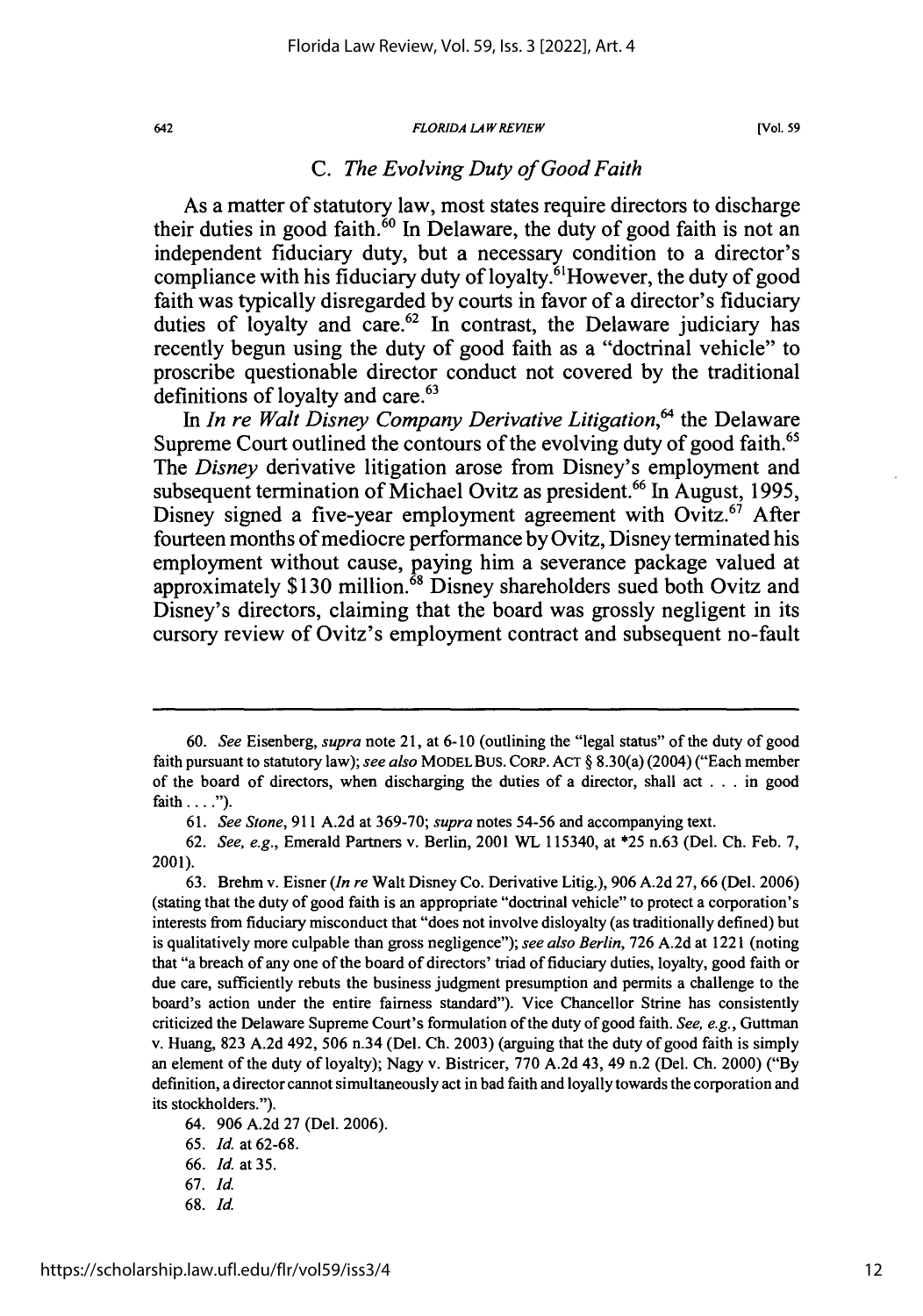*PLUMBING IN THE BOARDROOM*

termination. 69 The shareholders asserted that the directors' gross negligence breached both their duty of care and, in an attempt to circumvent Delaware's director shield statute, their duty of good faith.<sup>70</sup> The court of chancery concluded that each Disney director fulfilled his fiduciary duties,<sup>71</sup> and the shareholders appealed.<sup>72</sup> The Delaware Supreme Court affirmed and clarified the distinctions between a director's fiduciary duties of care and good faith.<sup>73</sup>

The Delaware Supreme Court sharply criticized the *Disney* shareholders for trying to "collapse" the duty of good faith into the duty of care.<sup>74</sup> The court asserted that the shareholders' claims amounted only to claims of gross negligence—the typical standard for a breach of the duty of care.75 Although the duties of good faith and care might cross conceptually when a director is grossly negligent, the court asserted that the need to draw precise legal lines mandates that grossly negligent conduct "without any malevolent intent" cannot constitute a breach of the duty of good faith.<sup>76</sup>

The *Disney* court further noted that the Delaware legislature also supports the distinction between the duties of care and good faith.<sup>77</sup> The Delaware General Corporation Law authorizes Delaware corporations to exculpate<sup>78</sup> and indemnify<sup>79</sup> directors from monetary damages for breaches of the duty of care but not for violations of the duty of good faith. From these two legislative actions, the Delaware Supreme Court failed to find any "basis in policy, precedent or common sense" to justify destroying the distinction between gross negligence—breach of the duty of care—and bad faith.<sup>80</sup>

To further distinguish the duty of good faith from the duty of care, the court examined two other categories of director conduct that might breach the duty of good faith.<sup>81</sup> The first category, "subjective bad faith," includes

20071

76. *Id.* at 64-65.

77. *Id.* at 65-66.

78. *Id.* at 65; *see also* DEL. CODE ANN. tit. 8, § 102(b)(7)(ii) (2006) (allowing a corporation to exculpate directors for a breach of the duty of care except in certain limited circumstances, notably "for acts or omissions not in good faith").

79. *Disney,* 906 A.2d at 65; *see also* DEL. CODE ANN. tit. 8, § 145(a)-(b) (2006).

*81. See id.* at 64-68.

<sup>69.</sup> *Id. at 51.*

**<sup>70.</sup>** *Id.* at 52.

<sup>71.</sup> *Id.* at 35.

<sup>72.</sup> Id.

<sup>73.</sup> *Id.* at 62-68.

<sup>74.</sup> *Id.* at 63. The court stated that the shareholders' "effort to collapse the duty to act in good faith into the duty to act with due care[] is not unlike putting a rabbit into the proverbial hat and then blaming the trial judge for making the insertion." *Id.*

*<sup>75.</sup> Id.* at 53.

<sup>80.</sup> *Disney,* 906 A.2d at 66.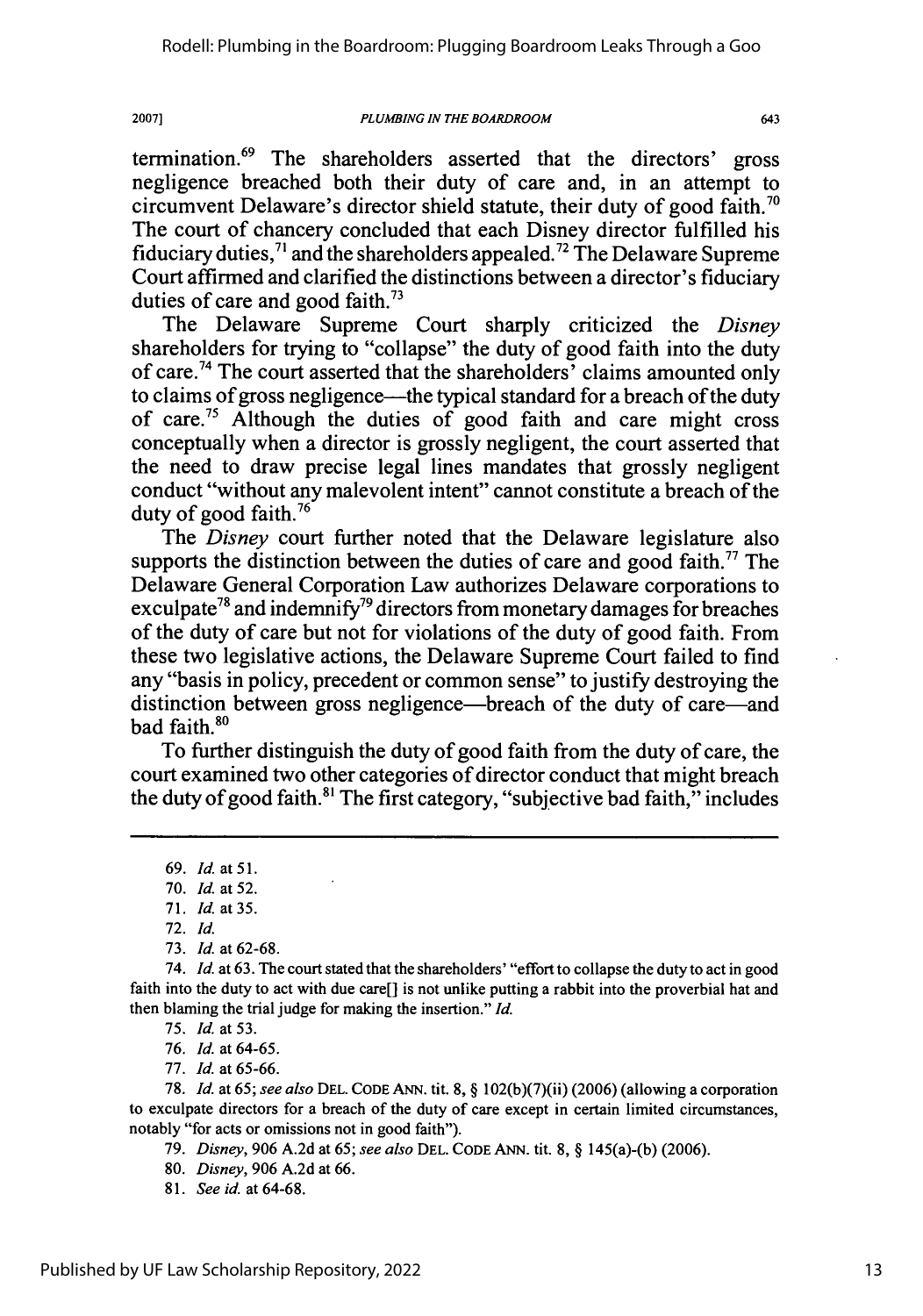*FLORIDA LAW REVIEW*

conduct motivated by intent to harm the corporation. $82$  Such conduct is "quintessential bad faith."<sup>83</sup>

The second category consists of director conduct between subjective bad faith and gross negligence.<sup>84</sup> For this category, the Delaware Supreme Court agreed with the court of chancery's definition of bad faith: "[I]ntentional dereliction of duty [or] a conscious disregard for one's responsibilities. '85 The Delaware Supreme Court noted that the duty of good faith encompasses conduct that is not disloyal in the classic sense, but consists of misconduct more culpable than simple inattention or failure to inform.<sup>86</sup>

Thus, the court described the duty of good faith as a convenient "vehicle" for doctrinally addressing misconduct not contained within the traditional duties of care or loyalty.<sup>87</sup> For examples of possible breaches of the duty of good faith, the court listed the following: an intentional act not in the best interest of corporation, an act that violates applicable positive law, and a conscious disregard of a duty to act.<sup>88</sup> These examples illustrate that the duty of good faith fills an important doctrinal gap between the duty of loyalty and the duty of care. The duty of good faith allows courts to sanction director behavior that complies with the director's traditional duties of loyalty and care but contradicts public policy. 89 Over time, courts can adapt to changes in policy and corporate mores by proscribing questionable director conduct under the duty of good faith.<sup>90</sup>

83. *Id.*

84. Id.

86. *Id.*

87. *Id.*

88. *Id.* at 67 (quoting *In re* Walt Disney Co. Derivative Litig., 907 A.2d 693, 755-56 (Del. Ch. 2005)).

89. *See id* at 66-67. Although a failure to act in good faith alone will not result in the direct imposition of liability, Stone v. Ritter, 911 A.2d 362, 369-70 (Del. 2006), such a failure would likely remove the director from the protection of the business judgment rule, exposing the director's actions to more critical judicial scrutiny under the entire fairness standard. *See supra* Part III.B.

90. The duty of good faith is one way for courts to express social norms within the field of corporate law. However, morality and social norms have always played important roles in corporate law. *See* Melvin A. Eisenberg, *Symposium: Corporate Law and Social Norms,* 99 COLUM. L. REV. 1253, 1264-87 (1999) (arguing that social norms, not the threat of liability, cause courts to increase required levels of directorial care); *see also* Stuart R. Cohn, *Corporate Natural Law: The Dominance of Justice in a Codified World,* 48 FLA. L. REv. 551, 552 (1996) (arguing that courts resolve "most of the really difficult and interesting corporate law problems by resort to principles of fairness and equity, rather than statutory or similar positivist standards").

644

<sup>82.</sup> *Id.* at 64.

<sup>85.</sup> *Id.* at 66.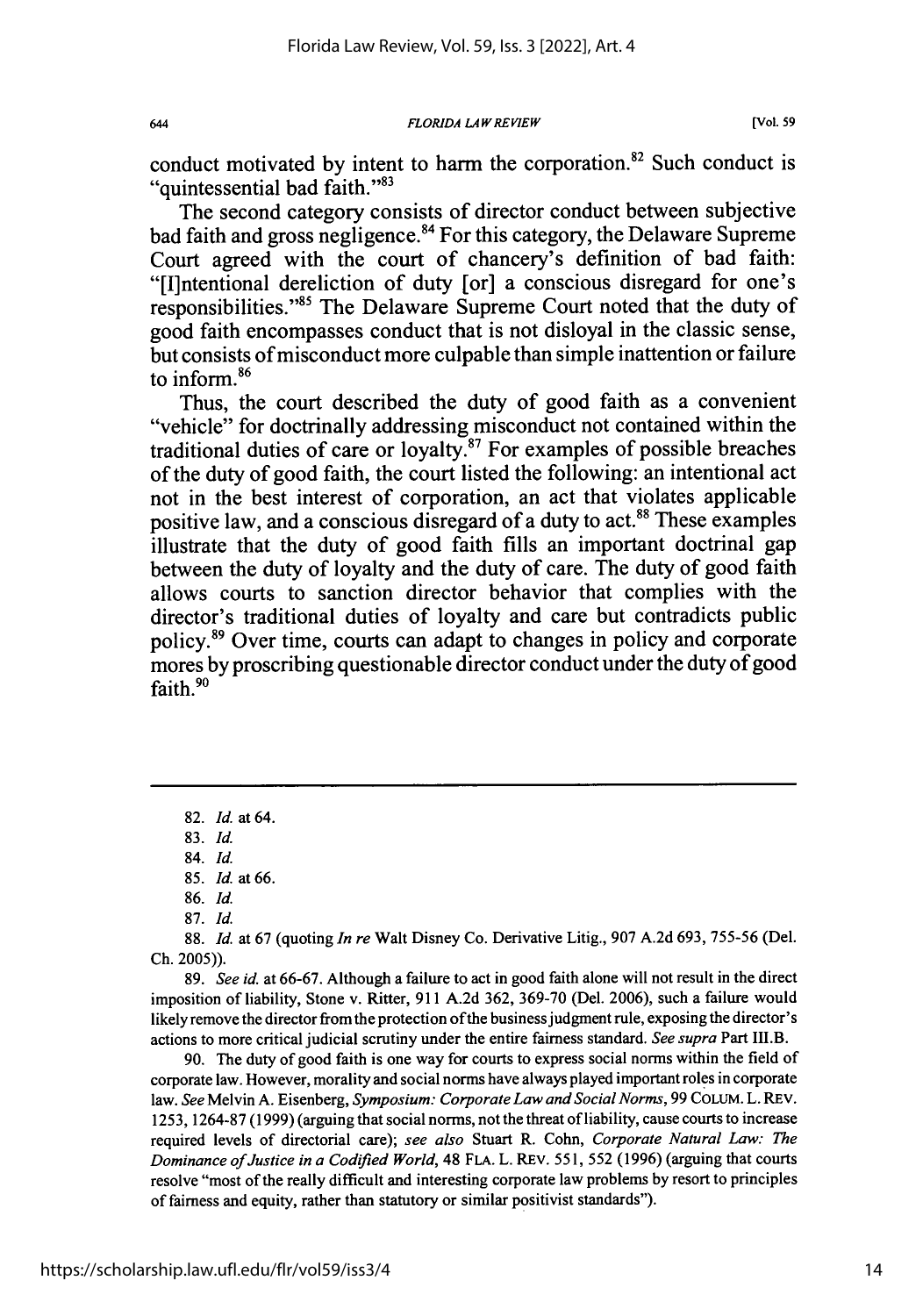#### *PLUMBING IN THE BOARDROOM*

645

### IV. DIRECTOR LEAKS **AND** THE DUTY OF GOOD FAITH

This Part argues that director leaks violate the duty of good faith. In recent years, the Delaware Supreme Court has provided more guidance to both directors and shareholder-plaintiffs on the duty of good faith.<sup>91</sup> As discussed above, the duty of good faith proscribes conduct that might not violate a director's traditionally defined fiduciary duties of loyalty and care but should be culpable as a matter of public policy.<sup>92</sup>

The boardroom leaks at H-P demonstrate how a director who leaks confidential information cannot be acting in good faith.<sup>93</sup> Former H-P chairman Patricia Dunn hired investigators for the sole purpose of determining the source of boardroom leaks.94 As a result of the **2005** leak,<sup>95</sup> the board was forced to fire Carly Fiorina.<sup>96</sup> Although the information leaked for the *C-NET* article<sup>97</sup> in January 2006 was mostly positive, Dunn knew neither the leaker's motivation nor whether the leaks would continue.<sup>98</sup> Indeed, if the board failed to address the leaks, the directors might expose themselves to liability for breaching their duty of  $care.<sup>99</sup>$ 

Because the leaker, George Keyworth, received no personal financial benefit from the leaks, he did not breach his traditional duty of loyalty to

- 91. *See Disney,* 906 A.2d at 61-68.
- 92. *See supra* Part III.C.

- 94. Patricia Dunn, *supra* note 4.
- 95. The 2005 director leak led to an article in the *Wall Street Journal. See Tam, supra* note 1.
- 96. *See* Tam, *supra* note 3.
- 97. Kawamoto & Krazit, *supra* note 6.

98. *See* Patricia Dunn, *supra* note 4; *see also* James B. Stewart, *The Kona Files,* NEW YORKER, Feb. 19,2007, at 152, *available* at 2007 WLNR 3892177 ("Leaking 'good' information is as unacceptable as leaking 'bad' information--no one can foretell how such information may advantage or disadvantage one investor relative to another." (quoting former H-P chairwoman Patricia Dunn)).

99. In the past, directors had no duty "to install and operate a corporate system of espionage to ferret out wrongdoing" absent some cause for suspicion. *See* Graham v. Allis-Chalmers Mfg. Co., 188 A.2d 125, 130 (Del. 1963). However, the Delaware Court of Chancery rejected a broad interpretation of this rule in *In re Caremark International Inc. Derivative Litigation,* 698 A.2d 959 (Del. Ch. 1996), which held that a director, to satisfy his obligation to remain reasonably informed, must assure that "information and reporting systems exist" to provide accurate and timely information to the board. *Id.* at 970; *see also* Francis v. United Jersey Bank, 432 A.2d 814, 822 (N.J. 1981) ("Directors may not shut their eyes to corporate misconduct and then claim that because they did not see the misconduct, they did not have a duty to look. The sentinel asleep at his post contributes nothing to the enterprise he is charged to protect." (citation omitted)). If the director leaks continued to cause problems for H-P and the board failed to act, shareholders might have had a viable claim against the directors for breach of their duty of care for failing to stop--or at least investigate—the leaks.

<sup>93.</sup> *See* Eisenberg, *supra* note 21, at 30-31 (arguing that courts can respond to social changes by using the duty of good faith to articulate new fiduciary obligations).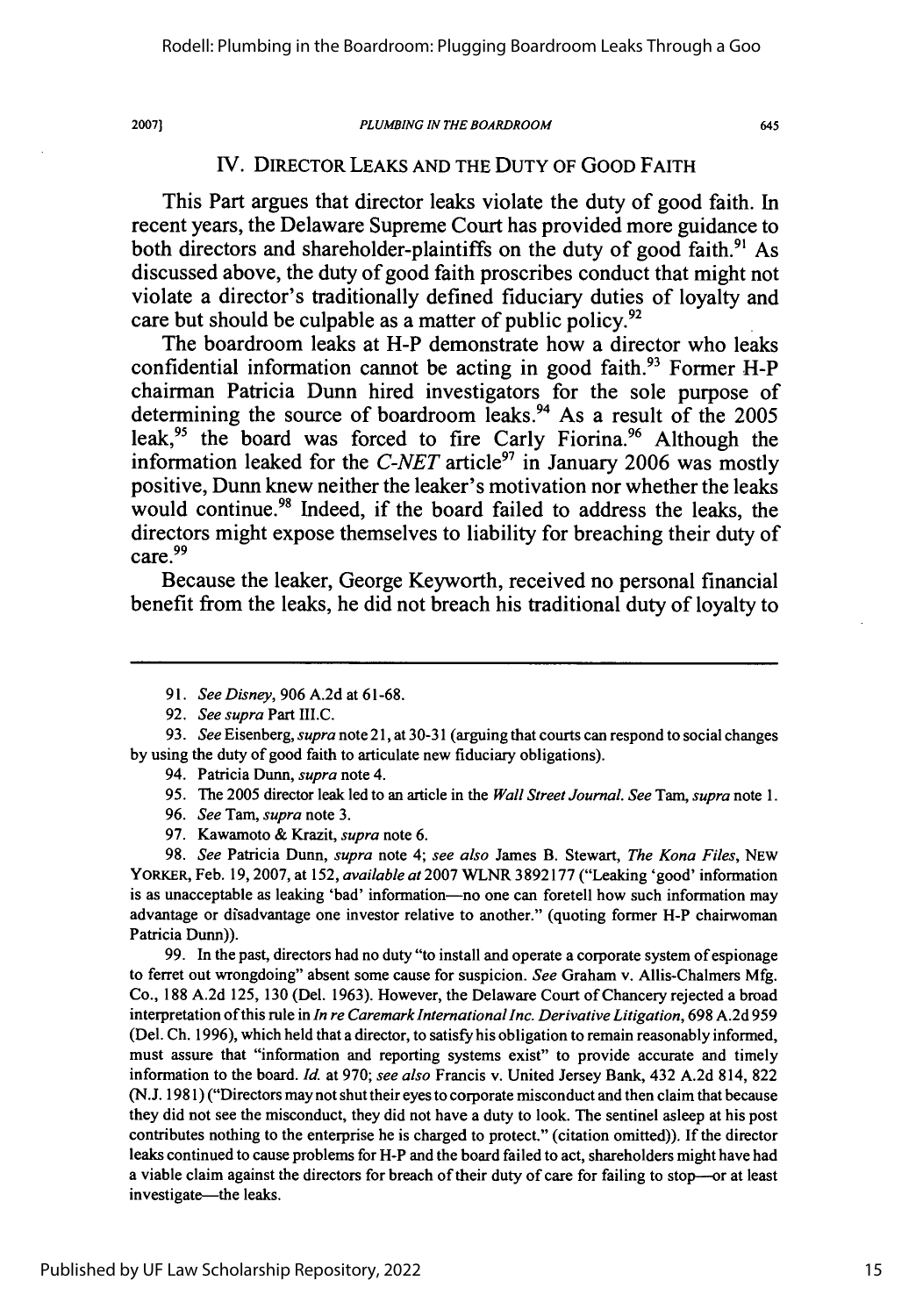*FLORIDA LAW REVIEW*

H-P.<sup>100</sup> Further, Keyworth likely complied with his duty of care because he attended board meetings and remained informed about the operations of the company.<sup>101</sup> But, by leaking confidential corporate information, Keyworth failed to act in good faith. Director leaks, such as Keyworth's, cannot be in good faith for several reasons. First, boardroom leaks manipulate and undermine the power of the board of directors.<sup>102</sup> Second, boardroom leaks expose the corporation and the director to liability for violating securities laws.<sup>103</sup> Finally, boardroom leaks violate general agency principles.<sup>104</sup> For all these reasons, a director who leaks confidential corporate information to outsiders fails to act in good faith.

### *A. Boardroom Leaks Manipulate Board Actions*

Boardroom leaks cannot be in good faith because these leaks manipulate<sup>105</sup> boardroom actions. In the cases described below, Delaware courts held directors liable for breaches of their fiduciary duties for manipulating board actions in merger situations. These two cases-resolved before the Delaware Supreme Court clarified the contours of the duty of good faith in *Disney--do* not involve leaks of confidential information, but they exemplify the courts' willingness to consider manipulative actions in finding directors personally liable for breaches of their fiduciary duties. Boardroom leaks, like the manipulative actions of directors in the following two cases, epitomize the type of conduct the Delaware Supreme Court intends to proscribe through the duty of good faith. Consequently, a director who leaks confidential corporate information should face liability for failing to act in good faith.

In the first case, *Smith v. Van Gorkom*,<sup>106</sup> the Delaware Supreme Court held directors of a publicly-owned corporation personally liable for approving a questionable merger in violation of their fiduciary duties.<sup>107</sup>

102. *See infra* Part IV.A.

646

- 103. *See infra* Part *IV.B.*
- 104. *See infra* Part *IV.C.*

- 106. 488 A.2d 858 (Del. 1985).
- 107. *Id.* at 893.

<sup>100.</sup> *See* Tara L. Dunn, *supra* note 20, at 543 **("A** question of the duty of loyalty arises when a director has a self-interest in a corporate transaction that is not generally shared by the corporation's stockholders." (citing Cede & Co. v. Technicolor, Inc., 634 A.2d 345, 361 (Del. 1993))); *supra* Part III.B.

<sup>101.</sup> *See* Smith v. Van Gorkom, 488 A.2d 858, 893 (Del. 1985); *supra* Part III.A.

<sup>105.</sup> Pursuant to federal securities laws, "manipulation is 'a term of art' limited to certain types of transactions specifically designed to artificially affect the price of a security." THOMAS LEE HAZEN, THE LAW OF SECURITIES REGULATION § 12.1 (5th ed. 2005). This Note uses "manipulate" in its conventional sense, meaning "to control, manage, or play upon by artful, unfair, or insidious means, [especially] to one's own advantage." WEBSTER' **S** THIRDNEW INTERNATIONALDICTIONARY OF THE ENGLISH **LANGUAGE UNABRIDGED** 1376 (Philip Babcock Gove ed., 1993).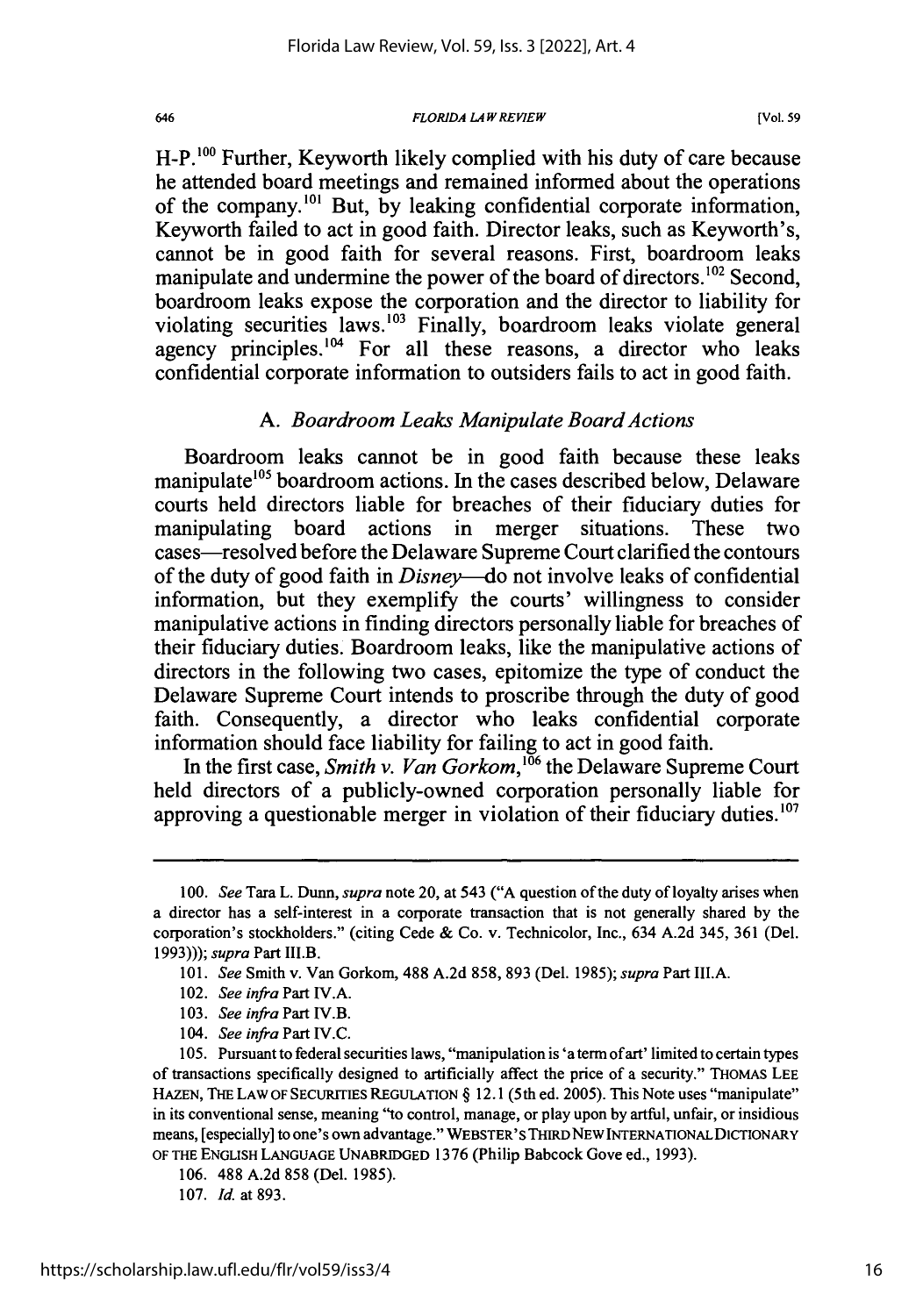*PLUMBING IN THE BOARDROOM*

647

*In Van Gorkom,* defendant Van Gorkom, the chairman and chief executive officer of the defendant corporation, sought a leveraged buyout.<sup>108</sup> At a senior management meeting, the company's chief financial officer presented a "preliminary study" supporting the feasibility of a leveraged buyout at a price between \$50 and \$60 per share.<sup>109</sup> The computations were a rough estimate however, and the study did not claim to establish a fair price for the whole company.<sup>110</sup> Van Gorkom vetoed the possibility of a management buyout at the meeting, **"'** although he asserted that he would accept \$55 per share for his personal shares in the company.<sup>112</sup>

After the meeting, Van Gorkom directed the company's controller to assess the feasibility of a leveraged buyout at fifty-five dollars per share.<sup>113</sup> Van Gorkom did not consult with any other senior managers or the board and demanded that the controller keep the analysis strictly confidential.<sup>114</sup> After confirming the feasibility of a sale, Van Gorkom presented the idea to a "well-known corporate takeover specialist" who offered to buy the company at Van Gorkom's proposed \$55 price several days later.<sup>115</sup> When Van Gorkom met with senior management two days after receiving the offer, management objected strongly to the proposed sale. 16 Despite management objections, Van Gorkom met with the board immediately afterward to discuss the offer.<sup>117</sup>

108. *Id.* at 865-66.

109. *Id.* at 865.

**110.** *Id.*

2007]

According to [the CFO]: They did not "come up" with a price for the Company. They merely "ran the numbers" at **fifty** dollars per share and at sixty dollars per share with the "rough form" of their cash figures at the time. Their "figures indicated that **\$50** would be very easy to do but \$60 would be very difficult to do under those figures." This work did not purport to establish a fair price for either the Company or **100%** of the stock. It was intended to determine the cash flow needed to service the debt that would "probably" be incurred in a leveraged buyout based on "rough calculations"....

#### *Id.*

111. *Id.* Interestingly, the court specifically questioned Van Gorkom's motive to veto a management-led buyout, stating, "It is noteworthy in this connection that he was then approaching 65 years of age and mandatory retirement." *Id.* at **866.** Presumably, Van Gorkom would prefer a third-party buyout (as opposed to a management-led buyout) to effect pre-retirement liquidity of his shares in the company.

112. *Id.* at 865. Management failed to agree on any buyout plan at this meeting. *Id.* at 865-66.

- 116. *Id.* at 867.
- **117.** *Id.* at 868.

<sup>113.</sup> *Id.* at 866.

<sup>114.</sup> *Id.*

**<sup>115.</sup>** *Id.* at 866-67.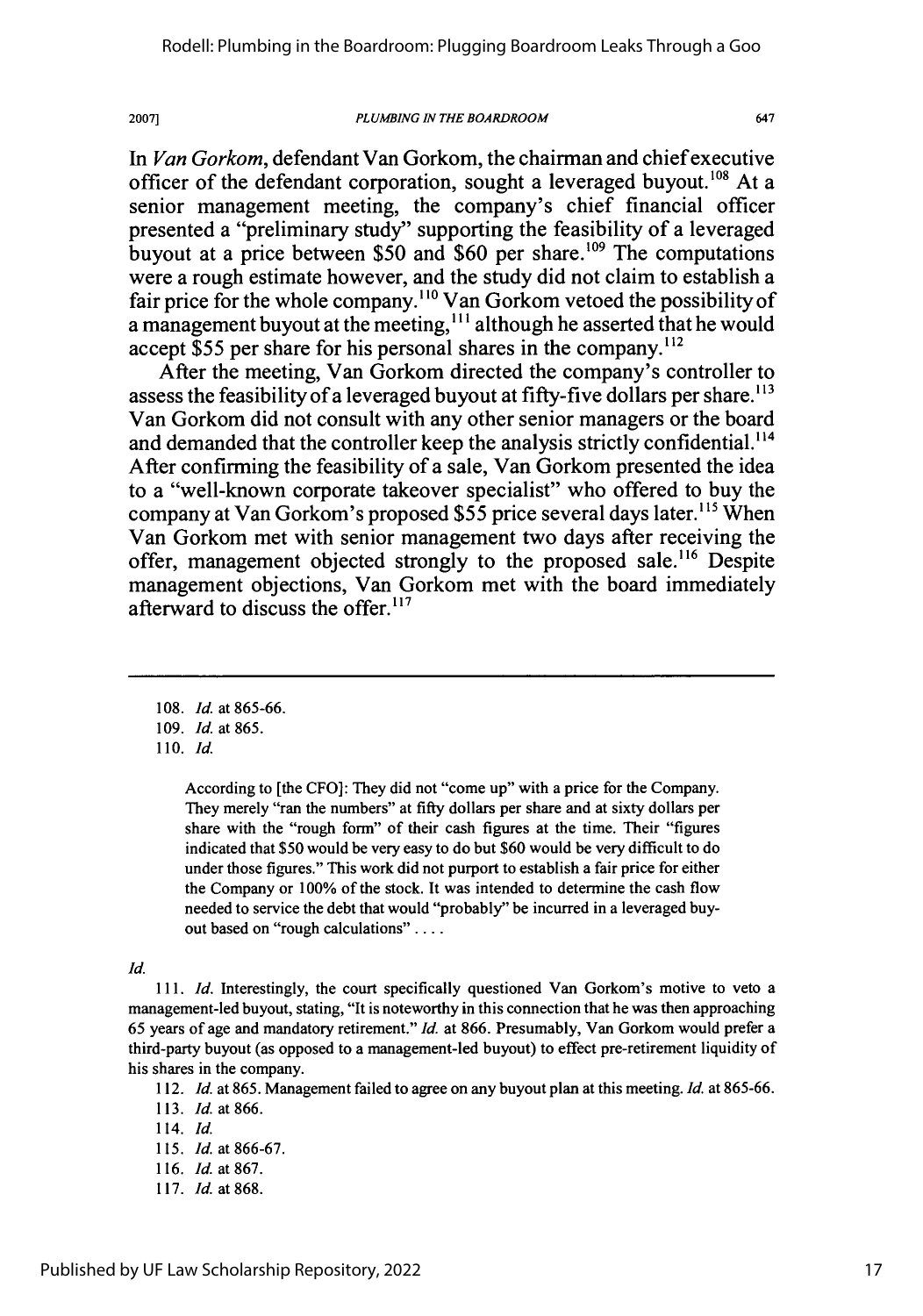*FLORIDA LAW REVIEW*

Van Gorkom presented the proposed sale to the board in a twentyminute oral presentation; however, Van Gorkom failed to furnish the board with copies of the proposed merger agreement before the meeting and disclosed neither the fact that he initially proposed the \$55 price nor how he arrived at that price.<sup>118</sup> The directors approved the merger at the meeting, which lasted less than two hours.<sup>119</sup> The shareholders of the defendant corporation sued the company's directors, alleging that the directors breached their fiduciary duties by approving the merger. <sup>220</sup> The Court of Chancery ruled for the director-defendants, asserting that the directors were entitled to the presumptive protections of the business iudgment rule. $^{121}$ 

The Delaware Supreme Court reversed, holding that the directors failed to reach an informed business decision about the merger.<sup>122</sup> Indeed, by relying solely on a twenty-minute oral presentation by Van Gorkom, who himself failed to read the merger agreement before the presentation, the directors neglected to use any business judgment whatsoever.<sup>123</sup> The directors failed to inform themselves about the intrinsic value of the company and deliberated the sale for only two hours without questioning the need for immediate action.<sup>124</sup> Because the directors relied solely on Van Gorkom's brief oral presentation in making one of the most important decisions in the corporation's life, the court asserted that the directors were grossly negligent in approving the sale.<sup>125</sup>

The business judgment rule did not protect the directors because their gross negligence breached the directors' fiduciary duty of care to the  $\overline{\text{companv}}$ .<sup>126</sup> In essence, the court required the directors to use business judgment<sup>127</sup> before benefiting from the protection of the business judgment rule.128 Accordingly, the court held the directors personally liable and remanded the case to the court of chancery to compute the shareholders' damages.<sup>129</sup>

126. *Id.* at 893.

128. Id. at 893.

129. *See id.* In response to *Van Gorkom,* the Delaware legislature amended the Delaware General Corporation law to allow a corporation, in its charter, to exculpate its directors from liability for any breach of their duty of care. *See* Sale, *supra* note 21, at 458 (stating that the

<sup>118.</sup> *Id.*

<sup>119.</sup> *Id.* at 869.

<sup>120.</sup> *Id.* at 863, 871.

<sup>121.</sup> *Id.* at 864; *see also supra* note 37 (describing the business judgment rule).

<sup>122.</sup> *Van Gorkom,* 488 A.2d at 864.

<sup>123.</sup> *Id.* at 874.

<sup>124.</sup> *Id.* The potential buyer imposed a three-day window to approve the merger. *Id.* at 867. But, no board member questioned the need for immediate action despite the fact that the board was being asked to act without full information. *See id.*

<sup>125.</sup> *Id.* at 874.

<sup>127.</sup> *Id.* at 874.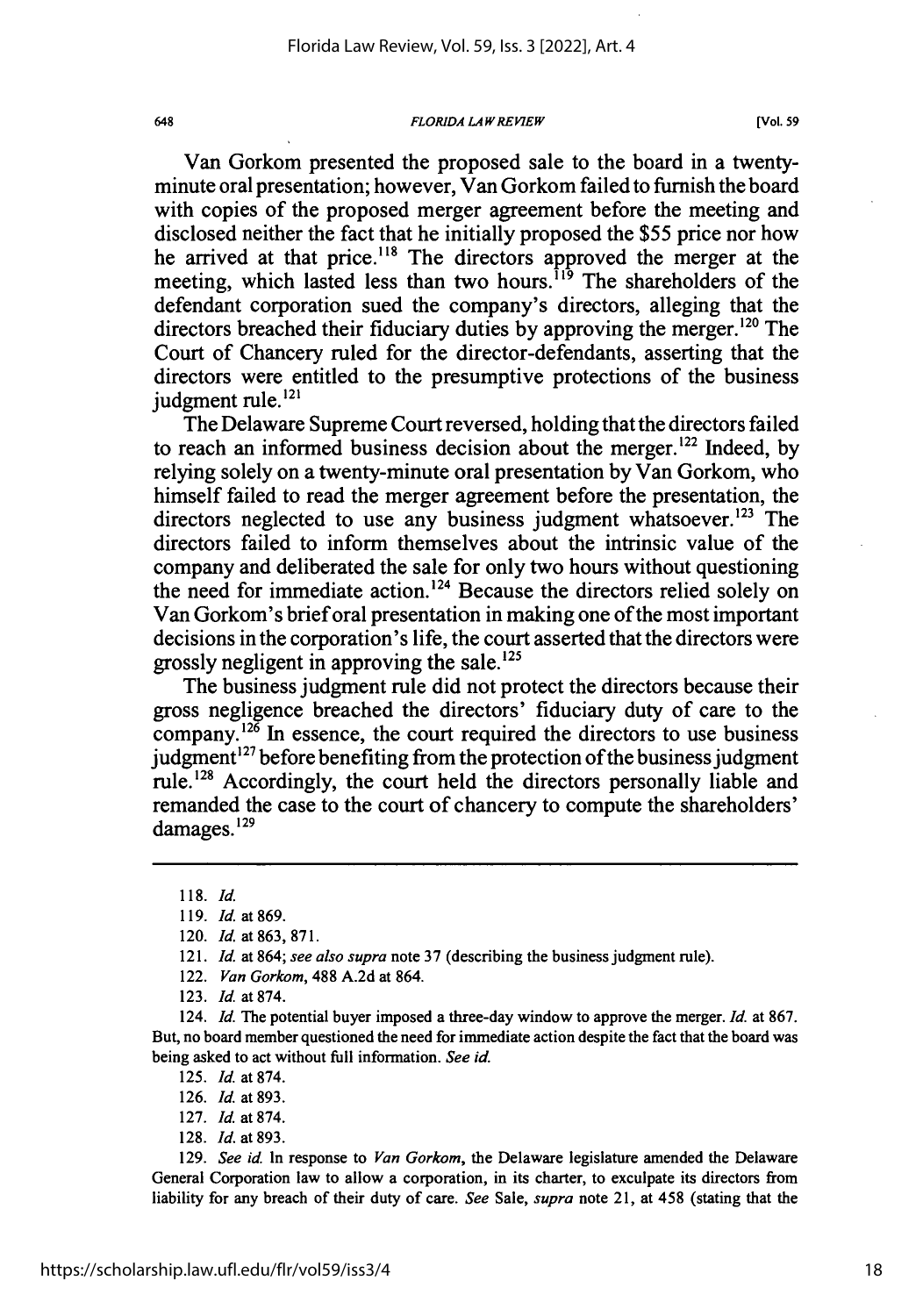#### *PLUMBING IN THE BOARDROOM*

649

Though imposing liability based on the duty of care, the Delaware Supreme Court strongly criticized Van Gorkom's unilateral actions in pushing for the sale throughout its opinion. Van Gorkom manipulated the board both by concealing how he arrived at the proposed price and by failing to furnish copies of the merger agreement to his fellow directors.  $130$ Van Gorkom also vetoed other potentially more lucrative buyout offers and adopted amendments to the merger agreement without conferring with the board.<sup>131</sup> In fact, Van Gorkom even failed to read the final merger agreement before executing it. 132 By strongly criticizing Van Gorkom's conduct, the court indicated its willingness to hold directors personally liable for manipulative boardroom behavior.

In the second case, *Nagy v. Bistricer*,<sup>133</sup> the court imposed personal liability on directors for coercively executing a merger over objections from a minority shareholder.<sup>134</sup> In *Nagy*, two defendants owned 85% and served as the only two directors of Riblet Products Corporation (Riblet). **31** The plaintiff owned the other 15% of Riblet.<sup>136</sup> The two directors merged Riblet with Coleman Cable Acquisition, Inc. (Coleman), another corporation majority-owned and controlled by the two directordefendants. **1 <sup>37</sup>**Pursuant to the merger agreement, which was signed by the director-defendants on behalf of both corporations, Riblet shareholders would receive a tentatively set amount of Coleman shares in exchange for their shares in Riblet.<sup>138</sup> However, this exchange rate could be adjusted

130. *Van Gorkom,* 488 A.2d at 874, 877 n.19.

*131. Id.* at 884-85. The Delaware Supreme Court mentioned two potentially more lucrative offers. The first, solicited by the defendant-corporation's senior management, offered \$60 per share under terms and conditions substantially the same as the sale solicited by Van Gorkom. *Id.* at 884. "Van Gorkom's reaction to the [alternative] proposal was completely negative." *Id.* Van Gorkom refused to issue a press release announcing the offer and never presented the offer to the board. *Id.* at 885. As a second alternative, the potential buyer was prepared to offer between \$2 and \$5 more per share than the merger that the directors approved. *Id.* The second alternative, however, never materialized into a full offer because of the impending "deadline" imposed by the original merger agreement. Id.

135. *Id.* at46.

136. *Id.* The plaintiff had a history of problems with the defendant-directors. *Id.* The plaintiff served as Riblet's chief executive officer for fifteen years before Riblet's two directors terminated his employment. *Id.* at 47. The plaintiff sued the directors and was awarded compensatory damages of more than \$1 million for breach of his employment contract. *Id.*

137. *Id.* at 46-47.

Delaware legislature responded to Van Gorkom "by abdicating part of its role in regulating corporate governance and adopting the now ubiquitous exculpatory statute that allows companies, at the directors' initiative, to exempt themselves from damages for failing to adhere to their duty of care"); *supra* note 46 and accompanying text.

<sup>132.</sup> *Id.* at 869.

<sup>133. 770</sup> A.2d 43 (Del. Ch. 2000).

<sup>134.</sup> *Id.* at 64.

<sup>138.</sup> *Id.* at46.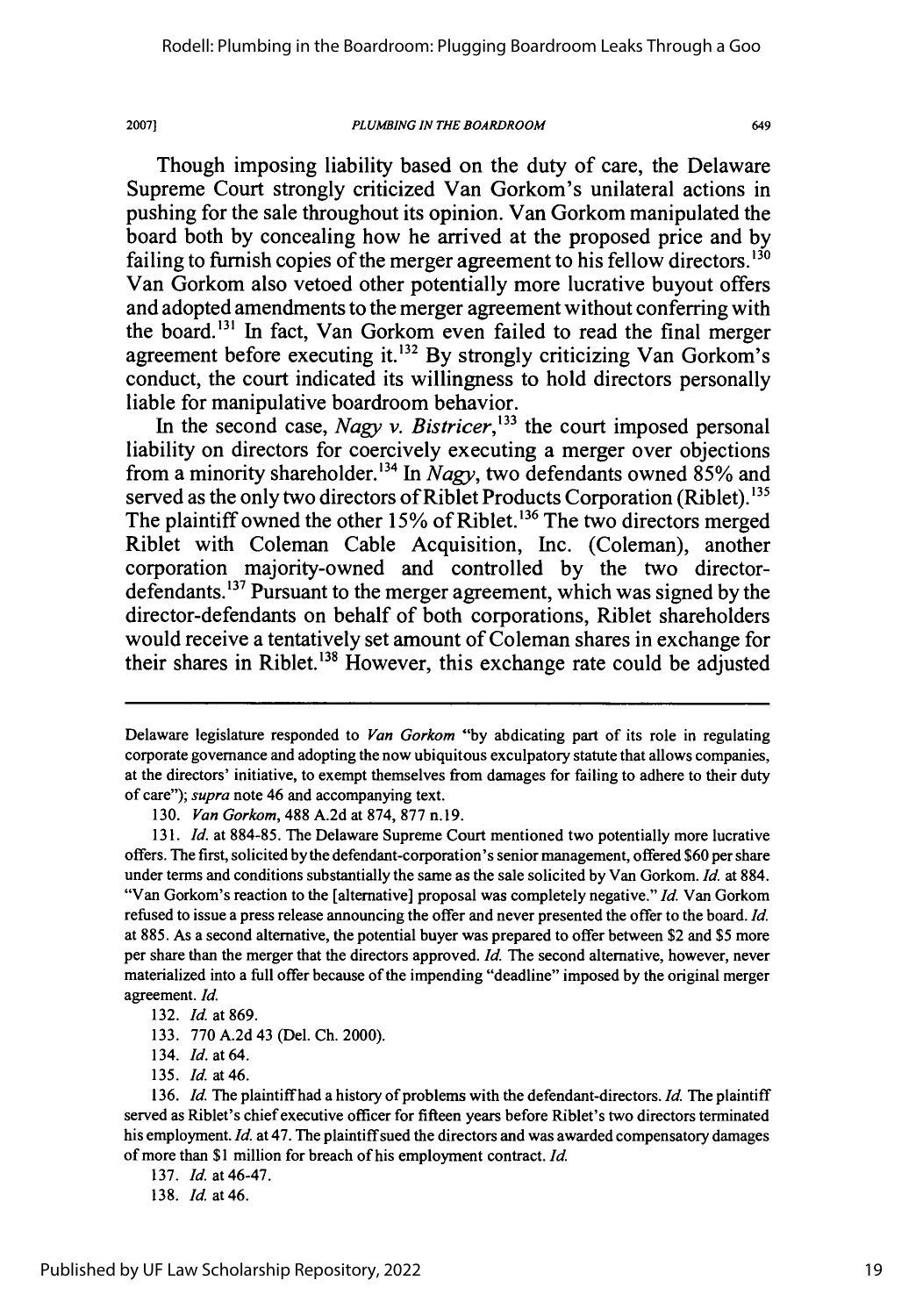upward or downward by the Coleman board, upon the advice of an investment banker selected by Coleman. **<sup>1</sup> 39**

Under the merger agreement, the plaintiff's sole remedy was to seek appraisal of his shares.  $^{140}$  However, the directors notified the plaintiff of the merger only after the merger was consummated, and the appraisal demand was due before the Coleman board determined the final consideration for the merger.<sup>141</sup> The documents the directors sent to advise the plaintiff of his rights contained no financial information about either Riblet or Coleman, no discussion of how the merger was negotiated, and no reasons why the Riblet board agreed to the merger.<sup>142</sup>

The plaintiff sued the two directors and Riblet, arguing that the directors breached their fiduciary duties by abdicating the final decision on the merger consideration to the Coleman board. **1 4 3** The court agreed and granted summary judgment to the plaintiff.<sup>144</sup> By abdicating their duty to negotiate a fair price for the merger, the directors breached their duty of loyalty to the plaintiff as a Riblet shareholder.<sup>145</sup>

Furthermore, the court found particularly persuasive the plaintiff's argument that the directors structured the merger in an "inequitably coercive" manner.<sup>146</sup> The directors failed to provide to the plaintiff any financial information about either company, and denied the plaintiff any knowledge of the final merger consideration.<sup>147</sup> Accordingly, the directors "exerted maximum pressure on [the plaintiff] to exercise the lesser of two non-optimal options: appraisal."<sup>148</sup>

These two cases demonstrate courts' willingness to hold accountable manipulative directors. Van Gorkom manipulated his board into approving a questionable merger, and the director-defendants in *Nagy* coerced the plaintiff into seeking appraisal for his shares. Director leaks are just as damaging and equally manipulative as the behavior in the cases above.

146. *Nagy,* 770 A.2d at 63.

<sup>139.</sup> *Id.*

<sup>140.</sup> Id. Pursuant to Delaware law, a shareholder of a company targeted for merger or consolidation may demand an appraisal of the fair value of his shares by the Delaware Court of Chancery. *See* DEL. CODE ANN. tit. 8, § 262 (2006); *see also* FLA. STAT. § 607.1302 (2006) (detailing shareholders' appraisal rights pursuant to Florida law).

<sup>141.</sup> *Nagy,* 770 A.2d at 47-48.

<sup>142.</sup> *Id.* at 48.

<sup>143.</sup> Id. at 48-49.

<sup>144.</sup> Id. at 65.

<sup>145.</sup> Id. at 62. Pursuant to Delaware law, the board of directors must approve any merger. **DEL.** CODE ANN. tit. 8, § 25 1(b) (2006); *see also* FLA. STAT. § 607.1101 (2006) (detailing Florida's requirement that the board of directors approve any merger). Directors must act in an informed and deliberate manner in approving a merger and may not abdicate this duty to shareholders alone. *See* Smith v. Van Gorkom, 488 A.2d 858, 873 (Del. 1985).

<sup>147.</sup> Id.

<sup>148.</sup> Id.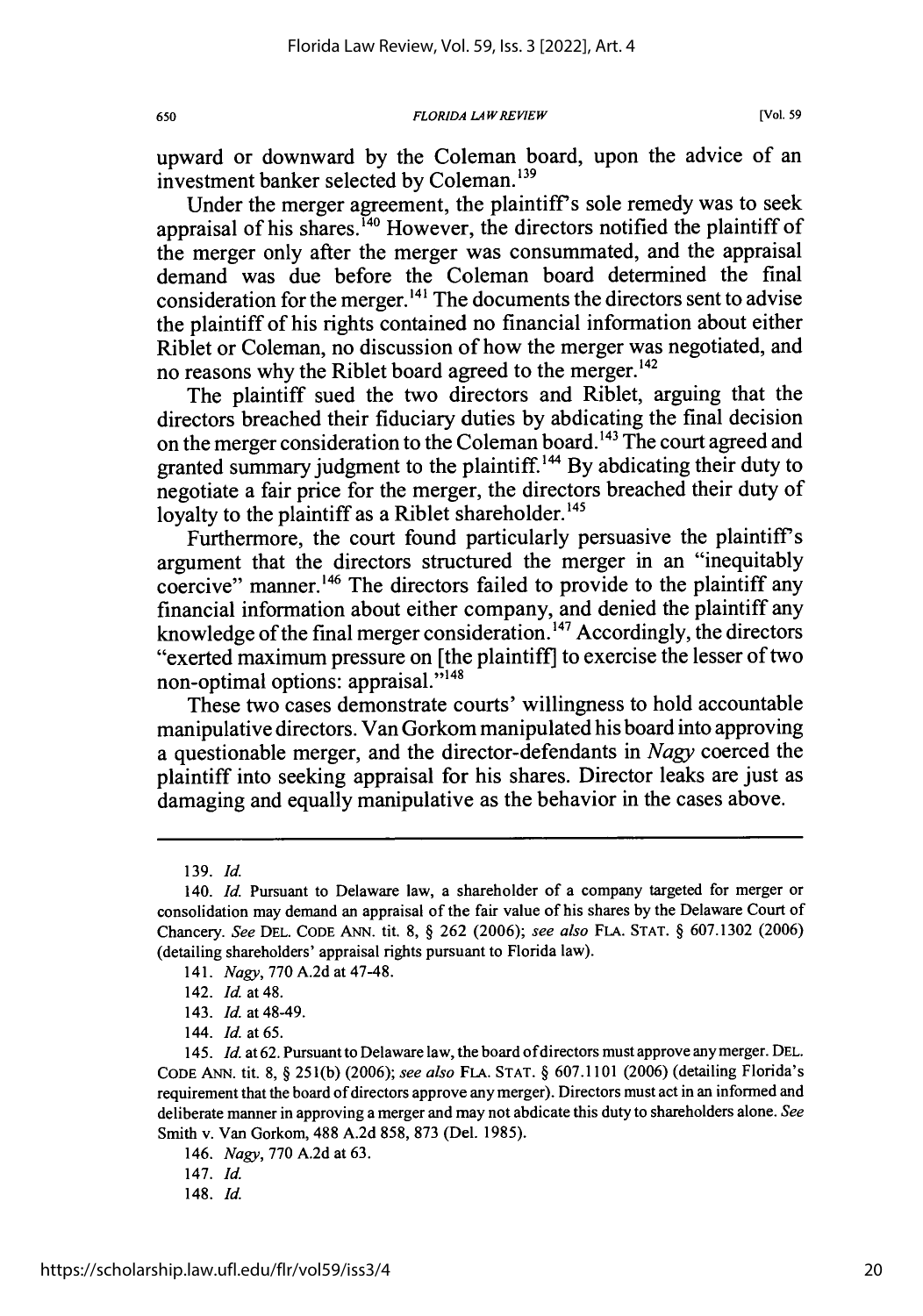#### *PLUMBING IN THE BOARDROOM*

651

For example, a director who disagrees with a board strategy to develop a new product line could leak news of the strategy to the press. Once the strategy is leaked, the corporation might lose important "first-to-market" advantages because the director revealed the corporation's strategy to its competitors. The director's leak could force the corporation to forgo developing the product line because it has lost its "head start" on the competition. By leaking news of the new product development to the press, the director has manipulated the board into reversing course and rejecting the new product development strategy. In this example, the director's leak violates the public policies of preventing manipulative behavior in the boardroom and encouraging the collegiality of board actions.<sup>149</sup> Accordingly, director leaks are manipulative and against public policy, and should be proscribed under the duty of good faith.

### *B. Director Leaks Violate Federal Securities Laws*

A director who causes his corporation to violate the law fails to act in good faith.<sup>150</sup> Director leaks expose both the director and his corporation to liability for violating federal securities laws in two situations. First, corporations have a duty under the securities laws to respond promptly to market rumors.<sup>151</sup> Director leaks may render corporate statements materially misleading, causing the corporation to violate  $\S$  10(b)<sup>152</sup> of the

152. 15 U.S.C. § 78j (2000). The statute provides as follows:

<sup>149.</sup> *See generally* Stewart, *supra* note 98 (describing former H-P CEO Carly Fiorina's and former H-P chairwoman Patricia Dunn's views regarding the role of trust and collegiality in the boardroom). For a response to the *New Yorker* article by Tom Perkins, who protested the leak investigations at H-P by resigning from the H-P board, see Tom Perkins, Opinion, *The 'Compliance'Board,* WALL **ST.** J., Mar. 2, 2007, at **A11.**

<sup>150.</sup> *See* Brehm v. Eisner *(In re* Walt Disney Co. Derivative Litig.), 906 A.2d 27, 64 n.102 (Del. 2006).

*<sup>151.</sup> See* State Teachers Ret. Bd. v. Fluor Corp., 654 F.2d 843, 850 (2d Cir. 1981) ("A company has no duty to correct or verify rumors in the marketplace unless those rumors can be attributed to the company." (citations omitted)).

It shall be unlawful for any person, directly or indirectly, by the use of any means or instrumentality of interstate commerce or of the mails, or of any facility of any national securities exchange-

<sup>(</sup>b) To use or employ, in connection with the purchase or sale of any security registered on a national securities exchange or any security not so registered, or any securities-based swap agreement... , any manipulative or deceptive device or contrivance in contravention of such rules and regulations as the Commission may prescribe as necessary or appropriate in the public interest or for the protection of investors.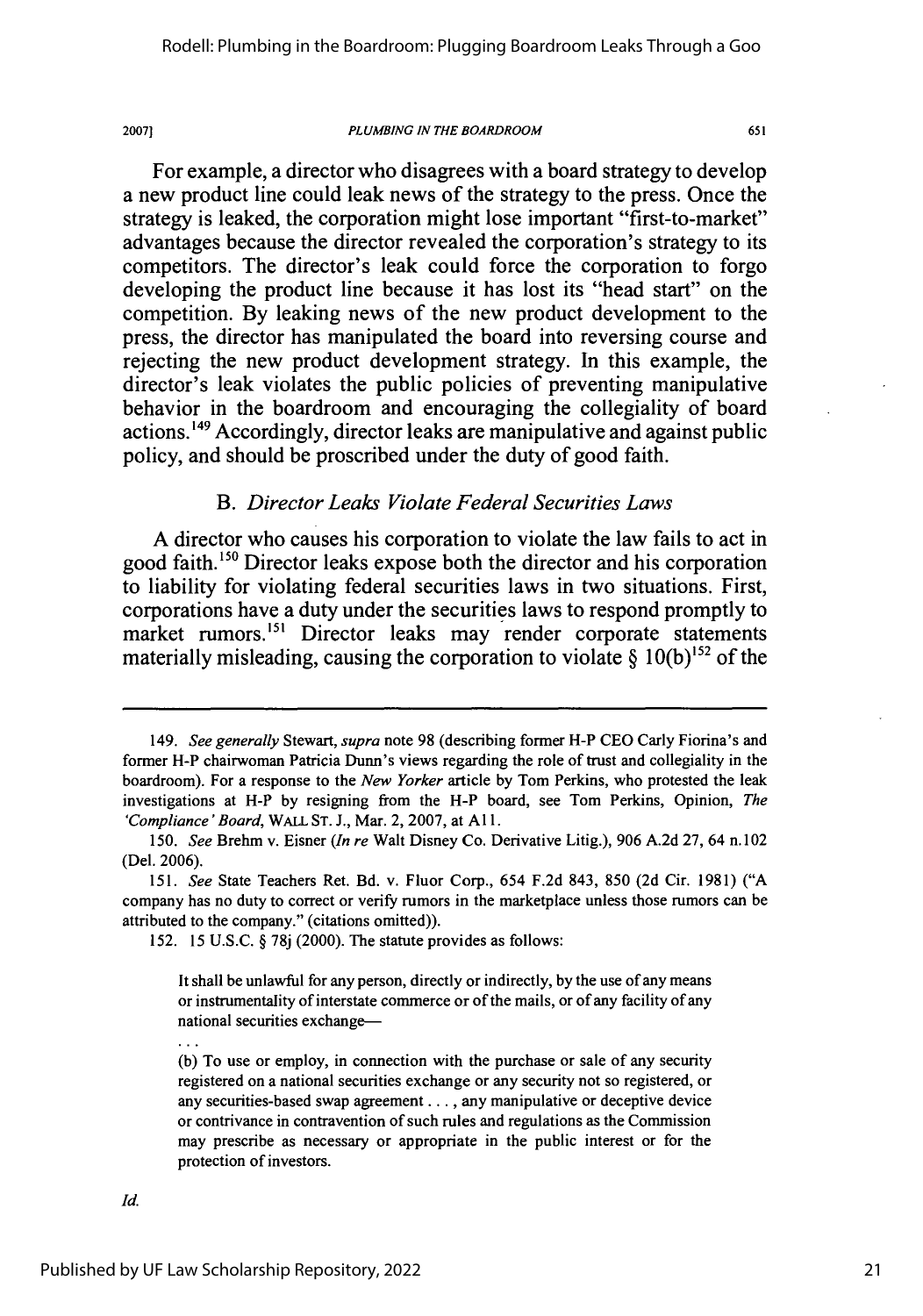#### *FLORIDA LAW REVIEW*

**(Vol. 59**

Securities Exchange Act of 1934'53 and Securities Exchange Commission **(SEC)** Rule **1Ob-5.154** Second, director leaks expose the director to insider trading liability as a "tipper" of material, non-public information.<sup>155</sup> An overarching policy of the federal securities laws is to promote investor confidence through equal access to information.<sup>156</sup> Directors who leak confidential corporate information undermine this policy and expose themselves to liability under federal securities laws. As noted above, a

154. 17 C.F.R. § 240.10b-5 (2006). Rule **lOb-5** states,

It shall be unlawful for any person, directly or indirectly, by the use of any means or instrumentality of interstate commerce, or of the mails or of any facility or any national securities exchange,

- (a) To employ any device, scheme, or artifice to defraud,
- (b) To make any untrue statement of a material fact or to omit to state a material fact necessary in order to make the statements made, in the light of the circumstances under which they were made, not misleading, or
- (c) To engage in any act, practice, or course of business which operates or would operate as a fraud or deceit upon any person, in connection with the purchase or sale of any security.

#### *Id.; see also infra* Part IV.B.1.

155. *See infra* Part IV.B.2.

156. *See* Pinter v. Dahl, 486 U.S. 622, 638 n.14 (1988). Regulation Fair Disclosure (Regulation FD) demonstrates a clear federal policy advocating uniform dissemination of information to the market. *See* 17 C.F.R. § 243.100 (2006). The statute provides as follows:

(a) Whenever an issuer, or any person acting on its behalf, discloses any material nonpublic information regarding that issuer or its securities to any [broker or dealer; investment adviser; investment company; or holder of the issuer's securities], the issuer shall make public disclosure of that information...

- (1) Simultaneously, in the case of an intentional disclosure; and
- (2) Promptly, in the case of a non-intentional disclosure.

The SEC has fined both corporations and individual insiders for violating Regulation FD. In 2003, the SEC settled an enforcement proceeding against Schering-Plough, fining the corporation \$1 million and the company's Chief Executive Officer, Richard Kogan, \$50,000. *See* Schering-Plough Corp., Exchange Act Release No. 48,461, 81 SEC Docket 54, 2003 WL 22082153, at \*8 (Sept. 9,2003) (fining Richard Kogan); SECv. Schering-Plough Corp., Exchange Act Release No. 18,330, 81 SEC Docket 153, 2003 WL 22082154, at \*1 (describing settlement between the SEC and Schering-Plough). For purposes of the statute, "acting on behalf of an issuer" does not apply to communications made by directors, officers, agents, or employees who communicate information in breach of a duty of trust or confidence to the issuer. 17 C.F.R. § 243.101(c) (2006). Thus, although the director leaks discussed in this Note fall outside the scope of Regulation FD, the statute evidences a clear federal policy favoring uniform dissemination of information to investors.

<sup>153.</sup> Securities Exchange Act of 1934, ch. 404, 48 Stat. 881 (codified at 15 U.S.C. §§ 78a-78nn).

*Id.*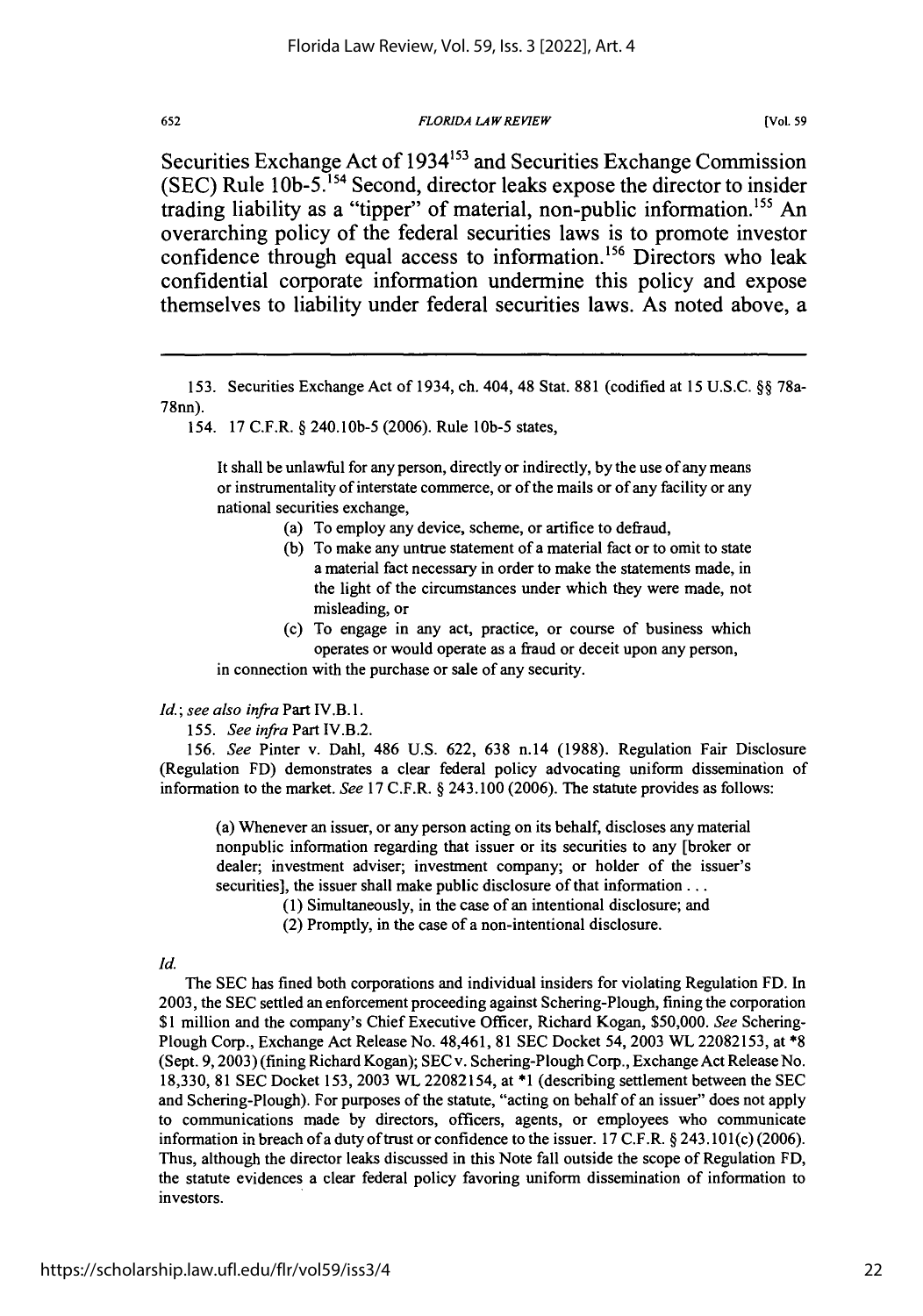#### **PLUMBING IN THE BOARDROOM**

director who violates positive law or causes his corporation to violate positive law fails to act in corporate good faith.<sup>157</sup> Thus, by exposing his corporation to federal securities liability, a director who leaks corporate information fails to act in good faith.

## 1. Corporate Duty to Respond to Market Rumors

Rule **lOb-5** prohibits a company from making materially misleading statements.<sup>158</sup> The Rule does not, however, generally obligate public corporations to disclose material information<sup>159</sup> or correct rumors not directly attributable to the corporation or its agents.<sup>160</sup> Accordingly, a corporation faced with market rumors may either quell the rumors with full disclosure or issue a "no comment" statement.<sup>161</sup>

However, the SEC maintains that a corporation may not issue a "no comment" statement if the rumors are directly attributable to the corporation or its agents.<sup>162</sup> In *In re Carnation Company*,<sup>163</sup> the SEC investigated public statements made by the Carnation Company (Carnation) in response to rumors that it was in preliminary acquisition discussions with Nestlé S.A. (Nestlé).<sup>164</sup> Carnation's share price increased dramatically after the press began reporting market rumors that Carnation was a takeover candidate.<sup>165</sup> Despite the fact that Carnation and Nestlé were negotiating a buyout by Nestle, Carnation's treasurer released a statement denying that there were any corporate developments or company news that "would account for the stock action."<sup>166</sup> As negotiations continued and the rumor mill continued to chum, Carnation's treasurer stated in another press release that the company knew "of no corporate

<sup>157.</sup> *See* Brehm v. Eisner *(In re* Walt Disney Co. Derivative Litig.), 906 A.2d 27, 67 (Del. 2006) (quoting *In re* Walt Disney Co. Derivative Litig., 907 A.2d 693, 755-56 (Del. Ch. 2005)).

<sup>158. 17</sup> C.F.R. § 240.10b-5 (2006); *see also supra* note 154.

<sup>159.</sup> Pub. Sch. Teachers' Pension & Ret. Fund v. Ford Motor Co. *(In re* Ford Motor Co. Sec. Litig.), 381 F.3d 563, 569 (6th Cir. 2004) ("'Silence, absent a duty to disclose, is not misleading under Rule 1Ob-5."'(quoting Basic Inc. v. Levinson, 485 U.S. 224, 239 n.17 (1988))).

<sup>160.</sup> Raab v. Gen. Physics Corp., 4 F.3d 286,288 (4th Cir. 1993) ("The securities laws... do not require [a] company to police statements made by third parties for inaccuracies, even if the third party attributes the statement to [the company]."); Elkind v. Liggett & Myers, Inc., 635 F.2d 156, 163 (2d Cir. 1980) (stating that a plaintiff must allege that the company "sufficiently entangled itself with the analysts' forecasts to render those predictions 'attributable to it'").

<sup>161.</sup> *In re* Carnation Co., Exchange Act Release No. 22,214, 33 SEC Docket 874, 1985 WL 547371, at \*5 n.6 (July 8, 1985).

<sup>162.</sup> *Id.*

<sup>163.</sup> *Id.*

<sup>164.</sup> *Id.* at \*1.

<sup>165.</sup> *Id.* at \*2. 166. *Id.*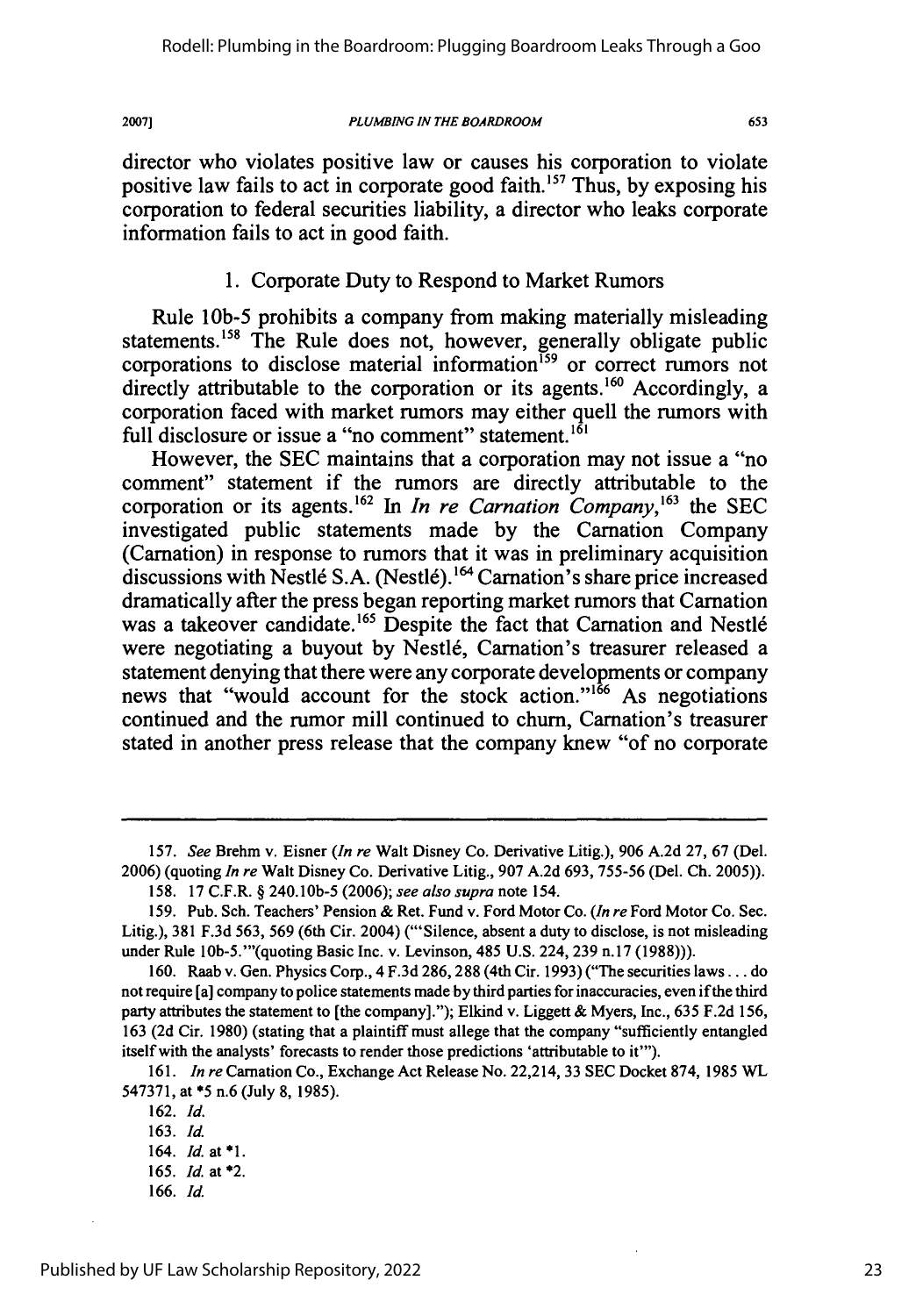*FLORIDA LA W REVIEW*

reason for the recent surge in its stock price."<sup>167</sup> Further, the treasurer acknowledged the rumor that Nestlé planned to acquire Carnation, but stated, "We are not negotiating with anyone."<sup>168</sup> Two weeks after the treasurer's second press release, Carnation and Nestlé issued a joint press release announcing that Nestlé had agreed to purchase Carnation.<sup>169</sup>

The SEC asserted that the treasurer's comments were materially misleading in violation of § 10(b) of the Exchange Act and SEC Rule 10b- $5.^{170}$  These provisions "prohibit an issuer from making public statements that are false or that fail to include material facts necessary to make the statements made, in light of the circumstances under which they are made, not misleading."<sup>171</sup> The SEC noted that any statement by an issuer triggers this prohibition.<sup>172</sup> Emphasizing the importance of accurate and complete disclosure to the integrity of securities markets, the SEC stated that whenever these antifraud provisions are not met, "the company and any person responsible for the statements may be liable under the federal securities laws.""173

The SEC stressed that any public statement concerning rumors or unusual market activity must be accurate and complete—this includes an obligation to disclose sufficient information to prevent the statement from being misleading.<sup>174</sup> In other words, the treasurer's denial that Carnation was negotiating with anyone was materially misleading.<sup>175</sup> Notably, the SEC emphasized that a "no comment" response may be appropriate in some circumstances, but not when market rumors are "attributable to leaks from the issuer. $176$ 

Accordingly, director leaks not only increase the likelihood that a corporation will make misleading statements resulting in securities laws violations but also bar a corporation from responding to market rumors with "no comment." Without the "no comment" response, a corporation may be forced to prematurely disclose material information such as merger negotiations or other corporate news. Director leaks limit a corporation's ability to conceal material information during deal negotiations and injure the corporation's bargaining position. Thus, a director who leaks confidential information fails to act in good faith both by increasing the

654

172. *Id. at* **\*5.**

173. *Id.* (quoting Public Statements by Corporate Representatives, Exchange Act Release No. 20,560, 1984 WL 482557, at \*1 (Jan. 13, 1984)).

**176.** *Id.* at **\*5** n.6.

<sup>167.</sup> *Id.* at **\*3.**

<sup>168.</sup> Id.

<sup>169.</sup> *Id.* at \*4.

<sup>170.</sup> *Id.* at \*6.

<sup>171.</sup> *Id.* at \*4 (citing SEC v. Tex. Gulf Sulphur Co., 401 F.2d 833, 860-62 (2d Cir. 1968)).

<sup>174.</sup> Id.

<sup>175.</sup> *See id*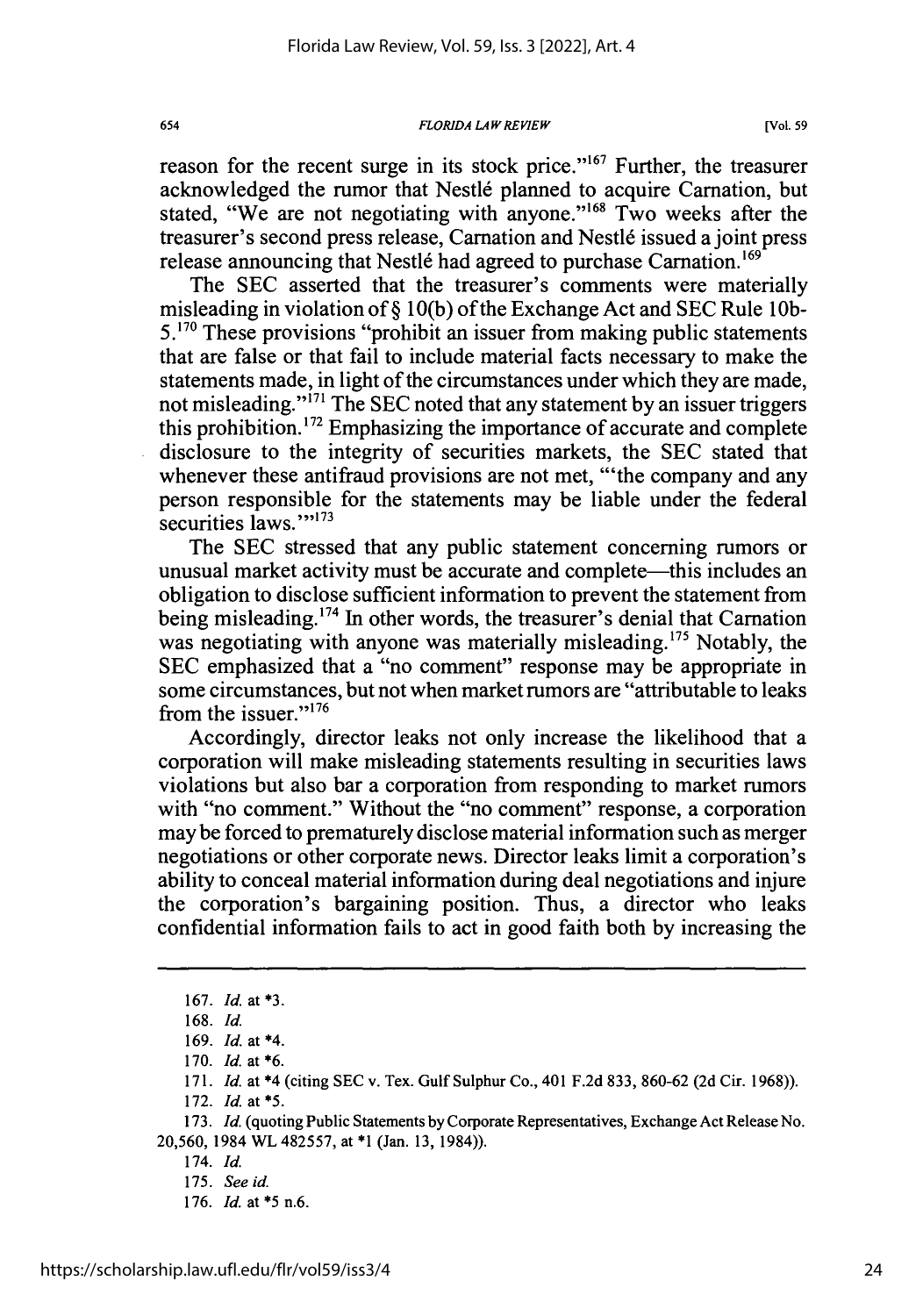#### *PLUMBING IN THE BOARDROOM*

655

corporation's exposure to securities laws violations and **by** increasing the corporation's disclosure obligations in the wake of market rumors.

## 2. Tipper Liability Pursuant to Section **10(b)** of the Securities Exchange Act and **SEC** Rule **1Ob-5**

Director leaks may also cause the director to violate insider trading rules. **SEC Rule 10b-5 prohibits any act that "operate<sup>[s]</sup> as a fraud or** deceit upon any person, in connection with the purchase or sale of any security."<sup>177</sup> In the insider trading context, corporate insiders must either abstain from trading in their company's securities or disclose any material non-public information before trading.<sup>178</sup>

Two theories have evolved to justify imposition of insider trading liability under SEC Rule 10b-5.<sup>179</sup> The classical theory imposes liability based on a fiduciary relationship between the insider in possession of material non-public information and the shareholders with whom the insider trades.<sup>180</sup> This relationship creates a duty to disclose or abstain from trading to prevent "a corporate insider from taking unfair advantage of uninformed stockholders."<sup>[81</sup> Conversely, the misappropriation theory predicates liability on a breach of a fiduciary relationship between the insider and the source of the confidential information.<sup>182</sup> Thus, an insider deceives his corporation and violates **SEC** Rule **1 Ob-5 by** misappropriating confidential information for securities trading purposes.<sup>183</sup>

As a tipper of confidential information, a director who leaks consciously disregards his duties of confidentiality under the securities

**182.** *Id.* The **U.S.** Supreme Court first sanctioned the misappropriation theory in *United States v. O'Hagan.* In *O 'Hagan,* the defendant, a partner in a law firm, discovered that his firm had been hired to represent a company planning to make a tender offer for the common stock of another company. *Id.* at 647. Although the defendant performed no work on the representation, he purchased securities in the target of the tender offer prior to public disclosure of the agreement. *Id.* As a result, the defendant "earned" a risk-free profit of more than \$4.3 million. *Id.* at 648. The defendant was convicted for violating Rule **I Ob-5,** but the Eighth Circuit Court of Appeals reversed the convictions, holding that criminal liability under Rule **lOb-5** may not be predicated on the misappropriation theory. *Id.* at 649. The Supreme Court reversed and ruled that the misappropriation theory "is both consistent with **[§ 10(b)** of the 1934 Securities Exchange Act and Rule **lOb-5]** and with our precedent." *Id* at **665.** For further analysis of the *O 'Hagan* decision, see Joel Seligman, *A Mature Synthesis:* O'Hagan *Resolves "Insider" Trading's Most Vexing Problems,* **23 DEL. J.** CoRp. L. **1 (1998)** (cautioning against over-generalizing the *O 'Hagan* holding).

**183.** *O'Hagan,* **521 U.S.** at **652.**

**<sup>177. 17</sup>** C.F.R. **§** 240.10b-5 **(2006);** *see supra* note 154.

**<sup>178.</sup>** *See* United States v. O'Hagan, **521 U.S.** 642, **651-52 (1997).**

**<sup>179.</sup>** *See id.* (comparing the classical and misappropriation theories of insider trading liability pursuant to **SEC** Rule **1Ob-5).**

**<sup>180.</sup>** *Id.*

**<sup>181.</sup>** *Id.* at **652** (internal alterations omitted) (citing Chiarella v. United States, 445 **U.S.** 222, **228-29 (1980)).**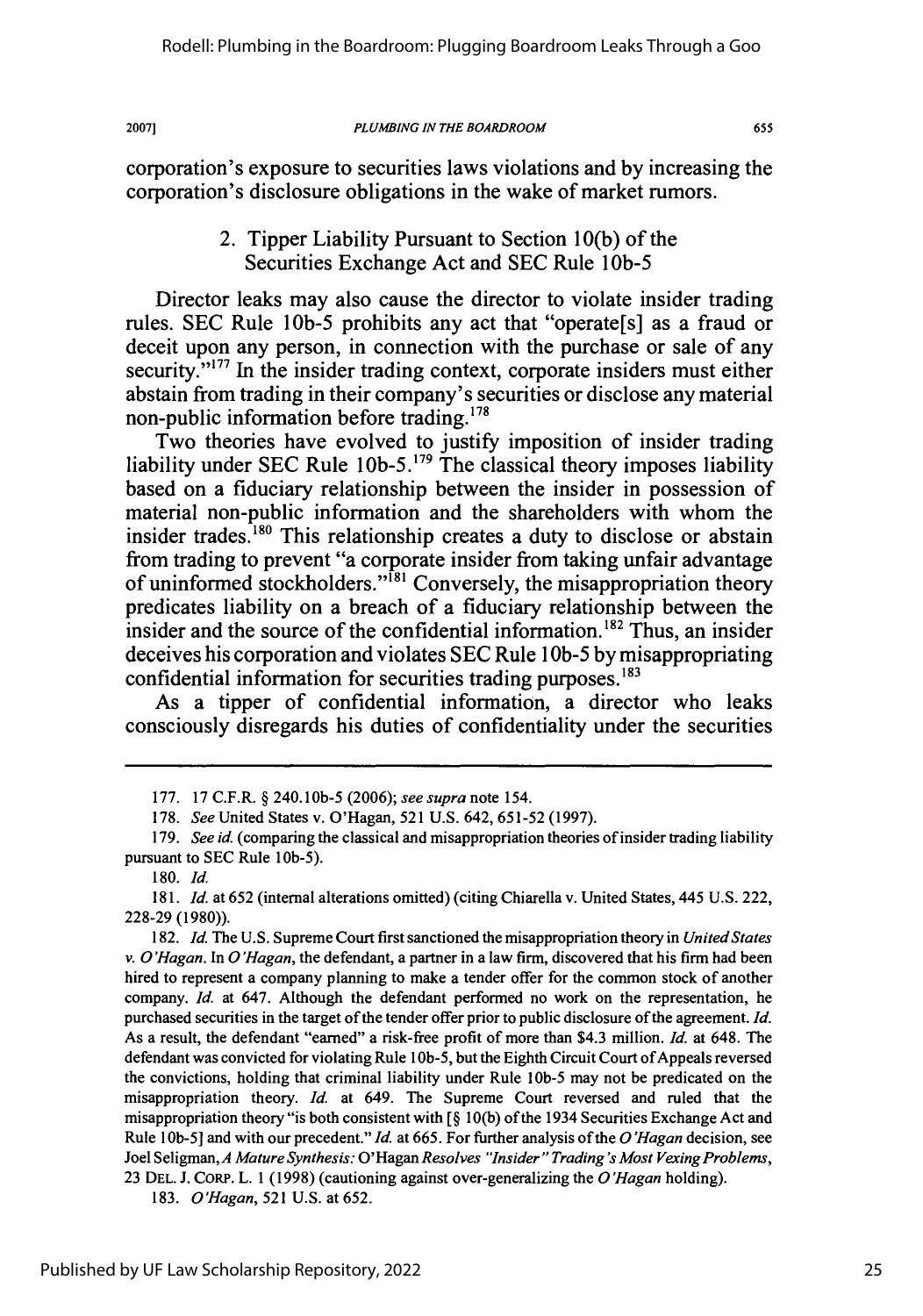*FLORIDA LAW REVIEW*

laws. A director who consciously disregards this duty of confidentiality cannot be acting in good faith.

Further, in SEC *v. Sargent,'84* the First Circuit Court of Appeals hinted that a tipper of confidential information may be liable even if the tipper never trades based on the information and does not personally benefit from the tip. 85 In *Sargent,* the defendant and his coworker were the sole shareholders of a consulting business the two conducted from a one-room office in the defendant's basement.<sup>186</sup> The coworker was also a director of Purolator Products Co. (Purolator), a publicly held corporation.<sup>187</sup> When Purolator became the target of a tender offer, the coworker told the defendant, in confidence, about the negotiations.<sup>188</sup> Despite not trading himself, the defendant allegedly told a friend about the tender offer.<sup>189</sup> The friend bought more than twenty thousand Purolator shares, yielding a profit of  $$140,000$  after public announcement of the tender offer.<sup>190</sup> The district court granted a directed verdict to the defendant, but the SEC successfully appealed and obtained a new trial. $^{191}$ 

The circuit court ruled that the directed verdict was improper because a jury could infer that the defendant breached a duty of confidentiality owed to his coworker and that the defendant tipped his friend "to maintain a useful networking contact."<sup>192</sup> In dicta, however, the court questioned whether benefit to a tipper "is a required element of section 10(b) and Rule 10b-5 liability" under the misappropriation theory.<sup>193</sup> The court implied that a misappropriation followed by a tip "would create a presumption of section 10(b) and Rule 10b-5 liability."<sup>194</sup>

184. 229 F.3d 68 (1st Cir. 2000).

185. *Id.* at 77.

186. *Id.* at **71.**

187. *Id.*

189. *Id.* at 72.

193. *Id.* "However, the Court noted under the classical theory of insider trading, an insider who provides a tip but who does not himself trade will be liable under **lob-5** only if he 'will benefit, directly or indirectly, from his disclosure."' *Id.* (quoting Dirks v. SEC, 463 U.S. 646, 662 (1983)).

194. *Id.* For further analysis of the personal benefit requirement, see David T. Cohen, Note, *Old Rule, New Theory: Revising the Personal Benefit Requirement for Tipper/Tippee Liability Under the Misappropriation Theory of Insider Trading,* 47 B.C. L. REv. 547, **552** (2006) (arguing that, in lieu of the tipper personal-benefit requirement, "courts should require that (1) the tipper was at least reckless as to whether he or she would *either* benefit personally *or* harm the information source by tipping, and (2) the tipper was at least reckless as to whether someone in the line of tippees would use the information to trade").

<sup>188.</sup> Id.

<sup>190.</sup> *Id.* at 72-73.

<sup>191.</sup> Id. at **71,** 80.

<sup>192.</sup> *Id.* at 77.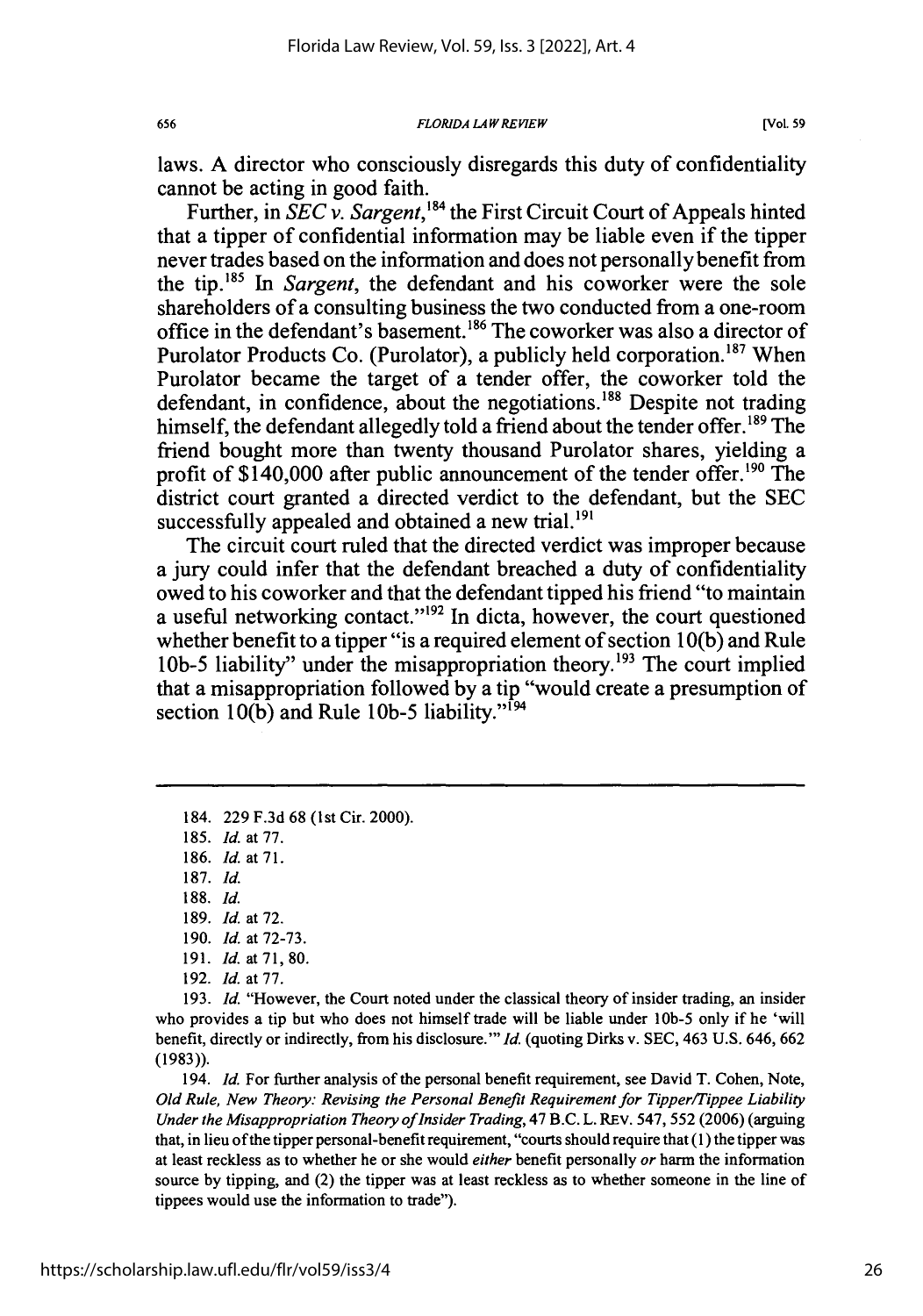#### *PLUMBING IN THE BOARDROOM*

657

**If** a benefit to the tipper is not required under the misappropriation theory, tipper-directors expose themselves to a very real threat of insider trading liability. Under the First Circuit's interpretation of the misappropriation theory, a tipper is presumptively liable if the tippee trades based upon the **tip.'<sup>95</sup>**Thus, if Keyworth leaked information to his press connection, and his connection traded based on the information prior to publishing it, both Keyworth and the press connection would be presumptively liable under **§ 10(b)** and Rule **lOb-5.196** But why should Keyworth's liability hinge on whether the press connection trades based on the information prior to publishing the news? Keyworth betrayed his corporation's fiduciary trust and misappropriated the information whether or not he personally benefited from tipping the press.<sup>197</sup> Keyworth's securities law liability may be limited because if the tippee doesn't trade, there is no deceit "in connection with" the purchase or sale of security.<sup>198</sup> However, the agency underpinnings of the misappropriation theory are broader than just the securities laws; a director who leaks confidential information fails to act in good faith because he "consciously disregards his responsibility" to keep corporate information in confidence.

# *C. Director Leaks Violate General Agency Principles*

Director leaks also violate general agency principles.<sup>199</sup> Prohibiting leaks through a "good faith" duty of confidentiality would harmonize a director's fiduciary duties with the fiduciary duties required **by** agency law in other situations.<sup>200</sup> In the corporate setting, directors serve as fiduciaries

197. Rule **lob-5** liability requires that the deception occur "in connection with" the purchase or sale of a security. 17 C.F.R. § 240.10b-5 (2006). The duty of good faith is not (and should not be) so limited.

198. *See id.*

<sup>195.</sup> *See Sargent,* 229 F.3d at 77-78.

<sup>196.</sup> The *O'Hagan* misappropriation theory is limited to criminal liability. *O'Hagan,* 521 U.S. at 650 ("We hold . **.** . that *criminal* liability under § 10(b) may be predicated on the misappropriation theory." (footnote omitted) (emphasis added)); *see also* Salovaara v. Jackson Nat'l Life Ins. Co., 66 F. Supp. 2d 593, 601 (D.N.J. 1999) (declining to extend the *O'Hagan* holding "to a civil case involving a transaction for high yield debt securities"). Therefore, the SEC may impose criminal liability under the misappropriation theory; however, a private plaintiff may not recover damages based on the misappropriation theory.

<sup>199.</sup> For an analysis of the interaction between agency law and corporate law, see Donald C. Langevoort, *Agency Law Inside the Corporation: Problems of Candor and Knowledge*, 71 U. CIN. L. REv. 1187 (2003).

<sup>200.</sup> The idea of a board of directors serving as the primary agents for shareholders originates from medieval town halls and guilds. *See* Franklin A. Gevurtz, *The Historical andPolitical Origins of the Corporate Board of Directors,* 33 HOFSTRA L. REv. 89, 146-49 (2004). In guilds and town hall settings, a subset of the town met and deliberated on issues facing the town and, presumably, made decisions in the best interest of the town as a whole. *Id.*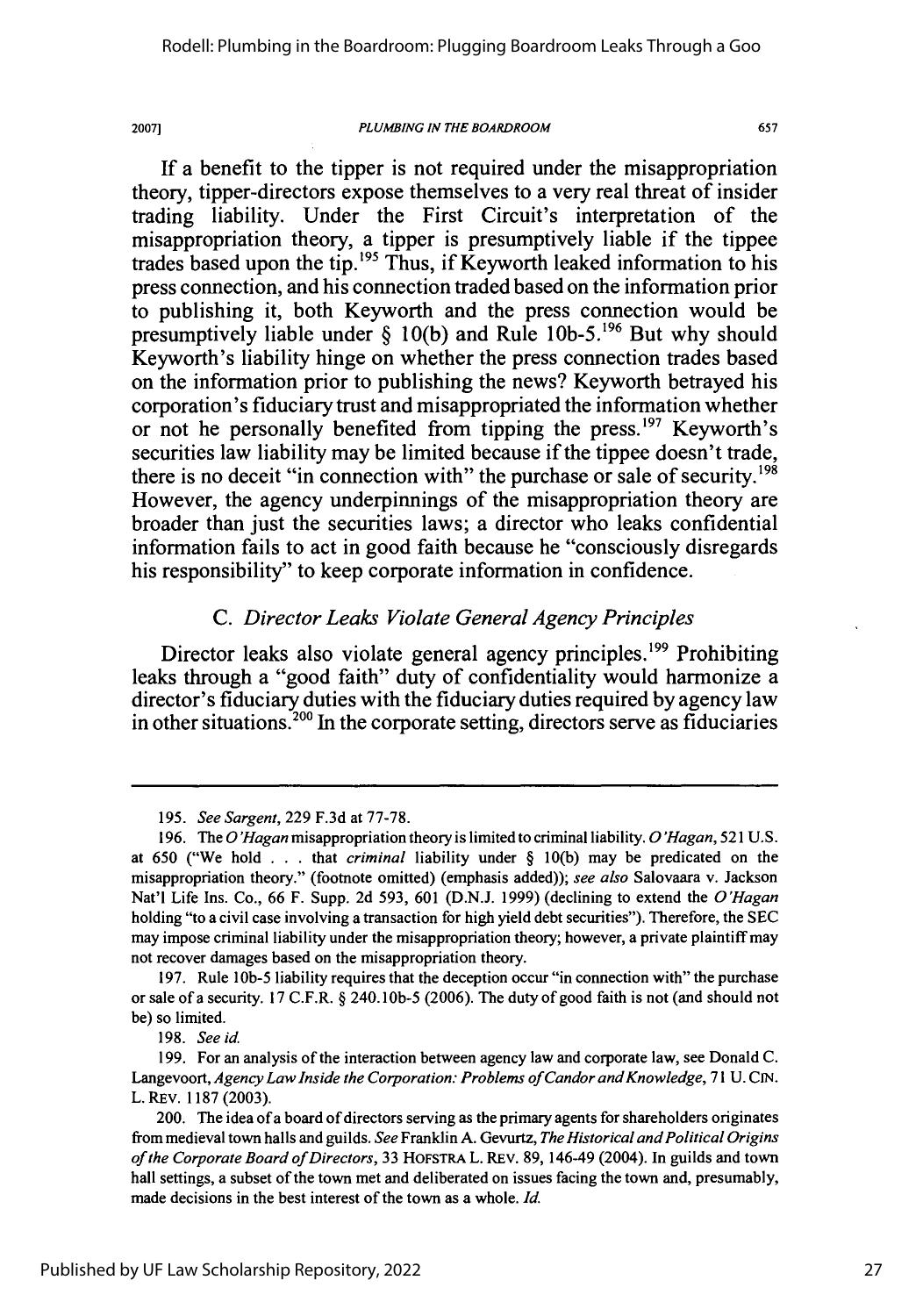*FLORIDA LAW REVIEW*

of both the corporation and its shareholders.<sup>201</sup> As fiduciaries, directors owe fiduciary duties of loyalty, care, and good faith to the company's shareholders.<sup>202</sup> Similarly, a lawyer, as an agent, owes his clients similar duties of loyalty,<sup>203</sup> diligence,<sup>204</sup> and good faith.<sup>205</sup> Unlike directors, however, lawyers currently owe a general duty of confidentiality.<sup>206</sup> But why the difference? As fiduciaries, both lawyers and directors are privy to **highly** confidential information and are expected to act in the best interests of their principals.

Currently, a lawyer serving as both corporate counsel and director still owes a duty of confidentiality to his client, the corporation.<sup>207</sup>Outside directors, however, who are privy to the same confidential information but less equipped than a lawyer to deal with potential conflicts of interest, are not bound by the same duty of confidentiality.<sup>208</sup> The confidentiality principles that apply to counsel-directors should also apply to noncounseldirectors.<sup>209</sup> The duty of good faith provides a perfect vehicle to recognize that directors owe a general duty of confidentiality.

### V. OTHER IMPLICATIONS OF A GENERAL DUTY OF CONFIDENTIALITY

Corporate boards make some of the most critical strategic decisions in a corporation's life, including those regarding mergers, executive succession, and new product development.<sup>210</sup> Despite the importance of boardroom confidentiality, leaks continue to be a pressing problem for corporations.<sup>211</sup> To solve this leak problem, courts should recognize that

658

<sup>201.</sup> *See supra* note 35 and accompanying text.

<sup>202.</sup> *See supra* Part III; *see also* Eisenberg, *supra* note 21, at 3.

<sup>203.</sup> MODEL RULES OF PROF'L CONDUCT R. 1.7 cmt. 1 (2004) ("Loyalty and independent judgment are essential elements in the lawyer's relationship to a client.").

<sup>204.</sup> *Id.* R. 1.1 ("A lawyer shall provide competent representation to a client. Competent representation requires the legal knowledge, skill, thoroughness and preparation reasonably necessary for the representation."); *see also id.* R. 1.3 ("A lawyer shall act with reasonable diligence and promptness in representing a client.").

<sup>205.</sup> *See id.* R. 8.4 (describing acts that constitute lawyer misconduct).

<sup>206.</sup> *See id.* R. 1.6 (describing "Confidentiality of Information").

<sup>207.</sup> *See* Stephen M. Zaloom, *Legal Status of the Lawyer-Director: Avoiding Ethical Misconduct,* 8 U. MIAMI Bus. L. REV. 229, 236-38 (2000) (discussing attorney-client privilege issues arising when a lawyer serves as both director and lawyer for the same corporation); E. Norman Veasey & Christine T. DiGuglielmo, *The Tensions, Stresses, and Professional Responsibilities of the Lawyerfor the Corporation,* 62 Bus. LAW. 1, 15-16 (Nov. 2006) (outlining special considerations for corporate counsel serving as a director of a client-corporation).

<sup>208.</sup> *See supra* note 17.

<sup>209.</sup> *See* MODEL RULES OF PROF'LCONDUCT, R. 1.6 cmt. 2 (2004) ("A fundamental principle in the client-lawyer relationship is that, in the absence of the client's informed consent, the lawyer must not reveal information relating to the representation.").

*<sup>2</sup> 10. See supra* note 11.

<sup>211.</sup> Dvorak & Vara, *supra* note 13 (noting that "[I]eaks are both harder to prevent and easier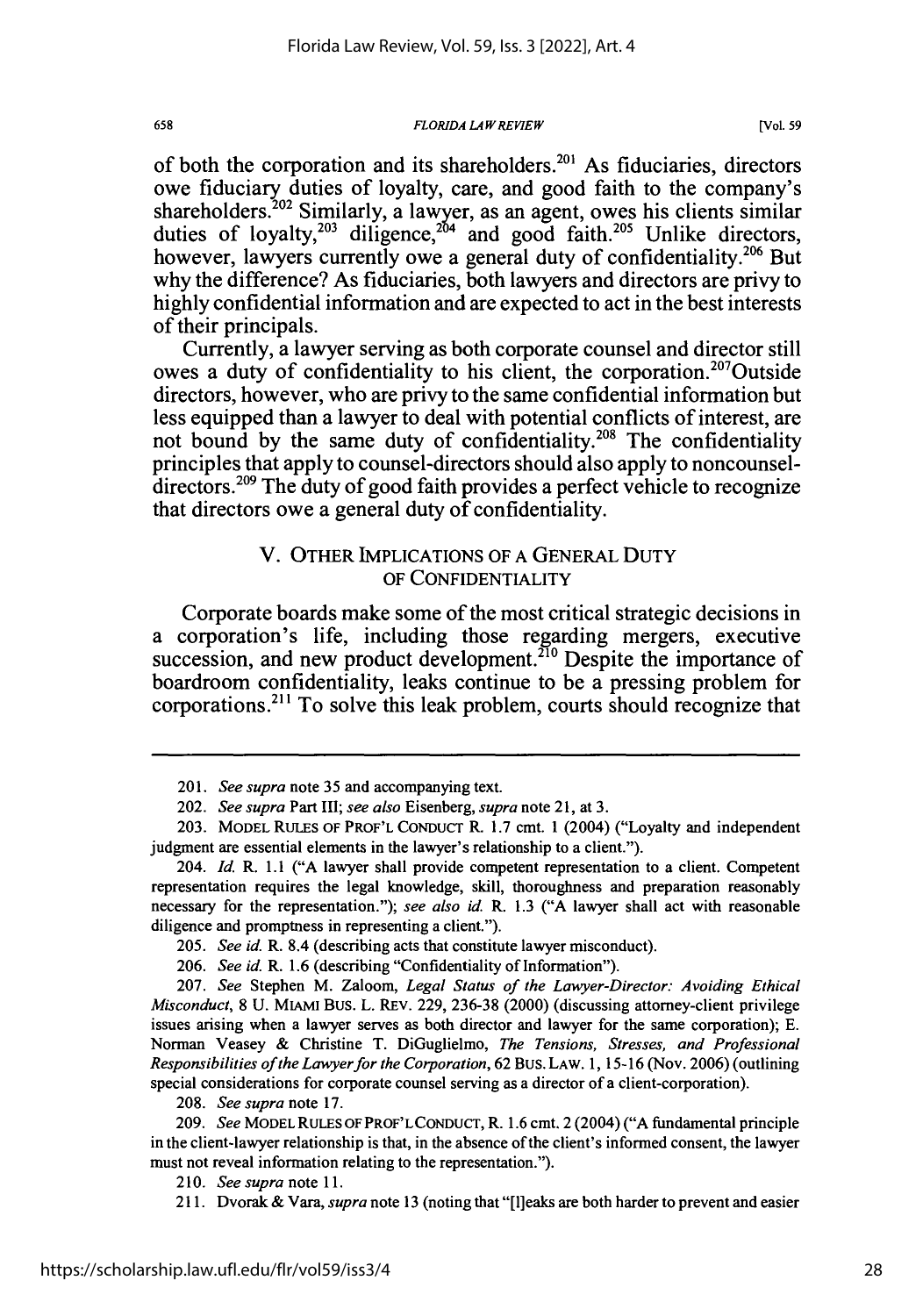#### *PLUMBING IN THE BOARDROOM*

659

a director owes a duty to his corporation to keep corporate information in confidence. Doctrinally, this duty should be included within the director's duty of good faith.<sup>212</sup> The remainder of this Part analyzes the benefits and consequences of recognizing a general duty of confidentiality within the duty of good faith.

# *A. Positive Effects of a General Duty of Confidentiality*

A good faith duty of confidentiality offers several key benefits. First, a duty of confidentiality would diminish the corporate leak problem through the threat of personal liability for directors who leak confidential information. Second, this duty would help to ensure the collegiality of board action **by** preventing manipulative, unilateral director actions. Third, this duty would harmonize the duties of directors with existing agency principles. Finally, a duty of confidentiality would improve investor confidence in securities markets **by** limiting the selective disclosures of corporate information that might lead to insider trading violations.

The most obvious benefit of a duty of confidentiality is that it would deter leaks. Because a director who leaks would not be acting in good faith, the director would not be protected **by** an exculpatory provision under Delaware's liability shield statute or an indemnification agreement.<sup>213</sup> Without these protections, a director who leaks will face a significant threat of personal liability for any harm the leak causes to the corporation. This threat of liability should operate as a strong disincentive to leak confidential information.<sup>214</sup>

**By** limiting director leaks, a general duty of confidentiality would also ensure the collegiality of board actions. The underlying principle behind board management is collegiality.215 Boards reach better decisions after exchanging and discussing ideas.<sup>216</sup> However, leaks allow one director to supplant his own view of a board meeting or corporate problem for that of

to track as information and communication go digital" and quoting a Merrill Lynch survey finding that more than half of fifty surveyed executives rated leaks of confidential and proprietary information as their primary "information-security" concern).

<sup>212.</sup> *See supra* Part III.C.

<sup>213.</sup> *See supra* notes 46-47, **77-80** and accompanying text.

<sup>214.</sup> *See* Fairfax, *supra* note 25, at 395 (arguing that "legal liability represents an essential mechanism for ensuring directors' fidelity to their fiduciary duties and for questioning reform efforts that do not include such liability"). *But see* Geraldine Szott Moohr, *An Enron Lesson: The Modest Role of Criminal Law in Preventing Corporate Crime,* 55 FLA. L. REv. **937, 973-75** (2003) (arguing that *criminal* liability alone is an ineffective method for affecting behavior in a corporate setting).

<sup>215.</sup> DAvID A. DREXLERET **AL.,** DELAWARE CORPORATION LAWAND PRACTICE § 13.01 (2006) ("The underlying and overriding policy of Delaware law with respect to exercising the functions of the board of directors is collegiality.").

<sup>216.</sup> *Id.*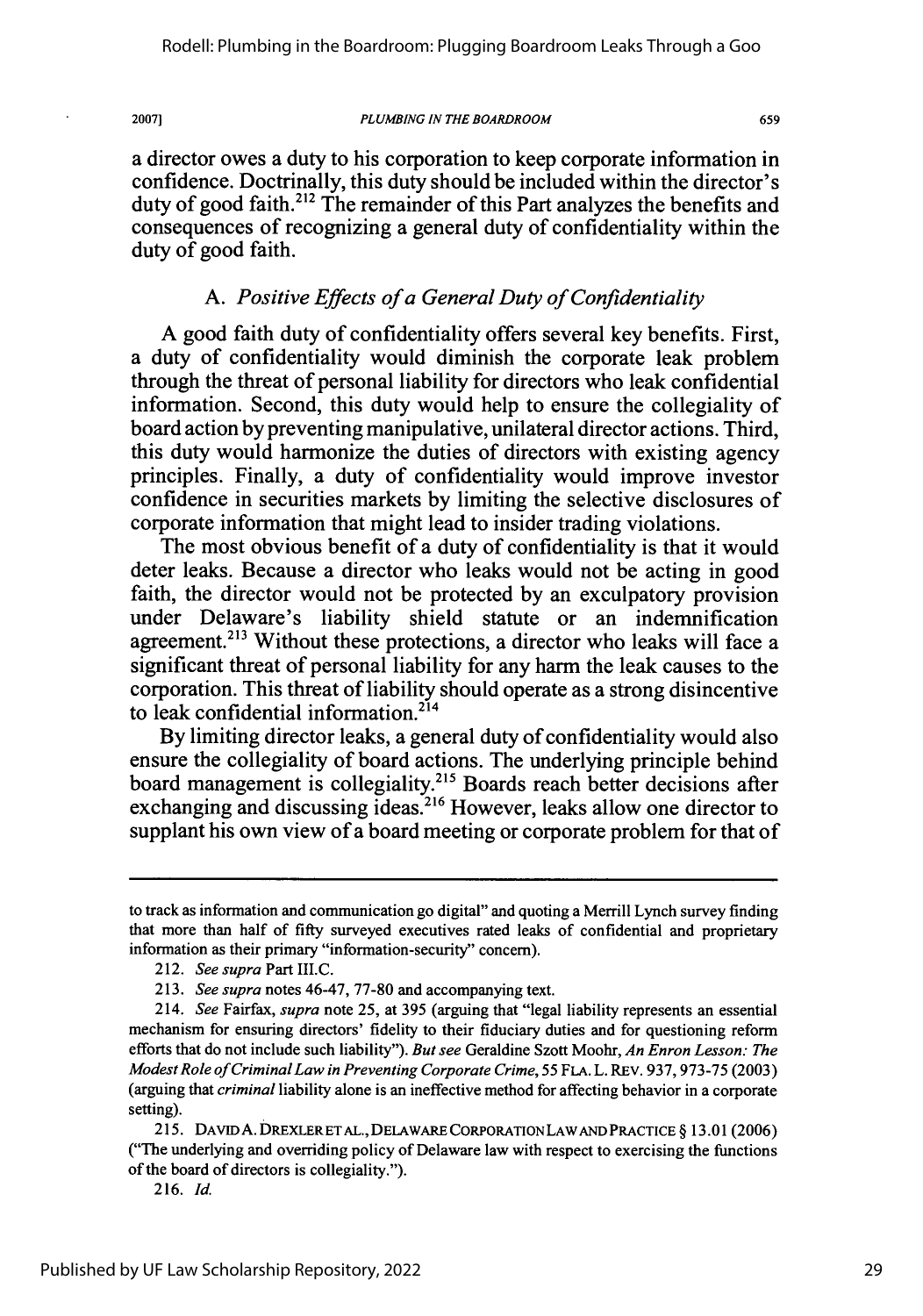*FLORIDA LAW REVIEW*

the entire board.217 Once boardroom discussions are leaked to the press, the board loses options-which may be exactly what the leaker wants.

Under current law, a director may escape liability for leaking damaging information to the press, provided that he lacks a financial interest in the transaction-i.e., he is not trading the stock-and that he thinks the leaks are in the best interest of the corporation. 218 Leaks, however, are almost *never* in the best interests of the corporation.<sup>219</sup> Leaks harm the competitive position of the company<sup>220</sup> and allow a single director to preempt actions by the board. In the H-P case, for example, Keyworth's leaks forced the board to fire chief executive officer Carly Fiorina before it was ready to act. $^{221}$ 

A duty of confidentiality would also harmonize corporate fiduciary duties with basic agency principles. Corporate directors, like other fiduciaries, should owe their corporations a duty of confidentiality.<sup>222</sup> According to the U.S. Supreme Court,

A company's confidential information . . . qualifies as property to which the company has a right of exclusive use. The undisclosed misappropriation of such information, in violation of a fiduciary duty **...** constitutes fraud akin to embezzlement—the fraudulent appropriation to one's own use of the money or goods entrusted to one's care by another $223$ 

The time has come for courts to recognize that directors who leak "embezzle" confidential corporate information. The duty of good faith provides a perfect vehicle for censuring this "embezzlement" through a general fiduciary duty of confidentiality.

Finally, a duty of confidentiality would bolster the SEC's efforts to boost investor confidence in securities markets by limiting selective disclosures of corporate information.<sup>224</sup> Director leaks are selective

660

<sup>217.</sup> *See supra* Part IV.A.

<sup>218.</sup> *See supra* Parts III.B, IV.B.

<sup>219.</sup> *See* Flamm v. Eberstadt, 814 F.2d 1169, 1177 (7th Cir. 1987) (asserting that "silence pending settlement of the price and structure of a deal is beneficial to most investors, most of the time"). *But see* Basic, Inc. v. Levinson, 485 U.S. 224, 234-35 (1988) (questioning whether "secrecy necessarily maximizes shareholder wealth").

<sup>220.</sup> DIRECTOR'S GuIDEBOOK, *supra* note 17, at 18.

<sup>221.</sup> Peter Burrows, *Controlling the Damage at HP,* Bus. WK., Oct. 9, 2006, at 40, *available at* 2006 WLNR 17243538 (stating that the H-P board fired Fiorina after her spat with the board "found its way into the press").

<sup>222.</sup> *See supra* Part IV.C.

<sup>223.</sup> United States v. O'Hagan, **521** U.S. 642, 654 (1997) (internal citations and quotations omitted).

<sup>224.</sup> Id. at 658 (stating that an "animating purpose" of the Exchange Act is "to insure honest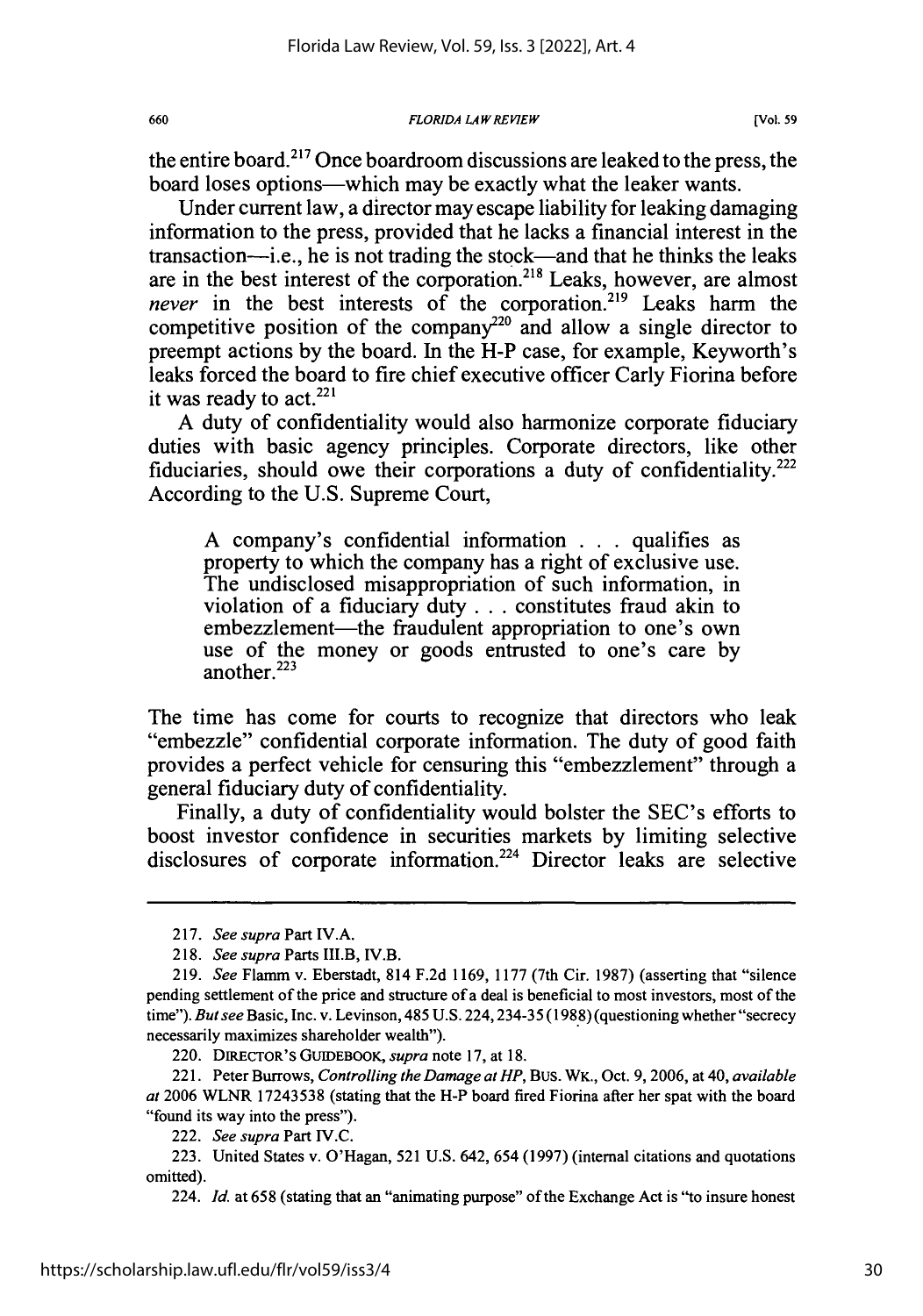#### *PLUMBING IN THE BOARDROOM*

661

disclosures that can lead to insider trading. If left unchecked, director leaks could eventually undermine the integrity of securities markets.<sup>225</sup> A good faith duty of confidentiality would help the SEC fight insider trading and selective disclosures as well as help to instill investors with confidence in securities markets.

### *B. Potential Consequences of a General Duty of Confidentiality*

Recognizing a general duty of confidentiality might also have several negative consequences. First, the duty would expand the scope of directortipper liability pursuant to federal securities laws. This increased liability exposure might diminish the pool of qualified people willing to serve as directors. Second, this increased liability exposure might reduce market efficiency by limiting corporate incentives to disclose insider information. Finally, a general duty of confidentiality might prevent potential whistleblowers, out of fear of liability, from exposing harmful corporate conduct.

The general duty of confidentiality's potential expansion of director liability for violations of SEC Rule 1Ob-5 could be problematic. Under the misappropriation theory, the tipper's tip must violate a duty that the tipper owes to the source of the information.<sup>226</sup> Because a director does not owe a general duty of confidentiality under current law, this requirement typically means that a director must personally benefit or the corporation must be harmed—in other words, the director must have breached his traditional duty of loyalty by disclosing the information.<sup>227</sup> If a director owes a general duty of confidentiality, any tip to an outsider would violate a duty owed to the corporation. This heightened duty could increase the probability that a director will be held personally liable for breaching his fiduciary duties. This expansion of liability could diminish the pool of qualified persons willing to serve as directors for corporations.

On the other hand, other requirements for a SEC Rule *lOb-5* violation will still limit the scope of director-tipper liability. To establish a criminal violation of SEC Rule 10b-5, the government must still prove both the materiality element and the willfulness element.<sup>228</sup> For the materiality element, the government must show that the tipped information would

securities markets and thereby promote investor confidence").

<sup>225.</sup> *See id.* ("Although informational disparity is inevitable in the securities markets, investors likely would hesitate to venture their capital in a market where trading based on misappropriated nonpublic information is unchecked by law.").

<sup>226.</sup> *Id.* at 652.

<sup>227.</sup> *See supra* Part III.B.

<sup>228.</sup> *O'Hagan,* 521 U.S. at 665-66; Elkind v. Liggett & Myers, Inc., 635 F.2d 156, 166 (2d Cir. 1980).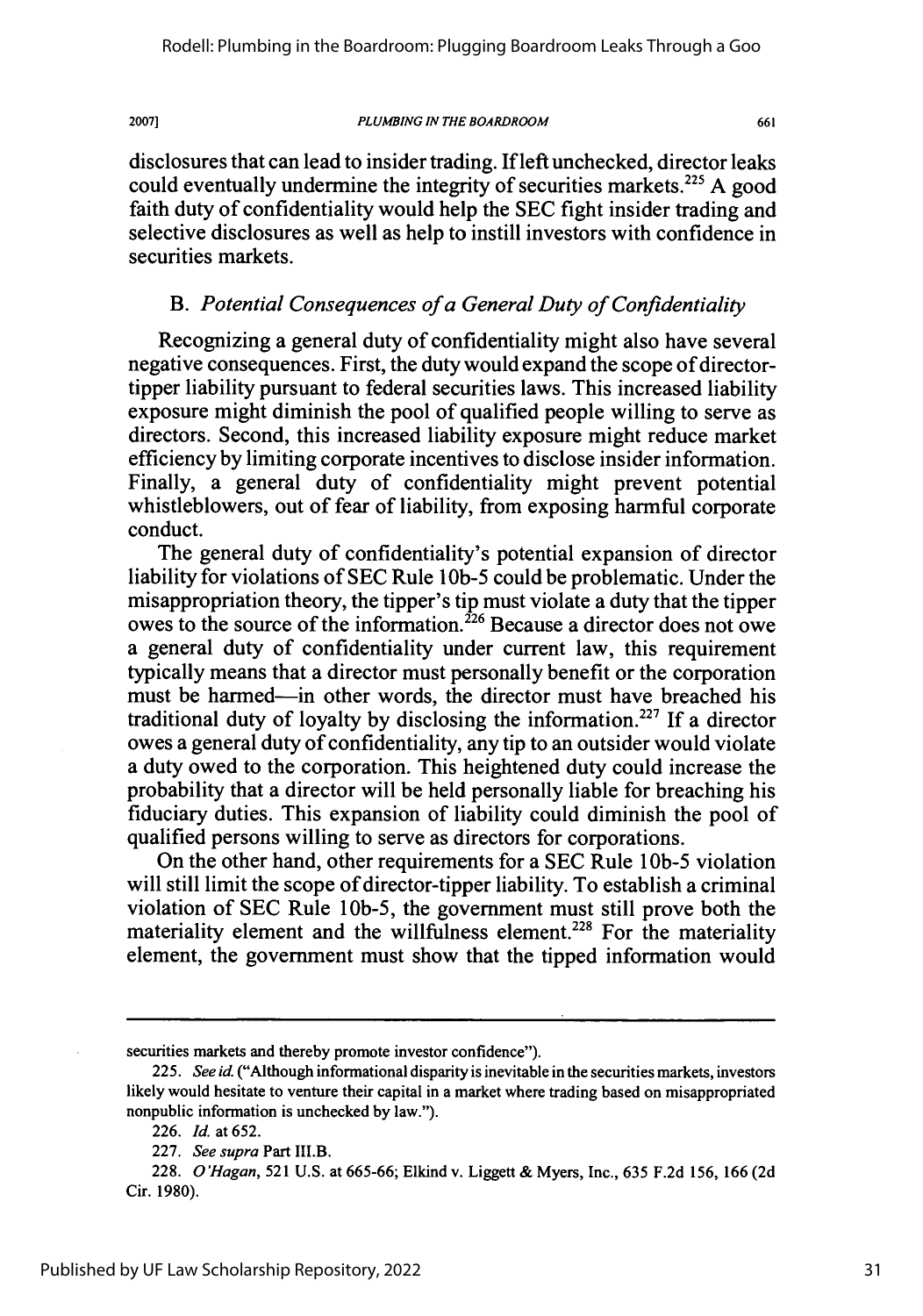#### *FLORIDA LAWREVIEW*

actually affect the decision of a potential buyer or seller.<sup>229</sup> For the willfulness element, the defendant must realize that he is committing a wrongful act.<sup>230</sup> Thus, a duty of confidentiality would not extend liability to directors who tip trivial information or who tip inadvertently or negligently. $^{231}$ 

To the extent liability is expanded **by** a duty of confidentiality, this increased exposure might also reduce market efficiency **by** diminishing corporate incentives to disclose important information. **A** principal concern of the securities laws is to maintain market efficiency **by** encouraging full disclosure.232 **If** a director fails to act in good faith **by** leaking information to outsiders, fewer directors will leak information and the overall amount of information in the market may be reduced. The securities laws' primary concern, however, is that all investors have equal  $233$  access to information,  $233$  not to maximize the total amount of information available.234 **If** a company ceases disclosing information, its investors will

230. *See* United States v. Chiarella, 588 F.2d 1358, 1370 (2d Cir. 1978), *rev'd on other grounds,* 445 U.S. 222 (1980).

231. One situation in which leaks should arguably be permitted is when necessary to expose corporate criminal activity. Obviously, a director should still try to prevent any corporate criminal activity through his normal monitoring role, but as a matter of public policy, directors should not be punished for exposing corporate crime. *See* Cohen, *supra* note 194, at 577-78 (arguing that tippers should have a defense to insider trading liability for a disclosure made "in a good faith attempt to prevent criminal activity reasonably certain to cause substantial physical or financial harm to others"); *see also infra* notes 234-41 and accompanying text.

232. *See In re* Carnation Co., Exchange Act Release No. 22,214, 33 SEC Docket 874, 1985 WL 547371, at \*4 (July 8, 1985) ("The importance of accurate and complete issuer disclosure to the integrity of the securities markets cannot be overemphasized.").

233. *See supra* note 156 (discussing the policies behind Regulation FD).

234. An interesting First Amendment issue arises in the context of Regulation FD and the duty of confidentiality discussed in this Note. A corporation enjoys the same free speech rights as natural persons. *See* First Nat'l Bank of Boston v. Bellotti, 435 U.S. 765, 776-77 (1978). Commentators have criticized the SEC's Regulation FD as unconstitutional because it limits corporate free speech. *See* Antony Page & Katy Yang, *Controlling Corporate Speech: Is Regulation Fair Disclosure Unconstitutional?,* 39 U.C. DAvIS L. REV. 1, **5-6** (2005) (arguing that Regulation FD is an unconstitutional burden on corporate free speech). A general duty of confidentiality might raise some of the same concerns about free speech. However, "the Supreme Court has occasionally proclaimed, absent much explanation, that the securities markets remain subject to government regulation without interference from the First Amendment." Michael R. Siebecker, *Corporate Speech, Securities Regulation, and an Institutional Approach to the First Amendment,* 48 WM. & MARY L. REV. 613, 645, 674 (2006) (arguing that the "institutional approach" to the First Amendment advocated by Professor Frederick Schauer "provide[s] significant principled grounds for permitting greater speech regulation, at least when applied in the realm of securities regulation).

<sup>229.</sup> *Elkind,* 635 F.2d at 166; SEC v. Tex. Gulf Sulphur Co., 401 F.2d 833, 849 (2d Cir. 1968) ("The basic test of materiality is whether a *reasonable* man would attach importance in determining his choice of action in the transaction in question. This, of course, encompasses any fact which in reasonable and objective contemplation *might* affect the value of the corporation's stock or securities." (internal citations and alterations omitted)).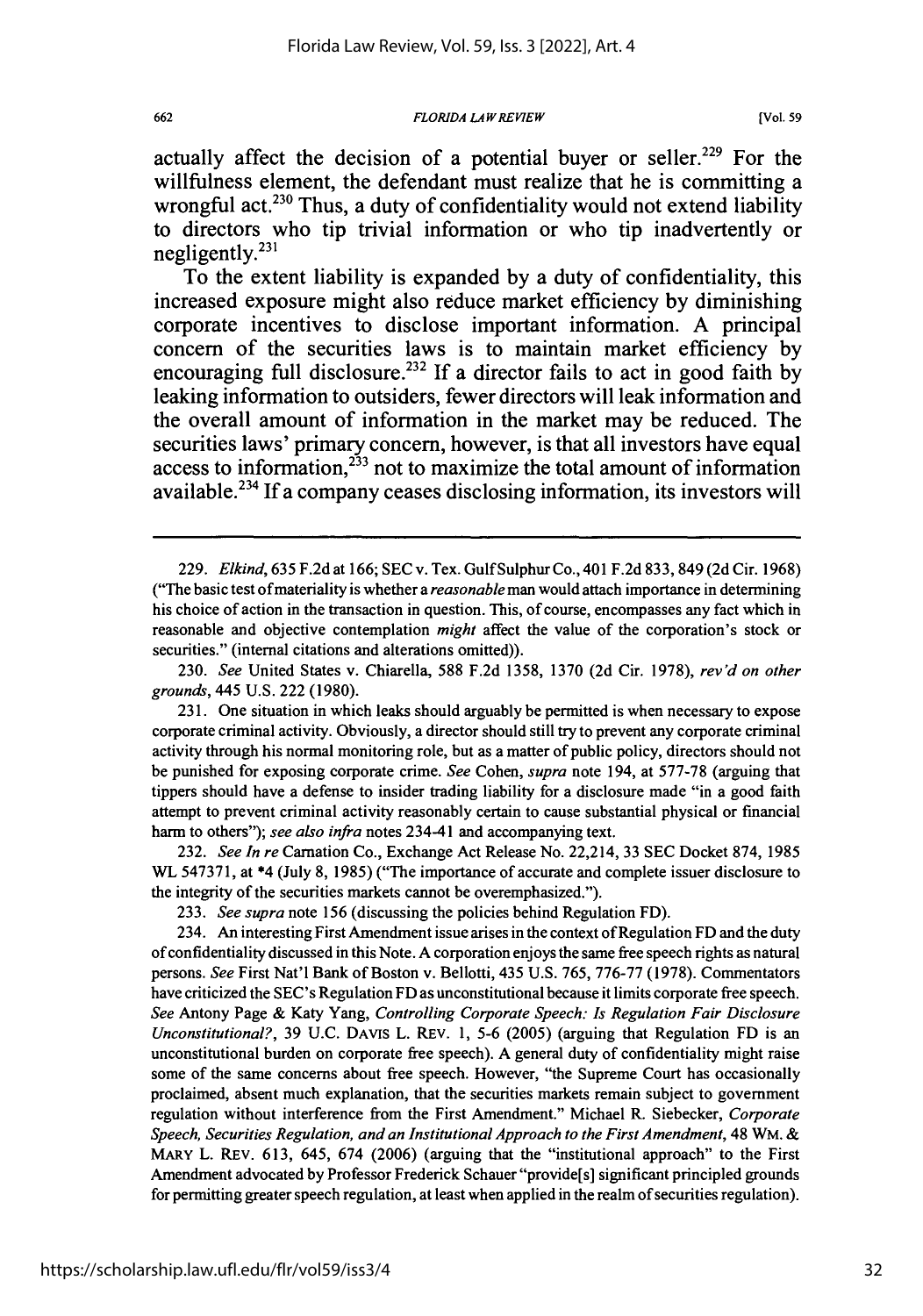*PLUMBING IN THE BOARDROOM*

663

lose confidence and invest elsewhere. Market economics should force corporations to continue to disclose enough information to satisfy their shareholders that they are investing wisely.

A general duty of confidentiality might also silence potential whistleblowers. A director with knowledge of corporate malfeasance might be unwilling to expose the problem out of fear of liability for breaching his duty of good faith. This problem could be mitigated, however, by a narrow exception for leaks "in good faith."<sup>235</sup> The Supreme Court followed an analogous approach in the insider trading realm in *Dirks V. SEC. 236*

The defendant in *Dirks,* who worked as a securities analyst, received tips from employees of Equity Funding of America that the company fraudulently overstated its assets. 237 The defendant owned no stock in the company, but he openly discussed the fraud with his clients and other investors.2 38 The defendant also petitioned the *Wall Street Journal,* unsuccessfully, to publish a story exposing the fraud.<sup>239</sup>

The defendant was censured in the subsequent enforcement proceeding for trading on material insider information in violation of SEC Rule 10b-5.<sup>240</sup> The Supreme Court reversed, holding that the defendant did not violate SEC Rule 10b-5 because his informants "were motivated by a desire to expose the fraud."<sup>241</sup> The Court stated that the absence of breach by the insiders (in exposing the fraud) compelled its holding that there was no derivative breach by the defendant.<sup>242</sup> The Court's holding protects whistleblowers, and there is no reason directors who expose corporate fraud or malfeasance should not be similarly protected. To protect directors in these situations, leaks motivated by an intent to expose fraud or other corporate misconduct should be considered acts in good faith.

238. *Id.* at 649. Five investment advisers liquidated more than \$16 million in Equity Funding securities after hearing about the fraud from the defendant. *Id.*

2007]

*<sup>235.</sup> See* Kirk **0.** Hanson & Jerry Ceppos, *The Ethics of Leaking,* L.A. TIMES, Oct. 6, 2006, at B13, *available at* 2006 WLNR 17304796 (balancing the ethical considerations of leaks and concluding that some leaks "can be more easily ethically justified").

<sup>236. 463</sup> U.S. 646 (1983).

<sup>237.</sup> *Id.* at 649. The Court asserted that the fraud at Equity Funding of America was "one of the most infamous frauds in recent memory" and that "the SEC repeatedly missed opportunities to investigate" the fraud. *Id.* at 652 n.8.

<sup>239.</sup> *Id.* at 649-50.

<sup>240.</sup> *Id.* at 650-52. "Recognizing . . . that Dirks 'played an important role in bringing [Equity Funding's] massive fraud to light,' the SEC only censured him." *Id.* at 651-52 (quoting Dirks, Exchange Act Release No. 17,480, 21 SEC Docket 1401, 1412 (1981) (footnotes omitted)).

<sup>241.</sup> *Id.* at 665-67.

<sup>242.</sup> *Id.*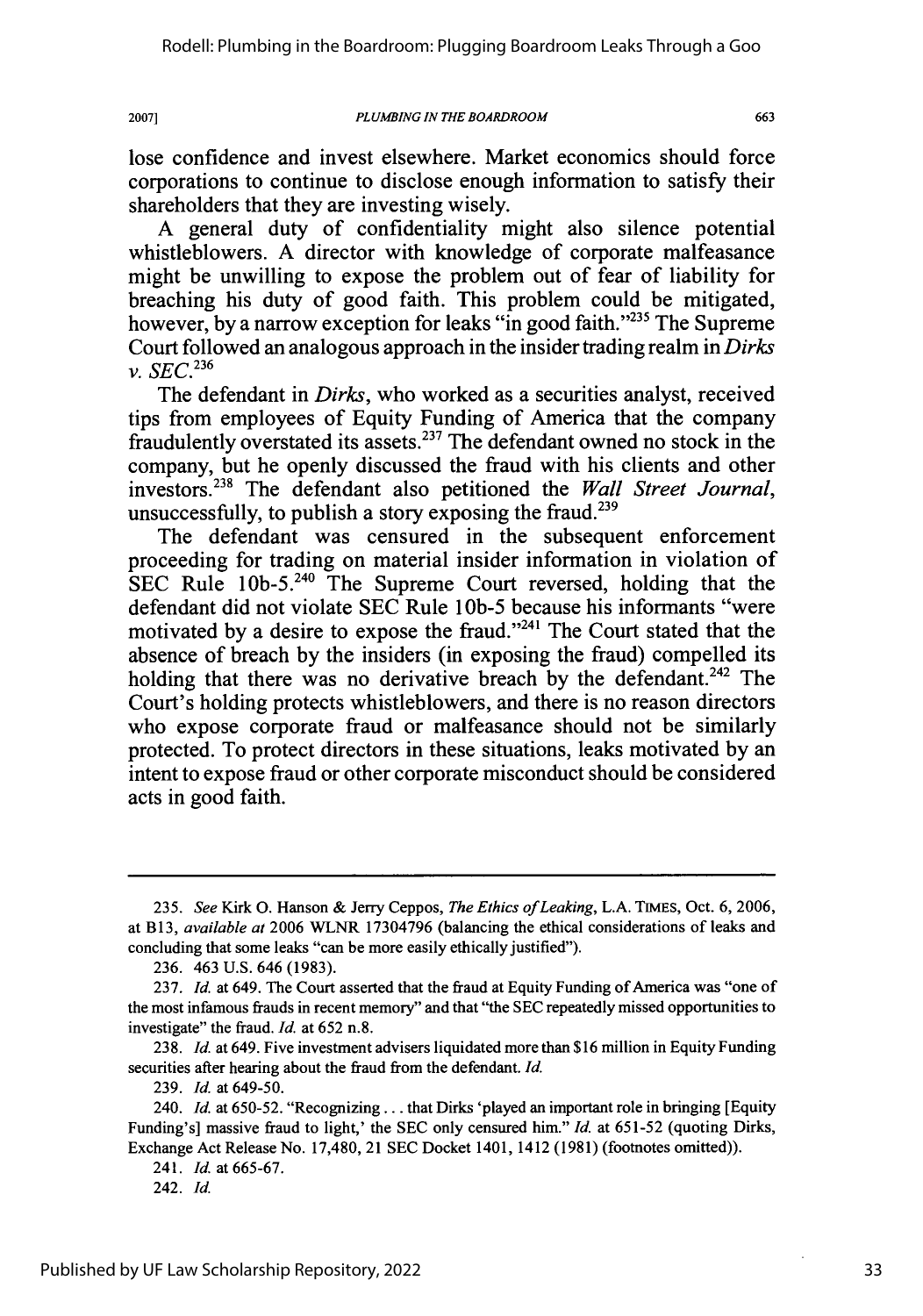#### *FLORIDA LAW REVIEW*

As described above, the benefits of recognizing a good faith duty of confidentiality outweigh the costs. A duty of confidentiality would increase collegiality on the board and provide a strong disincentive to a director wishing to manipulate boardroom actions through leaks to the press. A general duty of confidentiality would also give directors a bright line rule to follow: If you misappropriate confidential corporate information by leaking to outsiders, you could incur liability for failing to act in good faith. Your liability will not be covered by director indemnification or liability limitation provisions, so you may be forced to pay damages out of your own pocket.

### VI. CONCLUSION

The leak scandal at H-P highlights a key problem in corporate governance: Directors do not currently owe a general duty of confidentiality.<sup>243</sup> However, the increasingly important duty of good faith provides a perfect vehicle for recognizing such a duty. Leaks are manipulative acts that damage a corporation's competitive position, hurt investor relations, and expose the company and the director to liability for violating federal securities laws. Directors should owe a duty of confidentiality to prevent unilateral director action, promote collegiality in boardrooms, and align the duties of directors with the fiduciary duties of lawyers and other agents.

Through the Sarbanes-Oxley Act of 2002 and Regulation Fair Disclosure, the federal government is assuming more regulatory control over corporate governance.<sup>244</sup> Indeed, Regulation Fair Disclosure

"Sophisticated investors are potentially taking advantage of people who don't know they're going over the line" **by** disclosing nonpublic data such as internal sales figures, asserts Jill Fisch, director of the Fordhan Center for Corporate, Securities and Financial Law. "Once someone is being paid, it's hard for them to draw the line and say 'no."'

*Id.*

<sup>243.</sup> The leak problem may continue to worsen. A recent *Wall Street Journal* article outlines an increasingly common practice of institutional investors whereby these investors pay a network of informants for information about companies of interest. *See* Laurie P. Cohen, *Seeking an Edge, Big Investors Turn to Network ofInformants,* WALL **ST. J.,** Nov. **27, 2006,** at **A** *1, available at* **2006** WLNR **20539724.**

<sup>244.</sup> *See Fairfax, supra* note **25,** at 405 ("Sarbanes-Oxley not only federalizes corporate fiduciary duties, but also adds substance to them."); James Fanto, *Paternalistic Regulation of Public Company Management: Lessons from Bank Regulation,* **58 FLA.** L. REv. **859, 860 (2006) ("By** all accounts, the Sarbanes-Oxley Act of 2002... represented a significant intrusion **by** the federal government into the substantive regulation of corporate governance of **U.S.** public companies, an area long considered to be the province of state corporate law.").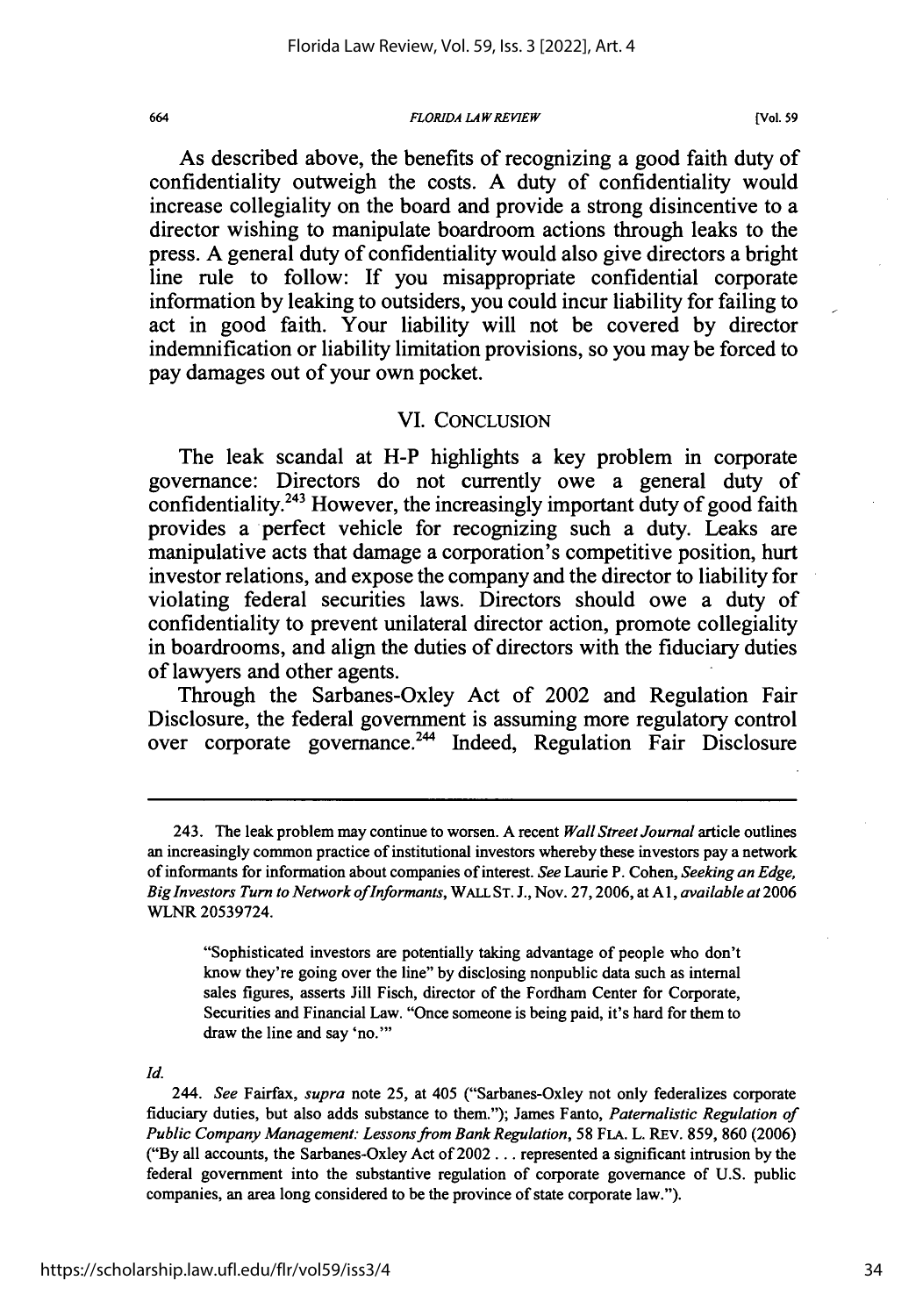#### *PLUMBING IN THE BOARDROOM*

665

represents a direct attempt by the SEC to silence some corporate leakers.<sup>245</sup> If Delaware and other states wish to retain control over corporate governance, the states must continue to adjust corporate governance structures to changing corporate social norms. Delaware has responded to this imperative by providing plaintiffs guidance on how to respond when a director fails to act in good faith.246 But it is time for Delaware courts to recognize that a director who leaks confidential corporate information cannot be acting in good faith. If state courts miss this opportunity, Delaware and other states will continue to cede control of corporate governance to the federal government.<sup>247</sup>

*<sup>245.</sup> See supra* note 156.

<sup>246.</sup> *See* Marc Gunther, *Boards Beware!,* FORTUNE, Nov. 10, 2003, at 171, *available at* 2003 WLNR 13892104 ("It would not be unreasonable to assume that the Delaware courts are responding to the Enron and WorldCom headlines and the intrusion, so to speak, of the federal government into the internal governance of corporations."' (quoting former Chancellor William Allen)).

<sup>247.</sup> For a proposal suggesting full-time federal corporate monitors for large companies similar to current banking regulation arrangements, see generally Fanto, *supra* note 244.